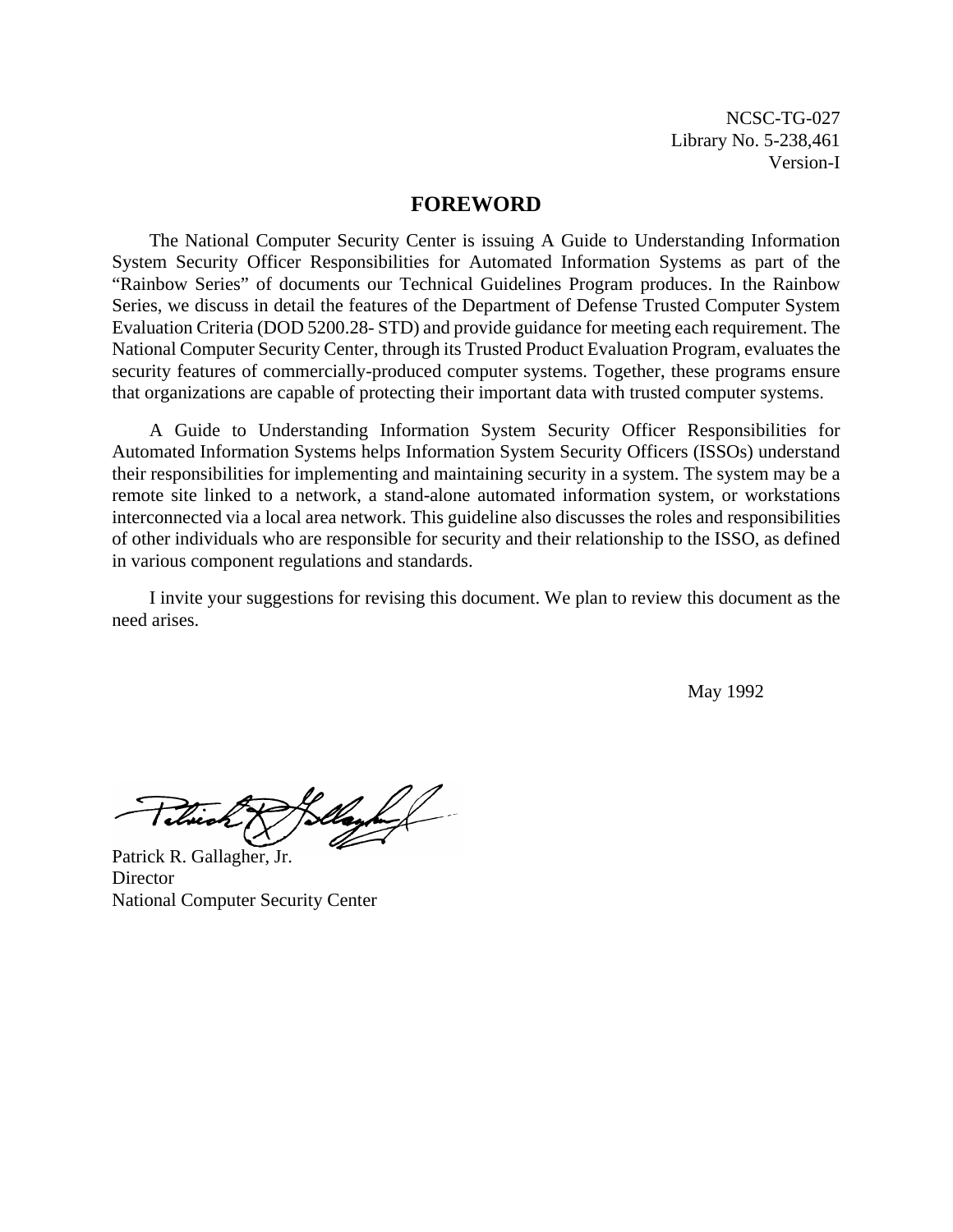# **ACKNOWLEDGMENTS**

The National Computer Security Center extends special recognition for their contributions to this document to Annabelle Lee as principal author, to Ellen E. Flahavin and Carol L. Lane as contributing authors and project managers, and to Monica L. Collins as project manager.

We also thank the many representatives from the computer security community who gave of their time and expertise to review the guideline and provide comments and suggestions. Special thanks are extended to First Lieutenant Pamela D. Miller, United States Air Force, for her thought provoking suggestions and comments.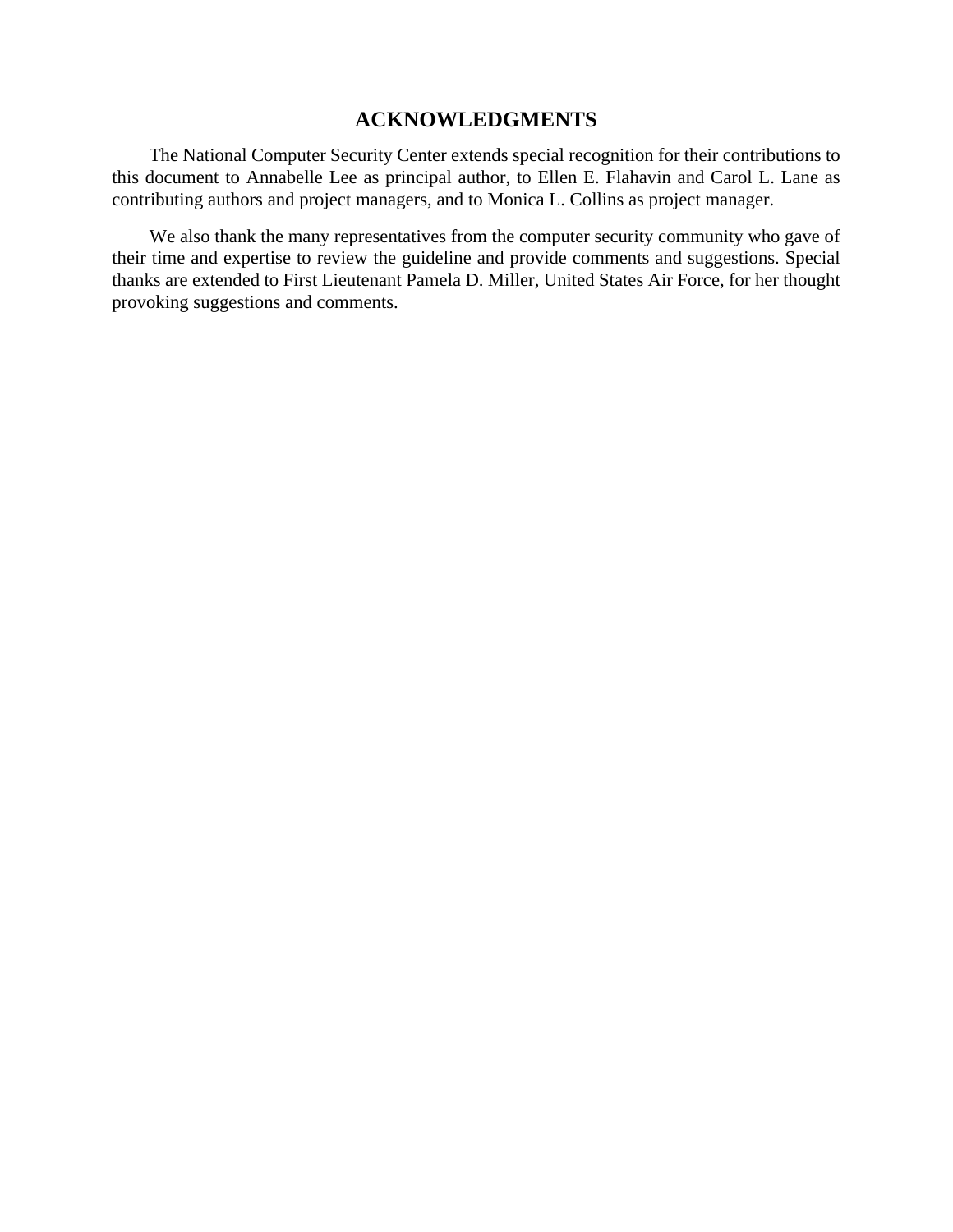# **TABLE OF CONTENTS**

# FOREWORD

# ACKNOWLEDGMENTS

# LIST OF TABLES

# 1. INTRODUCTION

- 1.1 Security Regulations, Policies, and Standards
	- 1.1.1 Federal Regulations
	- 1.1.2 Department of Defense Security Policy
	- 1.1.3 Security Standards
- 1.2 Purpose
- 1.3 Structure of the Document

# 2. OPERATIONAL ENVIRONMENT7

- 2.1 Type of Information Processed
	- 2.1.1 Unclassified
	- 2.1.2 Sensitive Unclassified
	- 2.1.3 Confidential
	- 2.1.4 Secret
	- 2.1.5 Top Secret
- 2.2 Security Mode of Operation
	- 2.2.1 Dedicated Security Mode
	- 2.2.2 System High Security Mode
	- 2.2.3 Partitioned Security Mode
	- 2.2.4 Compartmented Security Mode
	- 2.2.5 Multilevel Security Mode

3. ISSO AREAS OF RESPONSIBILITY

- 3.1 ISSO Technical Qualifications
- 3.2 Overview of ISSO Responsibilities
- 3.3 ISSO Security Responsibilities
- 3.4 Security Regulations and Policies
- 3.5 Mission Needs
- 3.6 Physical Security Requirements
	- 3.6.1 Contingency Plans
	- 3.6.2 Declassification and Downgrading of Data and Equipment
- 3.7 Administrative Security Procedures
	- 3.7.1 Personnel Security
	- 3.7.2 Security Incidents Reporting
	- 3.7.3 Termination Procedures
- 3.8 Security Training
- 3.9 Security Configuration Management
- 3.10 Access Control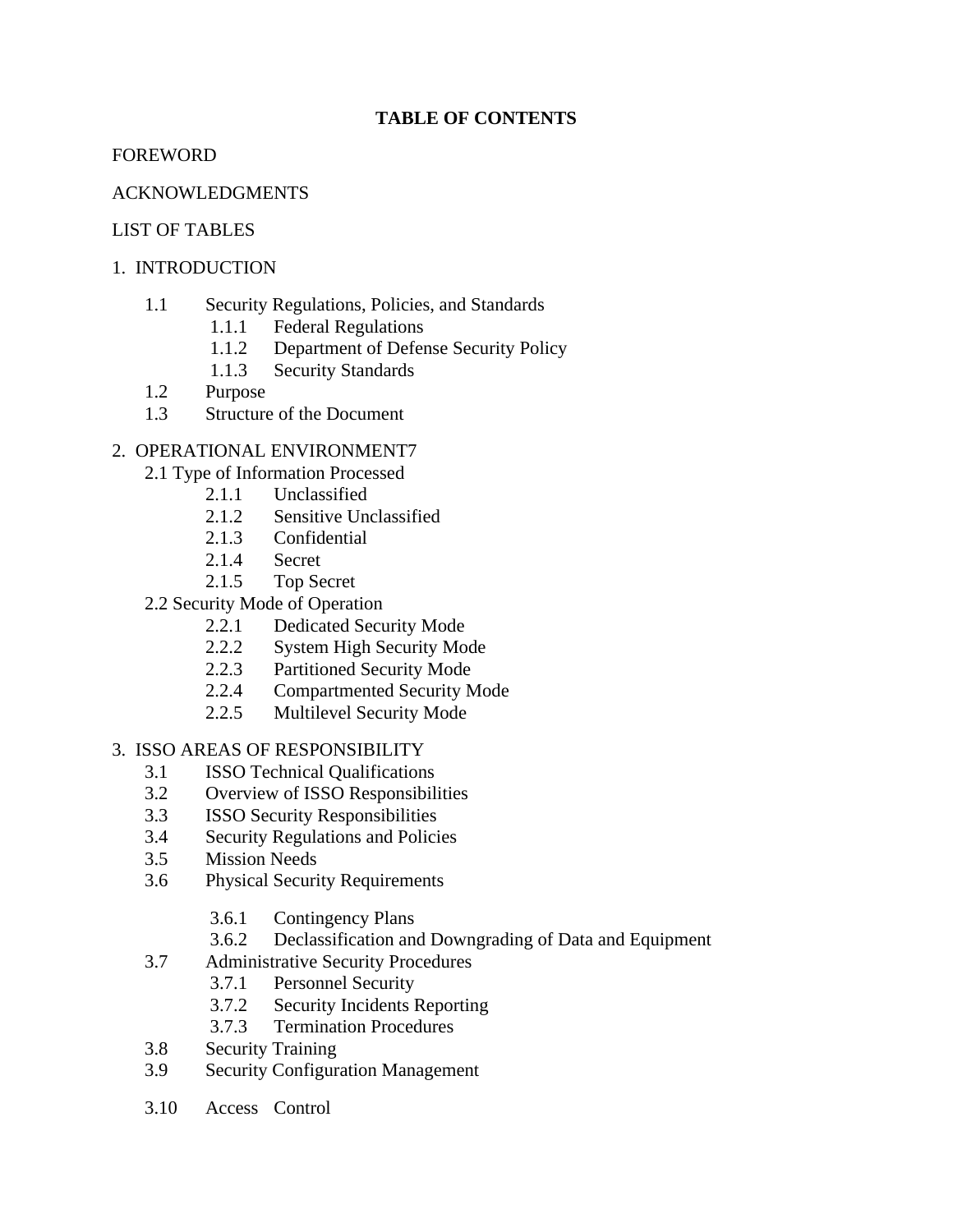- 3.10.1 Facility Access
- 3.10.2 Identification and Authentication (I&A)
- 3.10.3 Data Access
- 3.11 Risk Management
- 3.12 Audits
	- 3.12.1 Audit Trails
	- 3.12.2 Auditing Responsibilities
- 3.13 Certification and Accreditation

#### 4. SECURITY PERSONNEL ROLES

- 4.1 Designated Approving Authority (DAA)
- 4.2 Component Information System Security Manager (CISSM)
- 4.3 Information System Security Manager (ISSM)
- 4.4 Network Security Manager (NSM)
- 4.5 Information System Security Officer (ISSO)
- 4.6 Network Security Officer (NSO)
- 4.7 Terminal Area Security Officer (TASO)
- 4.8 Security Responsibilities of Other Site Personnel
- 4.9 Assignment of Security Responsibilities

BIBLIOGRAPHY REFERENCES ACRONYMS **GLOSSARY**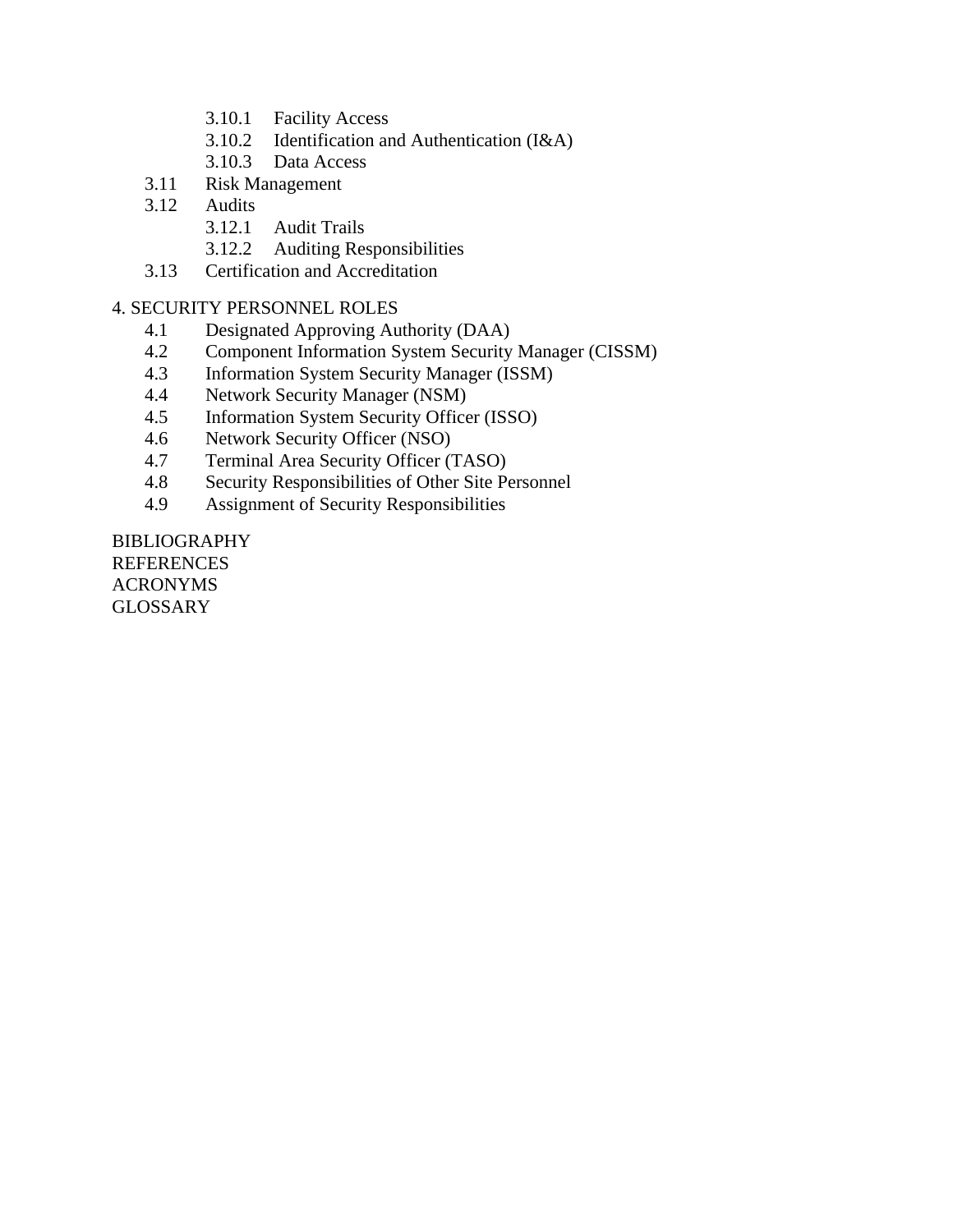# LIST OF TABLES

# TABLE NUMBER PAGE

1.Service and Agency Security Personnel Titles 2.Uniform Security Personnel Titles 3.Function Matrix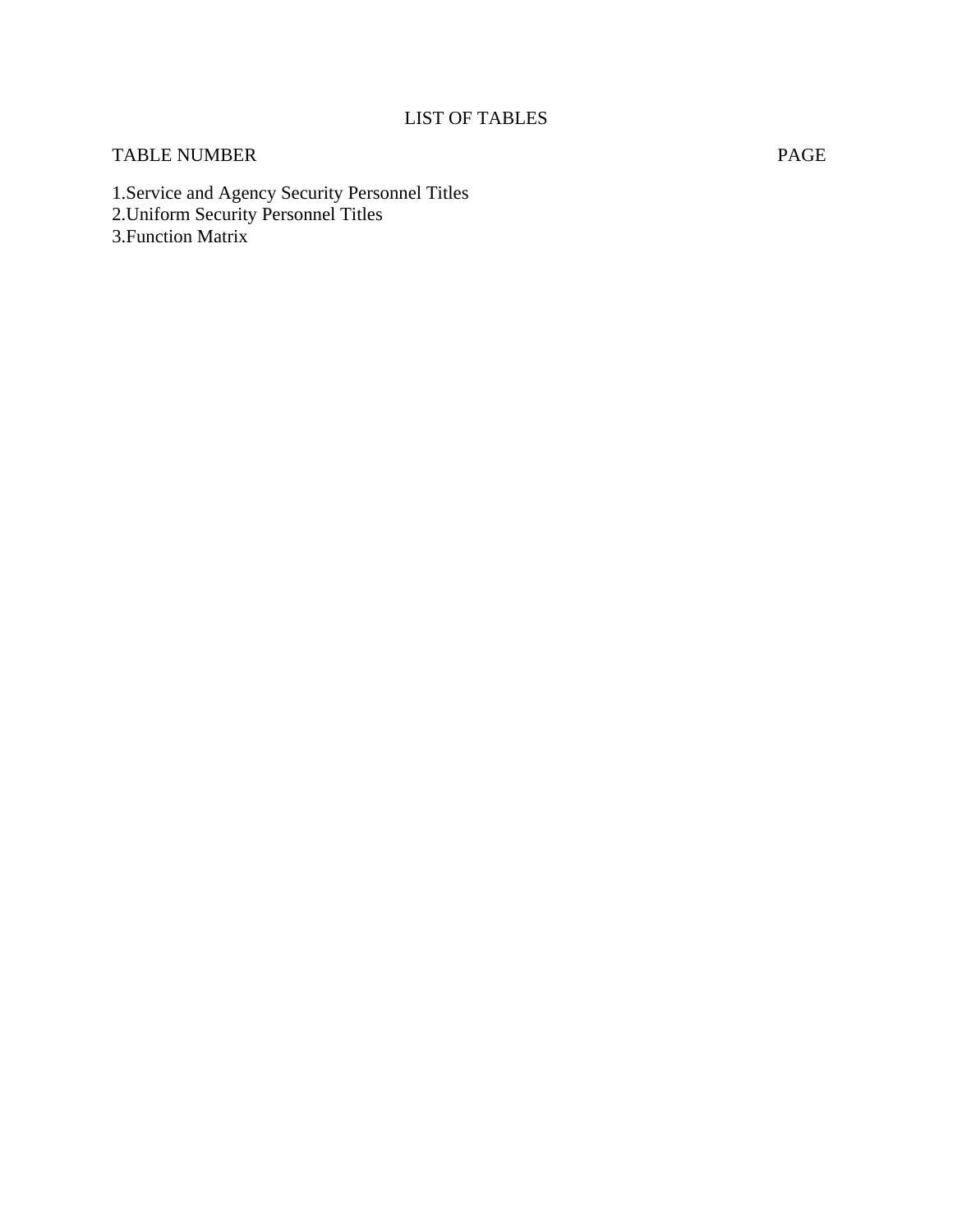# **1. INTRODUCTION**

This guideline identifies system security responsibilities for Information System Security Officers (ISSOs). It applies to computer security aspects of automated information systems (AISs) within the Department of Defense (DOD) and its contractor facilities that process classified and sensitive unclassified information. Computer security (COMPUSEC) includes controls that protect an AIS against denial of service and protects the AISs and data from unauthorized (inadvertent or intentional) disclosure, modification, and destruction. COMPUSEC includes the totality of security safeguards needed to provide an acceptable protection level for an AIS and for data handled by an AIS. [1] DOD Directive (DODD) 5200.28 defines an AIS as "an assembly of computer hardware, software, and/or firmware configured to collect, create, communicate, compute, disseminate, process, store, and/or control data or information." [2] This guideline is consistent with established DOD regulations and standards, as discussed in the following sections. Although this guideline emphasizes computer security, it is important to ensure that the other aspects of information systems security, as described below, are in place and operational:

- *Physical security* includes controlling access to facilities that contain classified and sensitive unclassified information. Physical security also addresses the protection of the structures that contain the computer equipment.
- *Personnel security* includes the procedures to ensure that access to classified and sensitive unclassified information is granted only after a determination has been made about a person's trustworthiness and only if a valid need-to-know exists.

*Need-to-know* is the necessity for access to, knowledge of, or possession of specific information required to perform official tasks or services. The custodian, not the prospective recipient(s), of the classified or sensitive unclassified information determines the need-to-know.

- *Administrative security* addresses the management constraints and supplemental controls needed to provide an acceptable level of protection for data. These constraints and procedures supplement the security procedures implemented in the computer and network systems.
- *Communications security* (COMSEC) defines measures that are taken to deny unauthorized persons information derived from telecommunications of the U.S. Government concerning national security and to ensure the authenticity of such telecommunications. [1]
- *Emissions security* is the protection resulting from all measures taken to deny unauthorized persons information of value which might be derived from intercept and analysis of compromising emanations from crypto-equipment, AISs, and telecommunications systems.

All these security areas are vital to the operation of a secure system. This guideline focuses on computer security, with discussions of the other security topics, as applicable.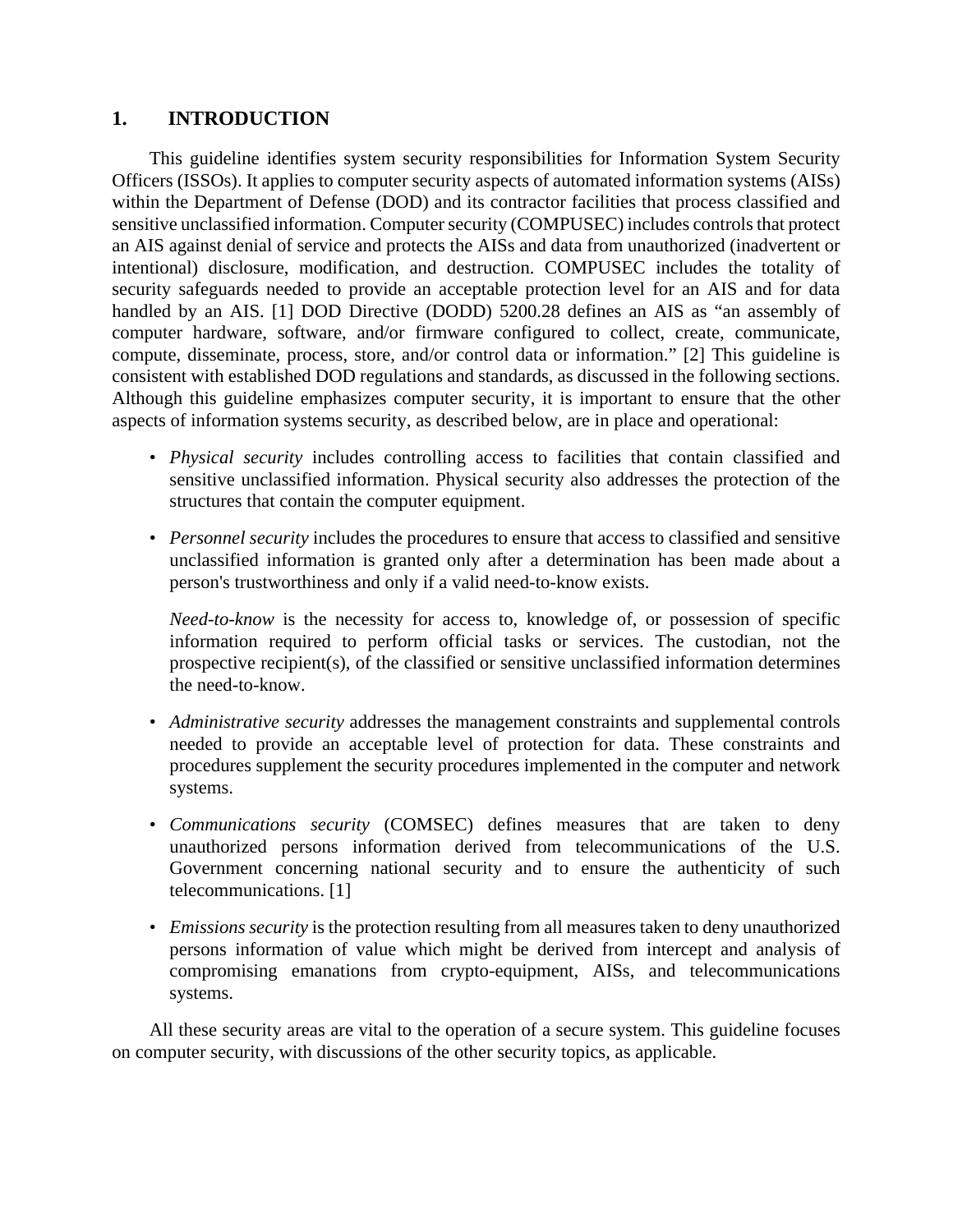# **1.1 SECURITY REGULATIONS, POLICIES, AND STANDARDS**

This section provides an overview of regulations, policies, and criteria that address security requirements.

### **1.1.1 FEDERAL REGULATIONS**

National mandates require the protection of sensitive information, as listed below:

- Title 18, U.S. Code 1905, makes it unlawful for any office or employee of the U.S. Government to disclose information of an official nature except as provided by law, including data processed by computer systems.
- Office of Management and Budget (OMB) Circular No. A-1 30 establishes requirements for Federal agencies to protect sensitive data.
- Public Law 100-235, *The Computer Security Act of 1987,* creates a means for establishing minimum acceptable security practices for systems processing sensitive information.
- Executive Order 12356 prescribes a uniform system for classifying, declassifying, and safeguarding national security information.

# **1.1.2 DEPARTMENT OF DEFENSE SECURITY POLICY**

DODD 5200.28, *Security Requirements for Automated Information Systems (AISs),* is the overall computer security policy document for the DOD. The document identifies mandatory and minimum AIS security requirements. Each agency may issue its own supplementary instructions. For DOD agencies, these instructions fall within the scope of the DOD guidelines and add more specificity. Additional requirements may be necessary for selected systems, based on risk assessments.

Additional security documents are:

- Department of Defense 5220.22-M, *Industrial Security Manual for Safeguarding Classified Information.*
- Defense Intelligence Agency Manual (DIAM) 50-4, *Security of Compartmented Computer Operations (U).*
- Director of Central Intelligence Directive (DCID) 1/16, *Security Policy for Uniform Protection of Intelligence Processed in Automated Information Systems and Networks (U).*
- The Supplement to DCID 1/16, *Security Manual for Uniform Protection of Intelligence Processed in Automated Information Systems and Networks (U).*
- National Security Agency/Central Security Service (NSA/CSS) Manual 130-1, *The NSA/ CSS Operational Computer Security Manual.*
- Air Force Regulation (AFR) 205-16, *Computer Security Policy.*
- Army Regulation (AR) 380-19, *Security: Information Systems Security.*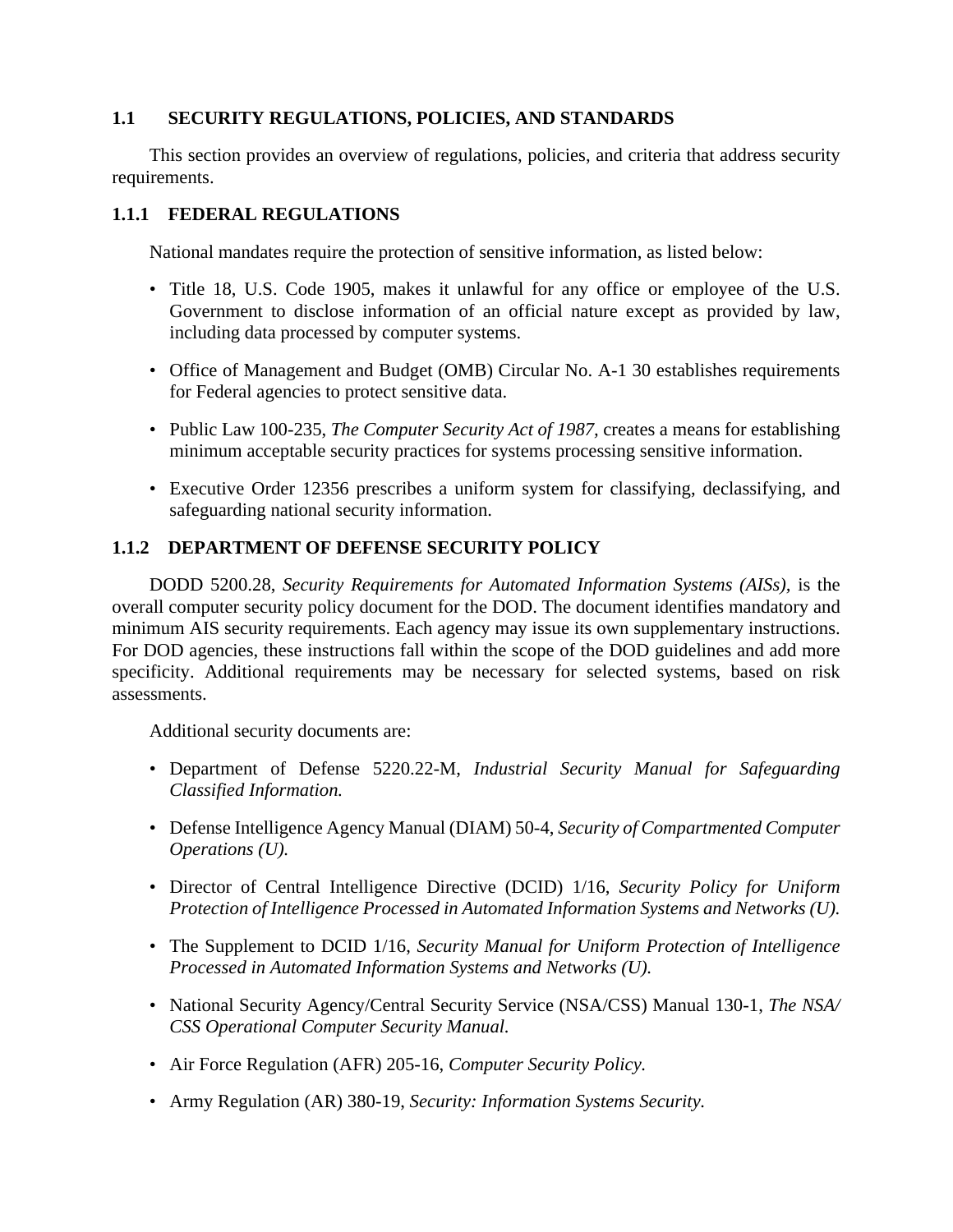• Chief of Naval Operations Instruction (OPNAVINST) 5239.1A, *Automatic Data Processing Security Program.*

#### **1.1.3 SECURITY STANDARDS**

The National Computer Security Center (NCSC) is responsible for establishing and maintaining technical standards and criteria for the evaluation of trusted computer systems. As part of this responsibility, the NCSC has developed the *Trusted Computer System Evaluation Criteria (TCSEC),* also known as the "Orange Book" after the color of its cover, which defines technical security criteria for evaluating general purpose AISs. [3] In 1985, the *TCSEC* became a DOD standard (DOD 5200.28-STD) and is mandatory for use by all DOD components. The *TCSEC* rates computer systems based on an evaluation of their security features and assurances. The *Trusted Network Interpretation (TNI)* interprets the *TCSEC* for networks and provides guidance for selecting and specifying other security services (e.g., communications integrity, denial of service, and transmission security). [4]

#### **1.2 PURPOSE**

The primary purpose of this guideline is to provide guidance to ISSOs, who are responsible for implementing and maintaining security in a system. The system may be a remote site linked to a network, a stand-alone AIS, or workstations interconnected via a local area network. Throughout this guideline, the term "site" will be used to refer to the AIS configuration that is the responsibility of the ISSO. The ISSO may be one or more individuals who have the responsibility to ensure the security of an AIS excluding, for example, guards, physical security personnel, law enforcement officials, and disaster recovery officials. This guideline also discusses the roles and responsibilities of other individuals who are responsible for security and their relationship to the ISSO, as defined in various DOD component regulations and standards.

This guideline provides general information and does not include requirements for specific agencies, branches, or commands. Therefore, the information included in this document should be considered as a baseline with more detailed security guidelines provided by each agency, branch, or command.

Finally, it is assumed that individuals who will be using this document have some background in security. This guideline presents some terms and definitions to provide a common framework for the information it presents; however, it does not provide a complete tutorial on security.

#### **1.3 STRUCTURE OF THE DOCUMENT**

Section 2 of this document identifies the operational environment. Section 3 presents the role and responsibilities of the ISSO and the environment in which the ISSO performs these tasks. Section 4 discusses the role and responsibilities of security personnel within an organization and the position of the ISSO. A bibliography and a reference list of security regulations, standards, and guidelines that provide additional information on system security are included following section 4. An acronym list and a glossary of computer security terms are included at the end of this document.

# **2. OPERATIONAL ENVIRONMENT**

The ISSO performs security tasks for a site that may support several different user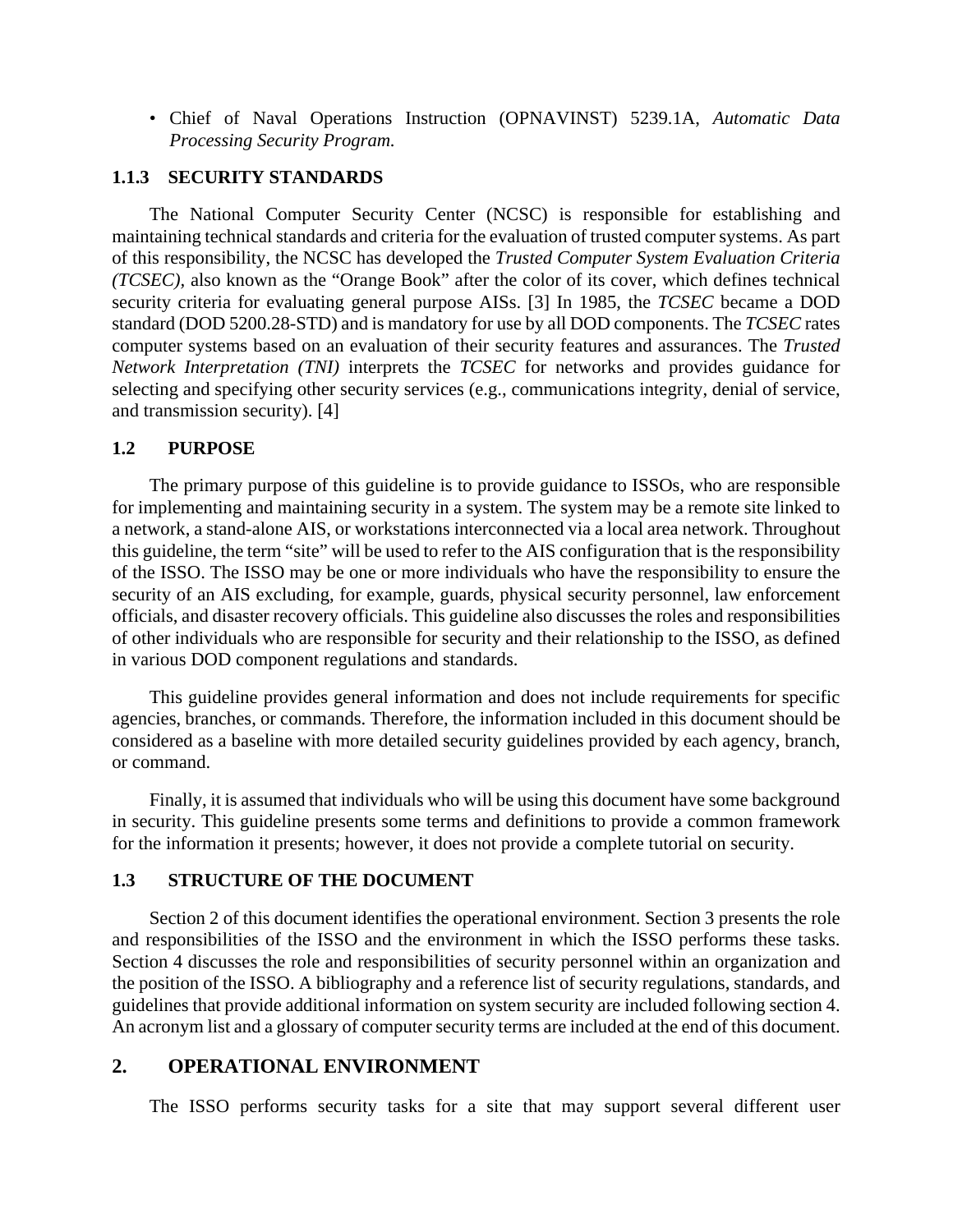communities. Therefore, the ISSO must understand the operational characteristics of the site. Documentation on the site configuration should be available and should, at a minimum, contain the following:

- Overall mission of the site.
- Overall floor layout.
- Hardware configuration at the site, identifying all the devices and the connections between devices and location, number, and connections of remote terminals and peripherals.
- Software at the site, including operating systems, database management systems, and major subsystems and applications.
- Type of information processed at the site (e.g., classified, sensitive unclassified, and intelligence).
- User organization and security clearances.
- Operating mode of the site (e.g., system high, dedicated, and multilevel secure).
- Interconnections to other systems/networks of users, e.g., the Automatic Digital Network (Autodin).
- Security personnel and associated responsibilities.

This documentation may be prepared jointly by the operations management and the ISSO. The following subsections provide additional information on the type of information processed and the operating mode of the site.

#### **2.1 TYPE OF INFORMATION PROCESSED**

The information that is stored, processed, or distributed at the site will be included in one of the following classification levels that designates the sensitivity of the data.

#### 2.1.1 UNCLASSIFIED

Unclassified information is any information that need not be safeguarded against disclosure, but must be safeguarded against tampering, destruction, or loss due to record value, utility, replacement cost or susceptibility to fraud, waste, or abuse. [2] Life-critical and other types of critical process control data that are unclassified also must be protected.

#### **2.1.2 SENSITIVE UNCLASSIFIED**

The loss, misuse, or unauthorized access to, or modification of this information might adversely affect U.S. national interest, the conduct of DOD programs, or the privacy of DOD personnel. [2] Examples include financial, proprietary, and mission-sensitive data.

#### **2.1.3 CONFIDENTIAL**

The unauthorized disclosure of this information or material could reasonably be expected to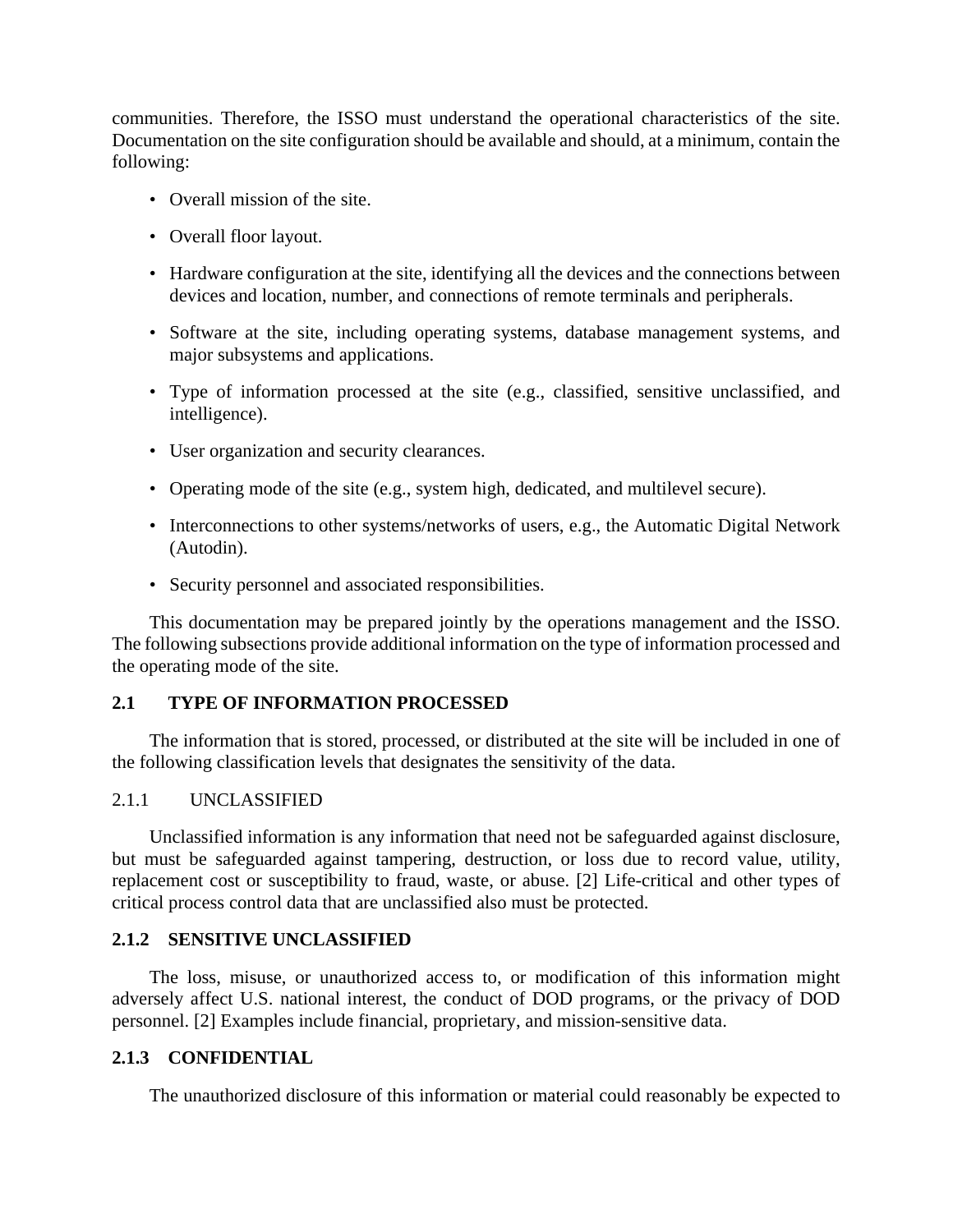cause damage to the national security. [5]

#### **2.1.4 SECRET**

The unauthorized disclosure of this information or material could reasonably be expected to cause serious damage to the national security. [5]

### **2.1.5 TOP SECRET**

The unauthorized disclosure of this information or material could reasonably be expected to cause exceptionally grave damage to the national security. [5]

#### **2.2 SECURITY MODE OF OPERATION**

The Designated Approving Authority (DAA) accredits an AIS to operate in a specific security mode. The security mode selected reflects whether or not all users have the necessary clearance, formal access approval, and need-to-know for all information contained in the AIS.

Formal access approval is the documented approval by a data owner to allow access to a particular category of information. [2] The modes are defined below with the distinctions noted in italics for emphasis. The definitions are based on DODD 5200.28, except for compartmented security mode, which is based on DCID 1/16. Note that some terms that appear in *Computer Security Requirements - Guidance for Applying the Department of Defense Trusted Computer System Evaluation Criteria in Specific Environments,* CSC-STD-003-85, are no longer defined in DODD 5200.28. (Limited access mode and compartmented mode fall under the heading of partitioned mode. Controlled mode comes under the heading of multilevel security mode. In DODD 5200.28, partitioned mode is used in place of compartmented mode.) In addition, other modes of operation may be stipulated by the organization or agency that includes the site.

#### **2.2.1 DEDICATED SECURITY MODE**

An AIS operates in dedicated security mode when each user with direct or indirect individual access to the AIS, its peripherals, remote terminals, or remote hosts has the clearance or authorization, documented formal access approval, if required, *and* need-to-know for *all* information handled by the AIS. [2] An AIS operating in dedicated mode does not require any additional technical capability to control access to information. When in the dedicated security mode, the system is specifically and exclusively dedicated to and controlled for the processing of one particular type or classification of information, either for full-time operation or for a specified period of time. [6]

### **2.2.2 SYSTEM HIGH SECURITY MODE**

System high security mode is a mode of operation wherein all users having access to the AIS possess a security clearance or authorization as well as documented formal access approval, *but not necessarily* a need-to-know, for all data handled by the AIS. [2] An AIS operating in system high security mode must have the technical capability to control access to information based on a user's need-to-know. Need-to-know may be specified using access control lists (ACLs) or nonhierarchical schemes for categorizing information.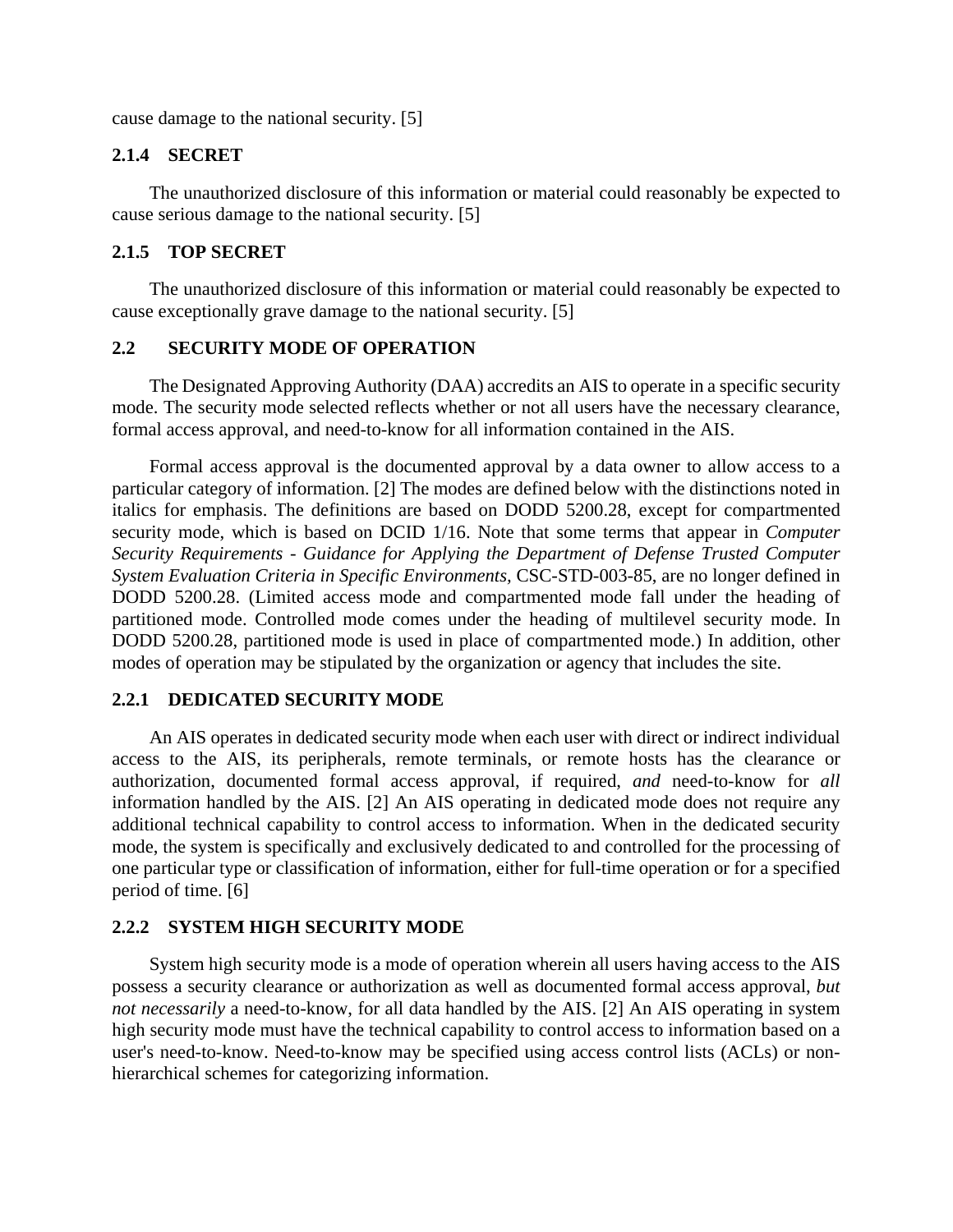#### **2.2.3 PARTITIONED SECURITY MODE**

In partitioned security mode, all users have the clearance but not necessarily formal access approval and need-to-know for all information contained in the system. This means that *some* users *may not* have need-to-know and formal access approval for *all* data processed by the AIS. [2]

An AIS operating in partitioned mode must have the technical capability to control access to information based on need-to-know and the sensitivity level of the data in the system.

### **2.2.4 COMPARTMENTED SECURITY MODE**

DCID 1/16 defines compartmented security mode wherein each *user* has a valid clearance for the *most restricted* intelligence information processed in the AIS. Each user also has formal access approval, a valid need-to-know, and a signed nondisclosure agreement for that intelligence information to which the user is to have access. [7]

#### **2.2.5 MULTILEVEL SECURITY MODE**

Multilevel security (MLS) mode is a mode of operation wherein *not all* users have a clearance or formal access approval for all data handled by the AIS. This mode of operation can accommodate the concurrent processing and storage of (a) two or more levels of classified data, or (b) one or more levels of classified data with unclassified data depending upon the constraints placed on the system by the DAA. [2] An AIS operating in multilevel mode must have the technical capability to control access to information based on need-to-know, formal access approval, and sensitivity level of the data in the system. (Note: Controlled mode is not separately defined in DODD 5200.28. It is included in multilevel mode.)

# **3. ISSO AREAS OF RESPONSIBILITY**

Within an organization, the ISSO may be one or more individuals who have the responsibility to ensure the security of an AlS. "ISSO" does not necessarily refer to the specific functions of a single individual. Also, additional responsibilities may be defined by the ISSO's specific organization. The administration of system security can be centralized or decentralized depending upon the needs of the organization. Where multiple data center locations are involved, the decentralized approach may be more appropriate. However, one focal point should coordinate all information security policy. Also, the responsibility for information security rests with all members of the organization and not just the security personnel.

The ISSO supports two different organizations: the user organization and the technical organization. The user organization is primarily concerned with providing operations and the technical organization focuses on protecting data. It is recommended that the ISSO not report to operational elements of the Al5 that must abide by the security requirements of the applicable directives, policies, etc. The objective is to provide a degree of independence for the ISSO. The ISSO shall report to a high level authority who is not the operational manager. Also, the rank or grade of the ISSO shall be commensurate with the assigned responsibilities.

## **3.1 ISSO TECHNICAL QUALIFICATIONS**

The DAA, or a designee, ensures an ISSO is named for each AIS. This individual and the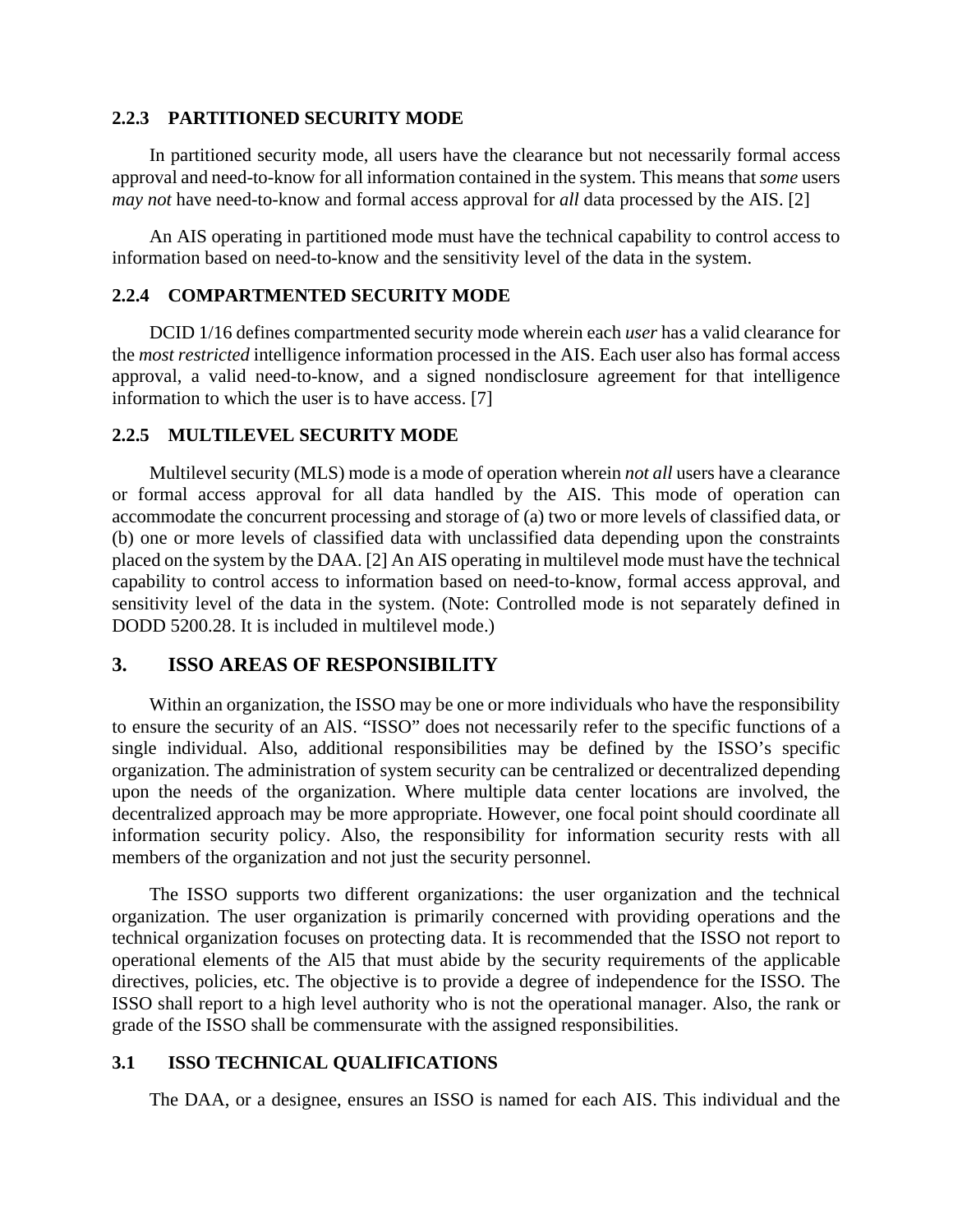ISSO's management should ensure that the ISSO receives applicable training to carry out the duties. The ISSO position requires a solid technical background, good management skills, and the ability to deal well with people at all levels from top management to individual users. At a minimum, the ISSO should have the following qualifications:

- Two years of experience in a computer related field.
- One year of experience in computer security, or mandatory attendance at a computer security training course.
- Familiarization with the operating system of the AIS.
- A technical degree is desirable in computer science, mathematics, electrical engineering, or a related field.

# **3.2 OVERVIEW OF ISSO RESPONSIBILITIES**

The ISSO acts for the Component Information System Security Manager (CISSM) to ensure compliance with AIS security procedures at the assigned site or installation. DODD 5200.28 summarizes the duties of the ISSO as follows:

- Ensure that the AlS is operated, used, maintained, and disposed of in accordance with internal security policies and practices.
- Ensure the AIS is accredited if it processes classified information.
- Enforce security policies and safeguards on all personnel having access to the AIS for which the ISSO has responsibility.
- Ensure that users and system support personnel have the required security clearances, authorization and need-to-know; have been indoctrinated; and are familiar with internal security practices before access to the AIS is granted.
- Ensure that audit trails are reviewed periodically, (e.g., weekly or daily). Also, that audit records are archived for future reference, if required.
- Initiate protective or corrective measures if a security problem is discovered.
- Report security incidents in accordance with DOD 5200.1 -R and to the DAA when an AIS is compromised.
- Report the security status of the AIS, as required by the DAA.
- Evaluate known vulnerabilities to ascertain if additional safeguards are needed.
- Maintain a plan for site security improvements and progress towards meeting the accreditation.

# **3.3 ISSO SECURITY RESPONSIBILITIES**

Command-specific duties of the ISSO have been well-defined in many regulations, directives,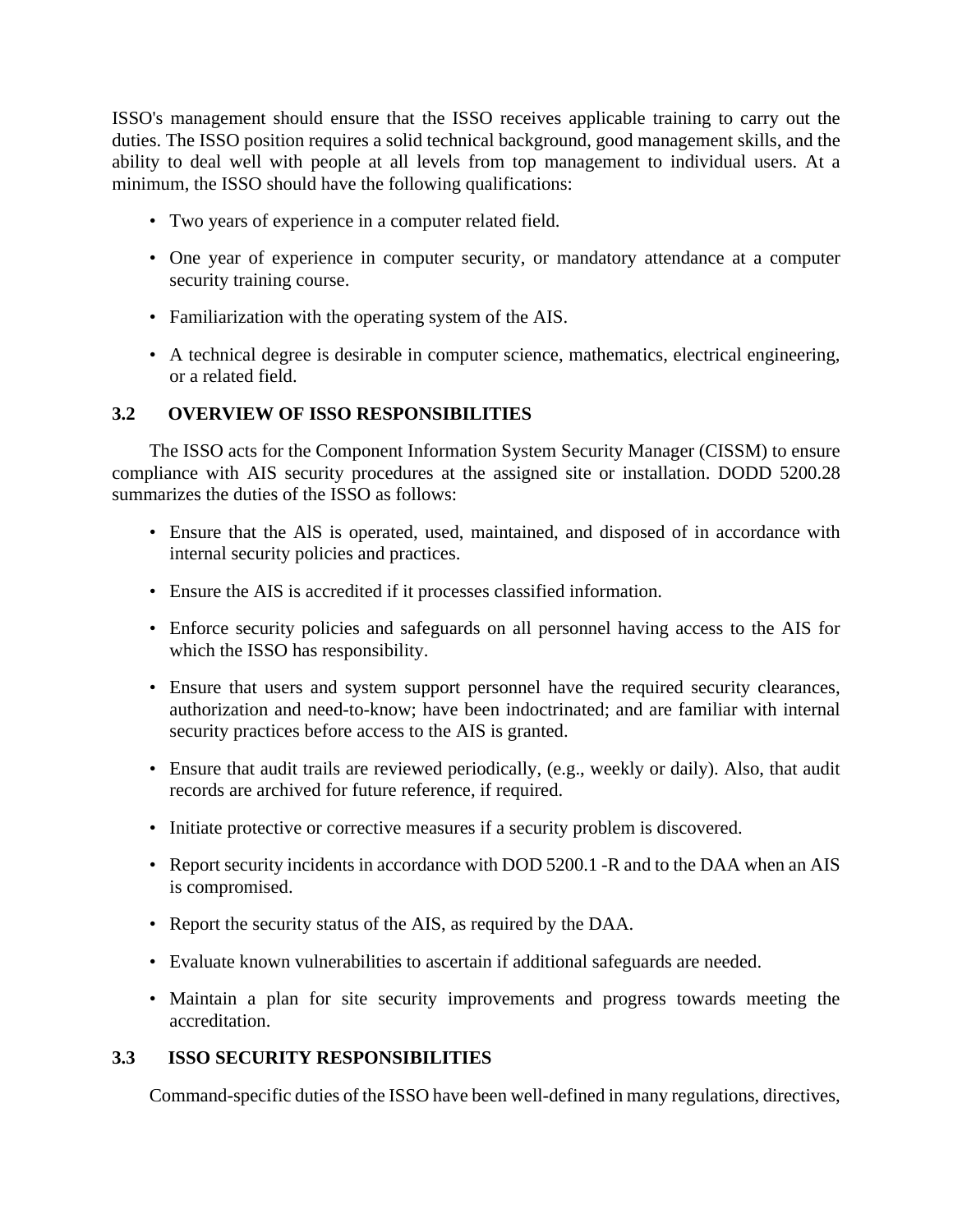and documents, e.g., AFR 205-16, AR 380-19, and OPNAVINST 5239.1A. This guideline provides a more general discussion of ISSO responsibilities, which may be tailored to a particular environment. The remainder of section 3 details ISSO responsibilities. Some of these responsibilities are necessary to support the security duties as summarized above. The material is not presented in a specific order.

### **3.4 SECURITY REGULATIONS AND POLICIES**

The ISSO shall be aware of the directives, regulations, policies, and guidelines that address the protection of classified information, as well as sensitive unclassified information. The overall security documents are discussed in section 1. Also, each command and agency may have additional requirements that provide more detailed guidance on protecting sensitive information. It may be necessary for the ISSO to prepare, or have prepared, a list of the applicable directives, regulations, etc., if one is not available.

**Security Documentation.** The ISSO participates in the development or revision of sitespecific security safeguards and local operating procedures that are based on the above regulations. The objective is to include the ISSO during the development and writing rather than only at the implementation phase. The overall site security document is the security plan. It contains the security procedures, instructions, operating plans, and guidance for each AIS at the site.

The ISSO also provides input to other security documents, for example, security incident reports, equipment/software inventories, operating instructions, technical vulnerabilities reports, and contingency plans.

Two documents that the ISSO should be familiar with, required for products with security features at the C1 level or above, are discussed below:

- The Trusted Facility Manual (TFM) details security functions and privileges. It is designed to support AIS administrators (e.g., the ISSO, the database administrator, and computer operations personnel). It addresses the configuration, administration, and operation of the AIS. It provides guidelines for the consistent and effective use of the protection features of the system. (Additional information is provided in the TCSEC.)
- The Security Features User's Guide (SFUG) assists the users of the AIS. It describes how to use the protection features of the AIS correctly to protect the information stored on the system. The SFUG discusses the features in the AIS that are available to users, as well as the responsibilities for system security that apply to users.

# **3.5 MISSION NEEDS**

The ISSO shall understand the organization's mission needs, that is, the goals and objectives of the organization and the resources required to accomplish these goals. Requirements are specified by analyzing the organization's current capabilities, available resources, facilities, funds, and technology base, and by determining whether they are sufficient to fulfill the mission. If not, the mission needs should be evaluated and prioritized and a plan developed to address these needs. Because security requirements should be included in the mission needs and current assets assessment, it is important for the ISSO to become involved in the mission definition process.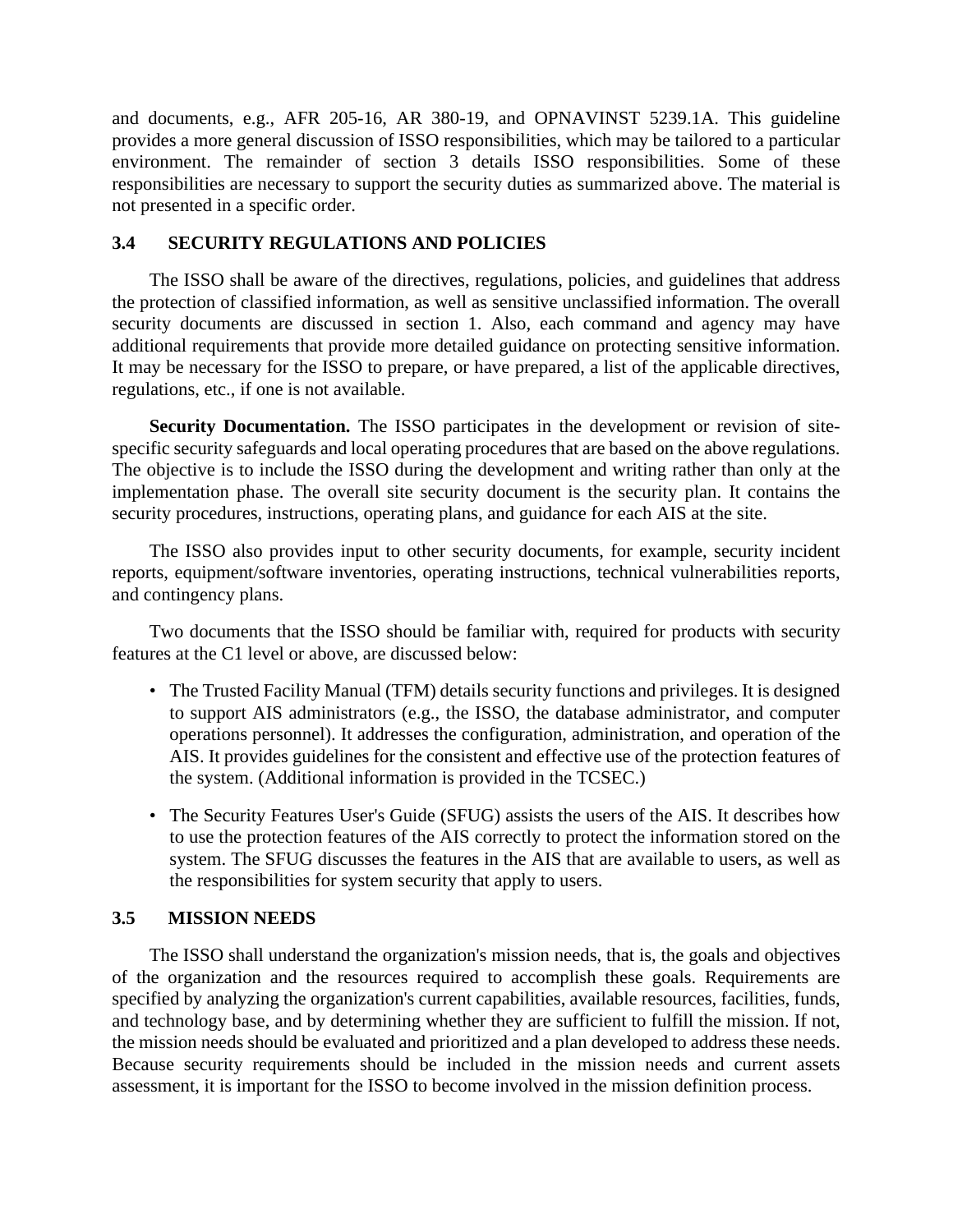#### **3.6 PHYSICAL SECURITY REQUIREMENTS**

In general, physical security addresses facility access and the protection of the structures and components that contain the AIS and network equipment. Physical security also addresses contingency plans and the maintenance and destruction of storage media and equipment. These physical safeguards must meet the minimum requirements established for the highest classification of data stored at the site. The ISSO in coordination with site security personnel is responsible for ensuring that physical safeguards are in place. Facility access and maintenance are further discussed in section 3.10. Contingency planning and declassification are discussed in sections 3.6.1 and 3.6.2.

#### **3.6.1 CONTINGENCY PLANS**

The Information System Security Manager (ISSM) is responsible for the formulation, testing, and revision of site contingency plans because of the manager's accountability for ensuring continuity of operations. The contingency plans document emergency response, backup operations, and post-disaster recovery procedures. While the ISSM has overall responsibility for the plans, the ISSO provides technical contributions concerning the overall security plans to ensure the availability of critical resources and to facilitate system availability in an emergency situation. It is also important that all responsibilities under the plan are adequately documented, communicated, and tested.

#### **3.6.2 DECLASSIFICATION AND DOWNGRADING OF DATA AND EQUIPMENT**

Declassification is a procedure and an administrative action to remove the security classification of the subject media. Downgrading is a procedure and an administrative action to lower the security classification of the subject media. The procedural aspect of declassification is the actual purging of the media and removal of any labels denoting classification, possibly replacing them with labels denoting that the storage media is unclassified. The procedural aspect of downgrading is the actual purging of the media and removal of any labels denoting the previous classification, replacing them with labels denoting the new classification. The administrative aspect is realized through the submission to the appropriate authority of a decision memorandum to declassify or downgrade the storage media.

The ISSO must ensure that:

- Purging, declassification, and downgrading procedures are developed and implemented.
- Procedures are followed for purging, declassifying, downgrading, and destroying storage media.
- Procedures are followed for marking, handling, and disposing of the computer, its peripherals, and removable and nonremovable storage media.
- Any special software needed to overwrite the site-unique storage media is developed or acquired.
- Any special hardware, such as degaussers, is available.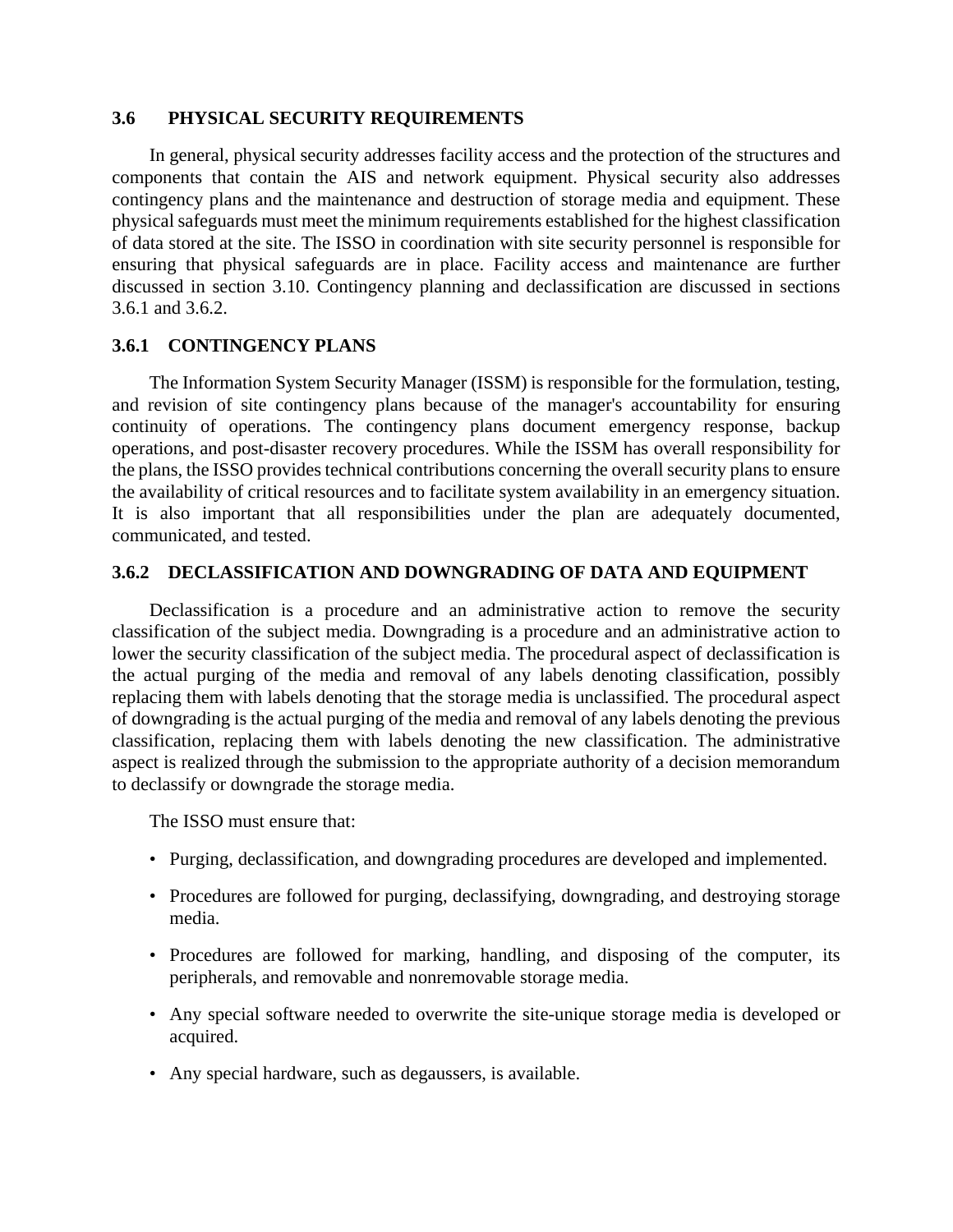## **3.7 ADMINISTRATIVE SECURITY PROCEDURES**

Administrative security includes the preparation, distribution, and maintenance of plans, instructions, guidelines, and operating procedures regarding security of AISs. It is the responsibility of the ISSO to assist in the development of administrative procedures, if required, and to conduct periodic reviews to ensure compliance.

# **3.7.1 PERSONNEL SECURITY**

One component of administrative security is personnel security. In general, it is the responsibility of the ISSO to:

- Ensure that all personnel and, when required, specified maintenance personnel who install, operate, maintain, or use the system, hold the proper security clearances and access authorizations.
- Ensure that all system users, including maintenance personnel, are educated by their respective security officer in applicable security requirements and responsibilities.
- Maintain a record of valid security clearances, physical access authorizations, and AIS access authorizations for personnel using the computer facility.
- Ensure that maintenance contractors who work on the system are supervised by an authorized knowledgeable person.

# **3.7.2 SECURITY INCIDENTS REPORTING**

A security incident occurs whenever information is compromised, when there is a risk of compromise of information, when recurring or successful attempts to obtain unauthorized access to a system are detected, or where misuse of the system is suspected.

The ISSO creates a reporting mechanism, as part of the security incident reporting procedure, for users to keep the ISSO informed of security-relevant activity that they observe on the system. This reporting mechanism shall not use the AIS to report security-relevant activity about the AIS.

#### **The mechanism, at a minimum, includes the following:**

- Description of incident.
- Identification of the individual reporting the security incident.
- Identification of the loss, potential loss, access attempt, or misuse.
- Identification of the perpetrator (if possible).
- Notification of appropriate security and management personnel and civil authorities, if required.
- Reestablishment of protection, if needed.
- Restart of operations, if the system had been taken down to facilitate the investigation.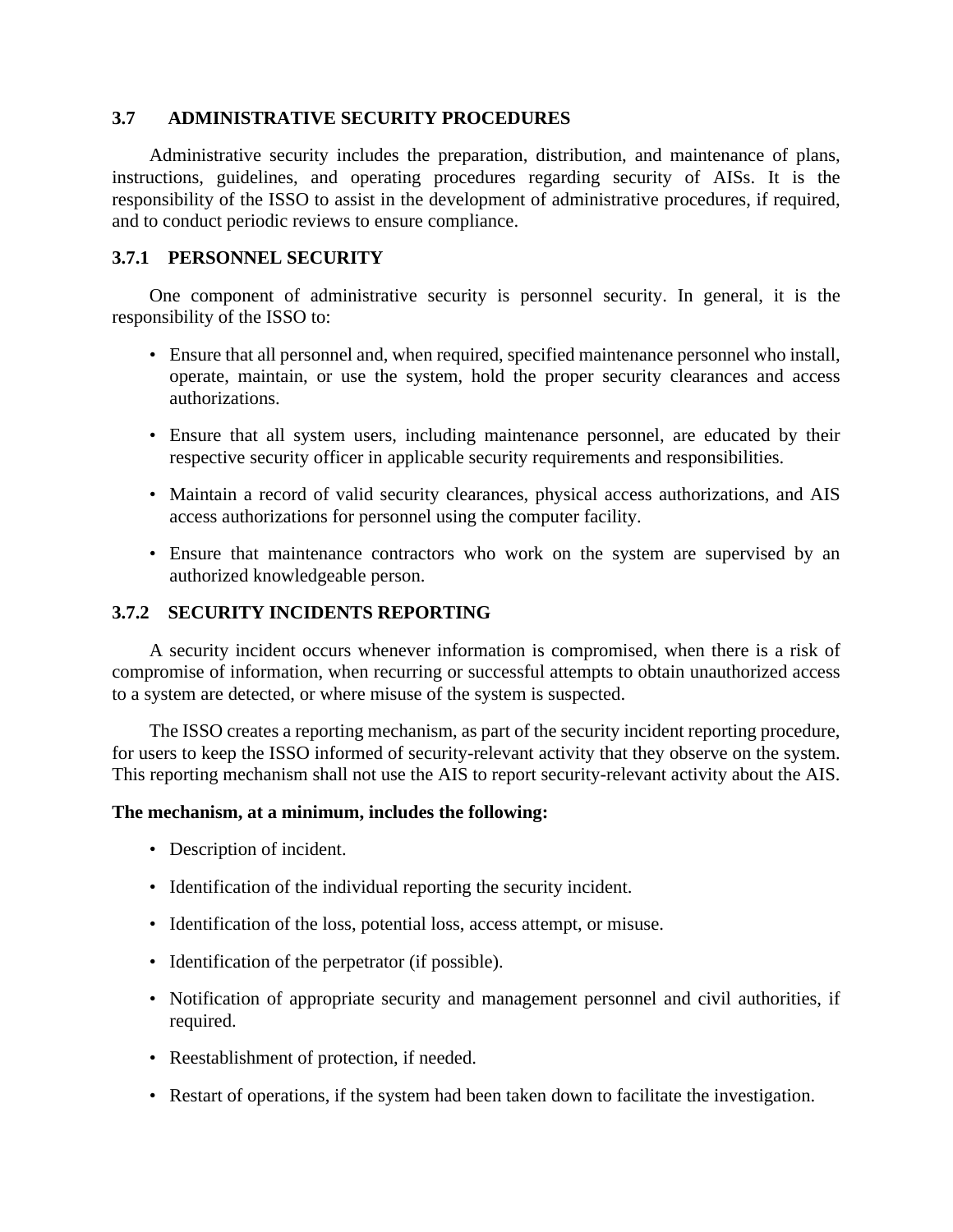# **The ISSO performs the following in support of this task:**

- Prepares procedures for monitoring and reacting to system security warning messages and reports.
- Develops, reviews, revises, and submits for approval to the DAA and technical supervisor, procedures for reporting, investigating, and resolving security incidents at the site.
- Immediately reports security incidents through the appropriate security and management channels (e.g., ISSM and Program Manager). The ISSO submits an analysis of the security incident to the appropriate authority for corrective and disciplinary actions.
- Performs an initial evaluation of security problems, and, if necessary, temporarily denies access to affected systems. The ISSO ensures that Terminal Area Security Officers (TASOs) evaluate, report, and document security problems and vulnerabilities at their respective remote terminal areas.
- Partially or completely suspends operations if any incident is detected that affects security of operations. This would include any system failure. (Note: this may be unrealistic if the system performs a critical operational mission. Alternative procedures may be required in this situation. The DAA must weigh the risk of a security incident against the potential damage in shutting down the system.)
- Ensures that all cases of actual or suspected compromise of classified passwords are investigated.
- Ensures that occurrences within the system that may affect the integrity and security of the data being processed are investigated. If the system malfunctions, it is important to account for the data.
- Assists the investigating officials in analyzing actual or suspected compromises of classified information.

# **3.7.3 TERMINATION PROCEDURES**

The ISSO is responsible for performing the following tasks whenever any user's access is terminated. Prompt action is required, particularly if the termination or knowledge of the pending termination might provoke a user to retaliate.

- Removes the user from all access lists, both manual and automated.
- Removes the individual's account from all systems, including the user's password.
- Ensures that the individual has turned in all keys, tokens, or cards that allow access to the AIS.
- Ensures that combinations of any combination locks, associated with the AIS and its physical space, that the individual accessed are changed.
- Ensures that all remaining personnel using systems processing classified data change their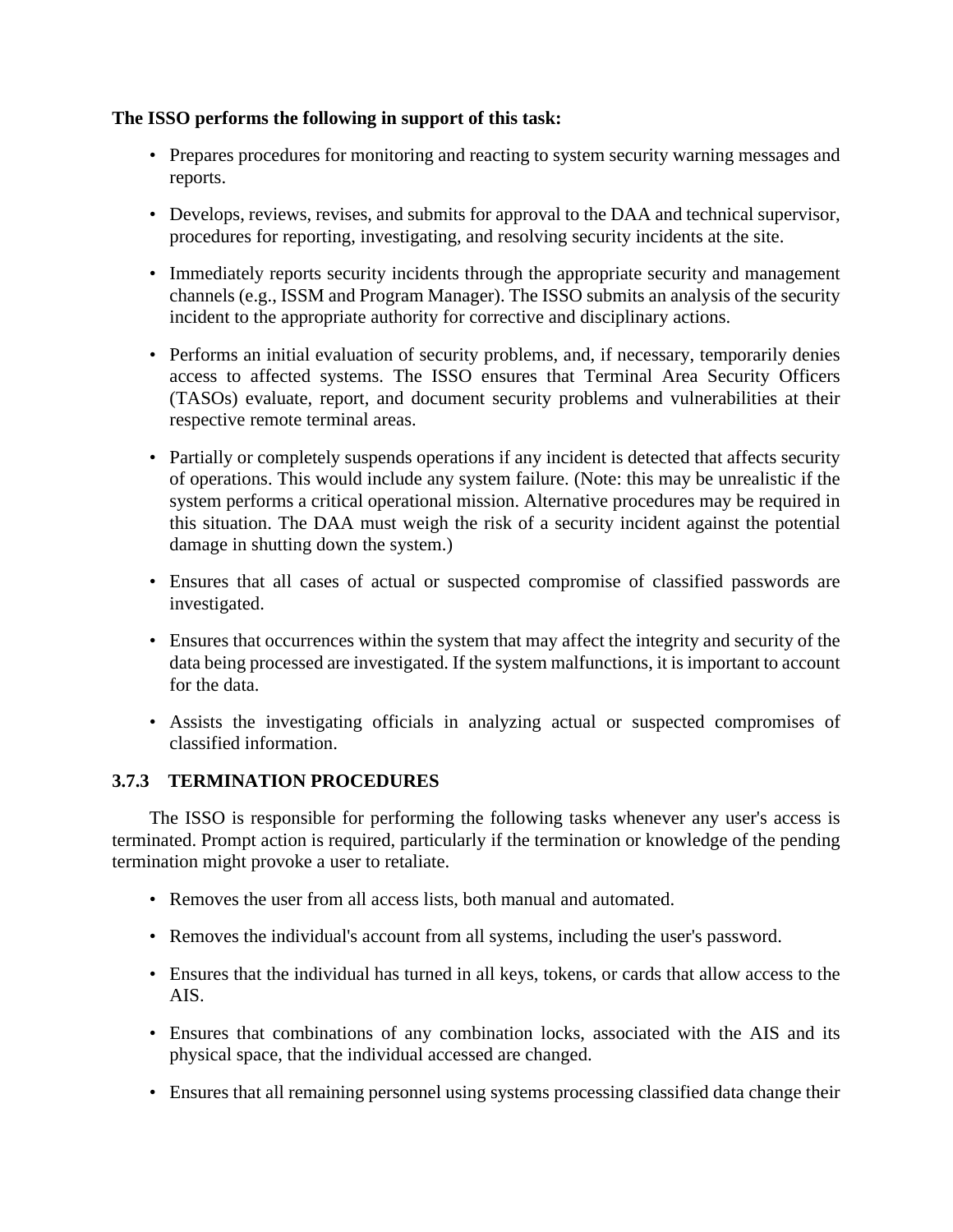passwords to prevent unauthorized access.

### **3.8 SECURITY TRAINING**

Because personnel are an integral part of the security protection surrounding an AIS, they must understand the vulnerabilities, threats, and risks inherent with AIS usage. Therefore, computer security shall be included in briefings given to all new personnel. To reinforce this initial training and to introduce new concepts, periodic training and security awareness programs should be conducted. The ISSO shall continue training to keep current in security products and procedures. The ISSO is responsible for ensuring that:

- All personnel (including management) have computer security awareness training and have read applicable sections of the AIS security plan. This includes training in security procedures and the use of security products.
- All users are educated regarding password management (e.g., generating unique passwords, keeping passwords adequately protected, not sharing passwords, changing passwords on a regular basis, and generating different passwords for each system accessed).
- Users understand the importance of monitoring their successful and unsuccessful logins, if possible. If these do not correspond to the user's actual usage, the user should know the proper procedures for reporting the discrepancy.

The ISSO can keep users informed about security in many different ways. Some approaches follow:

- Periodically display messages on the AIS when the user logs on to the system.
- Develop and distribute security awareness posters to foster interest.
- Disseminate new security information about the system and issue reminder notices about protection procedures.
- Issue memos to notify users of changes.
- Provide "hands-on" demonstrations of AIS security features and procedures.

#### **3.9 SECURITY CONFIGURATION MANAGEMENT**

Configuration management controls changes to system software, firmware, hardware, and documentation throughout the life of the AIS. This includes the design, development, testing, distribution, and operation of modifications and enhancements to the existing system. The ISSO or other designated individual aware of the security issues shall be included in the configuration management process to ensure that implemented changes do not compromise security. It is particularly important for the ISSO to review and monitor proposed changes to the trusted computing base (TCB) as defined in the security architecture. Appropriate tests should be conducted to show that the TCB functions properly after changes are made to it. Configuration management tasks that are the responsibility of the ISSO are as follows: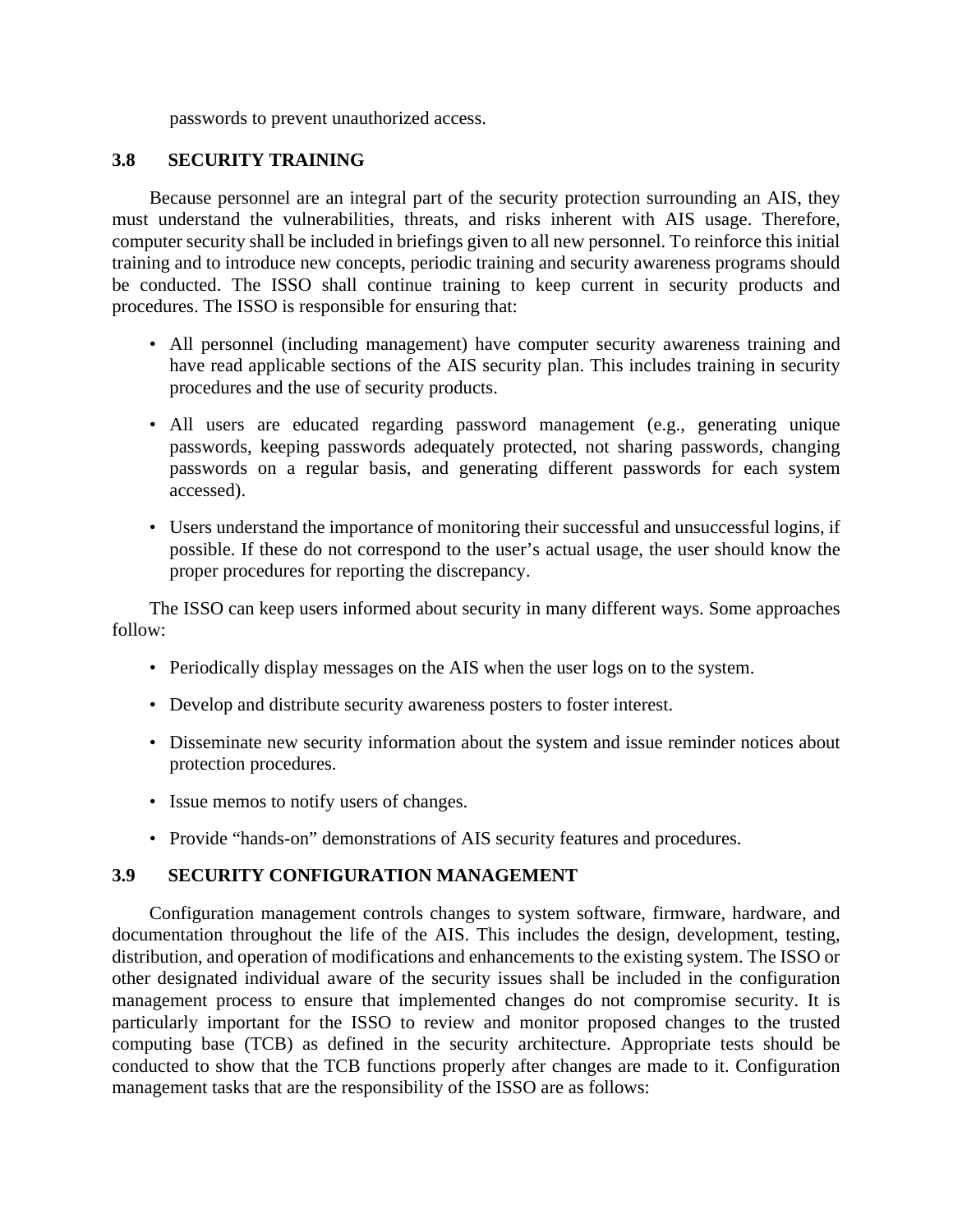- Maintain an inventory of security-relevant hardware and security-relevant software and their locations.
- Maintain documentation detailing the AIS hardware, firmware, and software configuration and all security features that protect it.
- Evaluate the effect on security of proposed centrally developed and distributed and siteunique modifications to software and applications. Submit comments to appropriate personnel.
- Identify and analyze system malfunction. Prepare security incident reports.
- Assist in the development of system development notifications and system change proposals.
- Monitor DAA-approved site procedures for controlling changes to the current system.
- Ensure that any system connectivity is in response to a valid operational requirement.
- Ensure that continuing tests of the site security features are performed, and maintain documentation of the results.
- Coordinate AS security changes with the ISSM. Review all site configuration changes and system component changes or modifications to ensure that site security is not compromised.
- Review physical inventory reports of security-relevant AIS equipment.

**Hardware and Software Installation and Maintenance.** The ISSO ensures that the design and development of new Systems or the maintenance or replacement of existing systems includes security features that will support certification and accreditation or reaccreditation. In support of this effort, informal reviews with the site certifiers can help identify potential problems, thus enabling potential security risks to be identified early. Before installing any new system release, the site shall complete sufficient testing to verify that the system meets the documented and approved security specifications and does not violate existing security policy. The ISSO shall, at a minimum, observe the testing of new releases. Specific ISSO tasks are:

- Ensure that all security-relevant development and planning activities are reviewed and approved.
- Participate in the acquisition planning process for proposed acquisitions to ensure that the site security policy has been considered. This applies to both the acquisition of new systems or the upgrade of existing systems.
- Ensure that security features are in place (by testing) to prevent applications programs from bypassing security features or from accessing sensitive areas of the system.
- Develop procedures to prevent the installation of software from unauthorized or questionable sources.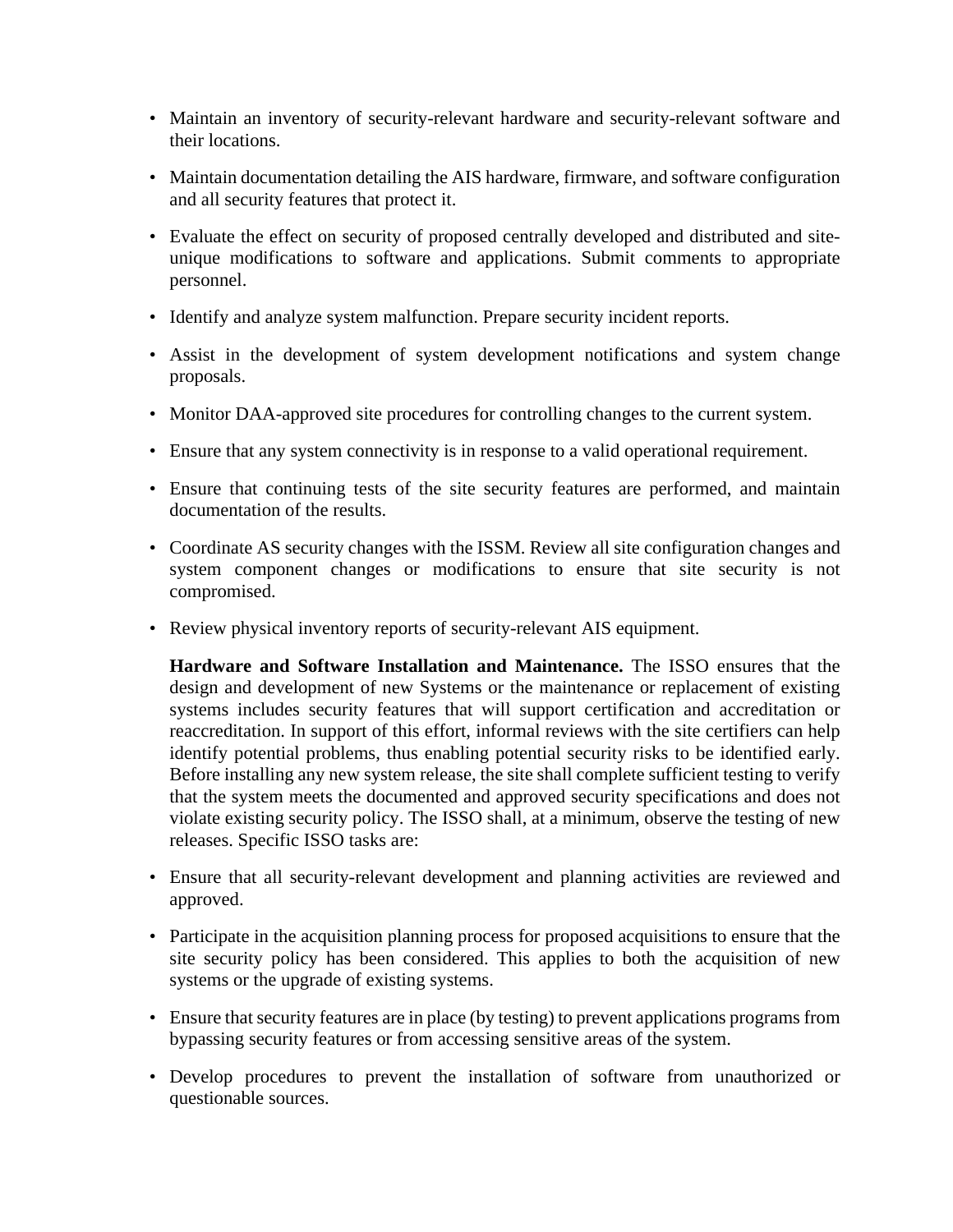• Ensure that system support personnel know how to install and maintain security features.

# **3.10 ACCESS CONTROL**

Access is considered from different perspectives: physical access to the facility and system (facility access), logical access to the system (identification and authentication), and logical access to the system's files and other objects (data access). Each of these is discussed separately below.

# **3.10.1 FACILITY ACCESS**

Procedures shall be developed for controlling access to the site and the site's resources. In accordance with applicable security policy, system access shall be denied to any user, customer, or visitor who has not been granted specific authorization. General guidance for the ISSO follows:

- Establish procedures to ensure that only personnel who have a need-to-know have access to classified or sensitive but unclassified information.
- Establish procedures to ensure that only personnel who have the proper clearances and formal access approval are allowed physical access to any system containing classified information. All individuals who have routine access to the system should be properly cleared and have a valid operational requirement for access.
- Deny access to any user, customer, or visitor who is unauthorized or suspected of violating security procedures.
- Ensure all visitors are signed-in and escorted, if necessary. Visitors shall be under visual observation by an authorized person.
- Keep records of maintenance performed at the site.
- Establish and implement procedures to control AIS equipment coming into and going out of the site, including, for example, test devices, cable, and system disks.
- Develop and maintain a facility security plan that contains at least architectural drawings and building plans, floor plans, and inventories.
- Ensure that maintenance contractors who work on the system are supervised by an authorized knowledgeable person.

# **3.10.2 IDENTIFICATION AND AUTHENTICATlON (I&A)**

The identification component of an I&A system consists of a set of unique user identifiers. Authentication involves verifying the identity of a user. If a user's identifier does not remain unique, a subsequent user may gain the access rights of a previous user on the system. General guidance to the ISSO follows:

- Ensure that the databases required to support the I&A function are accessible only by the ISSO.
- Obtain a list of all identifications (IDs) preset at the factory. Change or delete all user IDs and passwords that come with vendor software to prevent unauthorized access. Default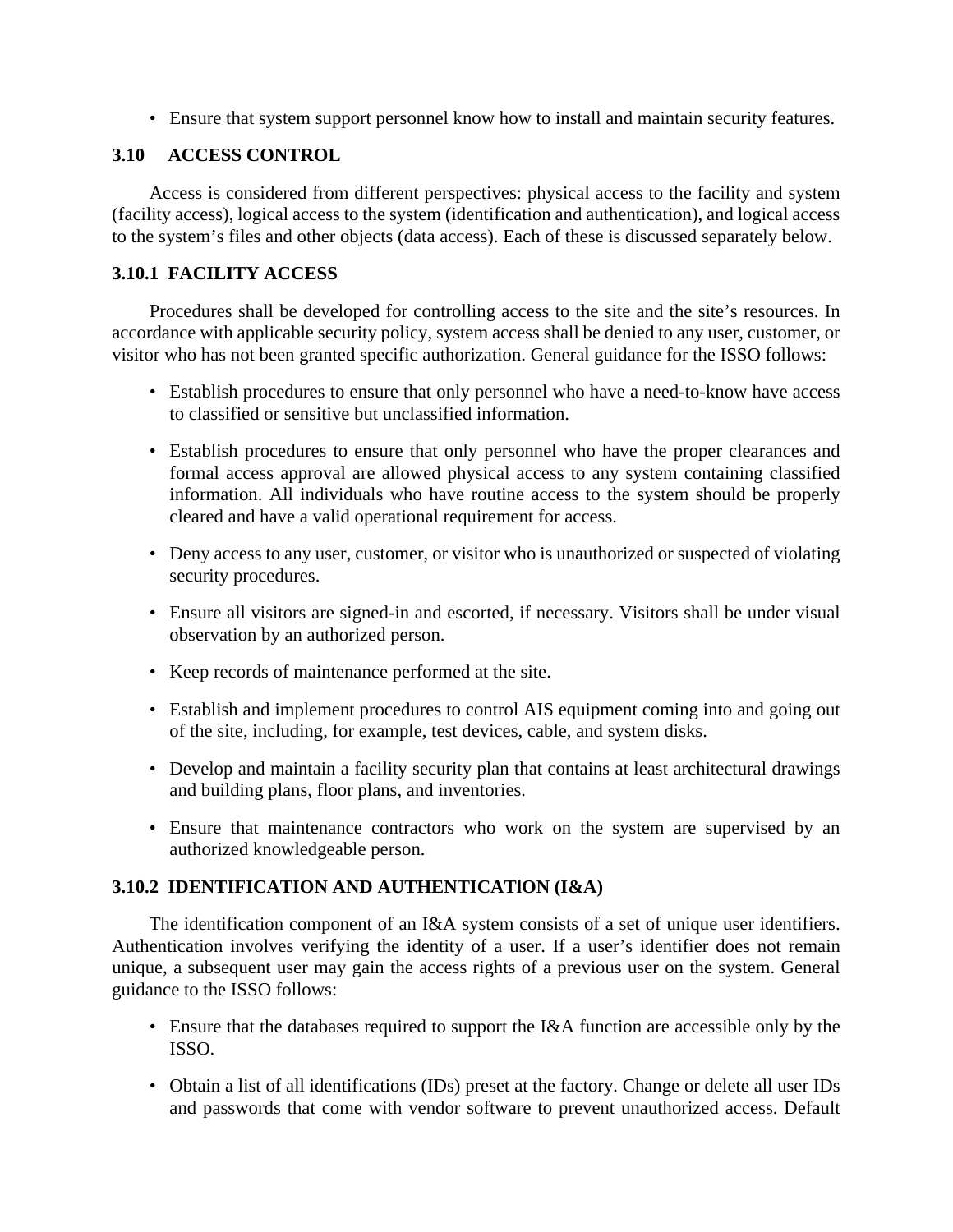passwords shall be checked and changed, as necessary, at system installation and modification, when the ISSO first assumes responsibility of the system, and after any maintenance to the system.

- Develop and administer a password management system that includes the generation of system passwords and development of procedures for addressing password loss or compromise.
- Ensure that only authorized persons execute system utility programs and routines that bypass security checks or controls.
- Maintain a site user list that contains the name, user ID, access level, and whether the user is to have operator or administrative privileges.

# **3.10.3 DATA ACCESS**

The focus of data access procedures is to prevent disclosure of information to unauthorized individuals. General guidance for the ISSO follows:

- Ensure that the site-specific discretionary access control (DAC) policy is defined and implemented. The policy should define the standards and regulations that the ISSO must implement to ensure that data is disclosed only to authorized individuals.
- Control access to all functions that can affect the security or integrity of the system. Access of this type shall be kept to the absolute minimum number of personnel.
- Ensure that any required access control software subsystems or other security subsystems are installed and operated in a manner that supports the security policy of the AIS.

#### **3.11 RISK MANAGEMENT**

Risk management identifies, measures, and minimizes the effect of uncertain events on system resources. Risk management determines the value of the data, what protection already exists, and how much more protection the system needs. The process includes risk analysis, cost benefit analysis, safeguard selection and implementation, appropriate security tests, and systems review. Risk management is an ongoing process that will reaffirm the validity of previous analysis. The ISSO supports the risk management process by performing the following tasks:

- Assist in the development of the risk management plan.
- Perform a risk assessment and analysis by analyzing threats to the site and vulnerabilities of the site in relationship to the sensitivity of the information on the system. Document the results and prepare appropriate countermeasures. (This is expanded below.)
- Ensure a contingency plan is in place for continuity of operations in an emergency situation and that the developed plans are exercised.
- Ensure that approved countermeasures are implemented.
- Periodically review the risk assessment for new threats due to a changed configuration or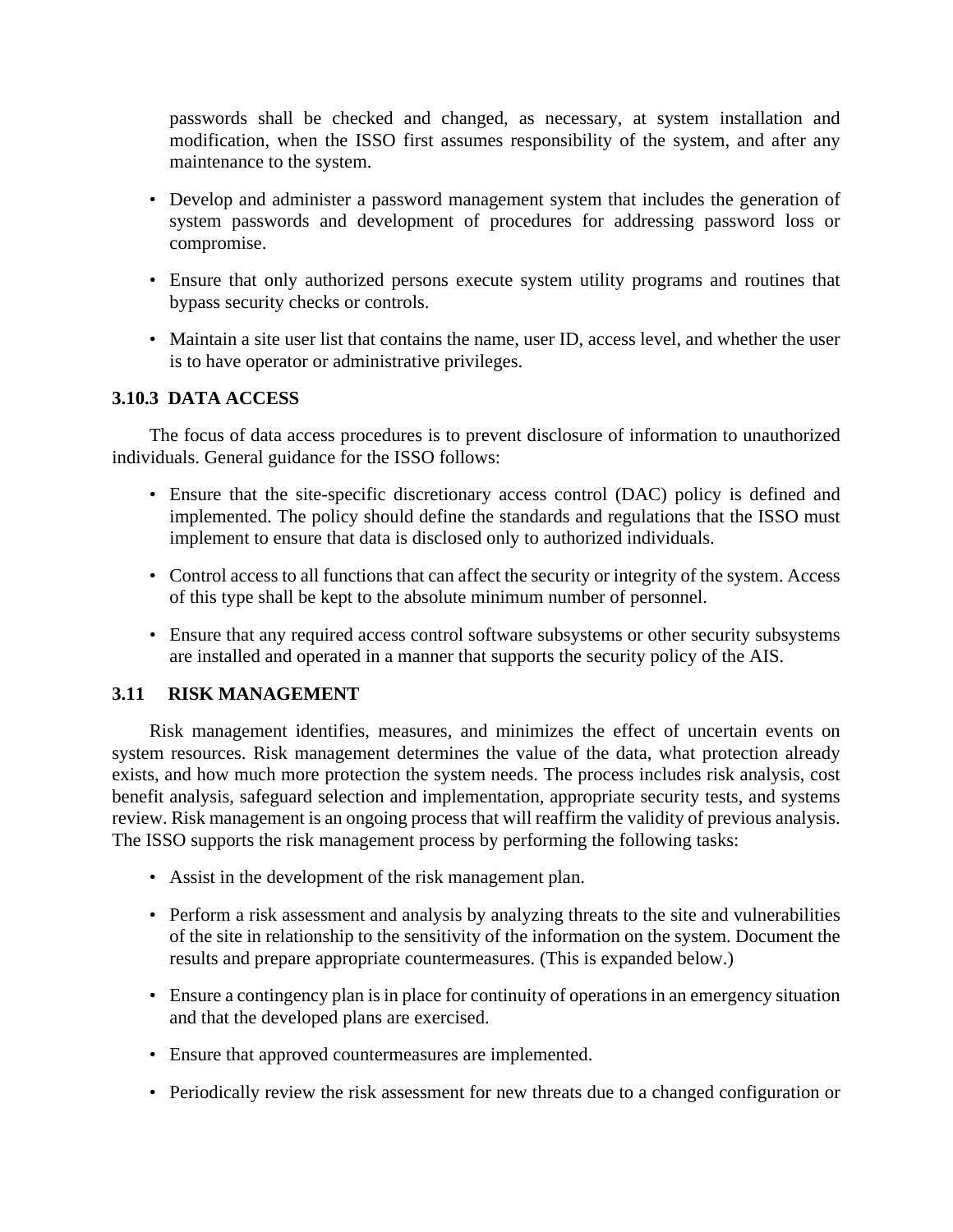changes in the operational environment and review contingency plans to ensure that they are still applicable.

- Ensure that security tests, risk analysis, TEMPEST tests, and other inspections are conducted as required. Maintain a file of working papers concerning security tests, risk analysis, and other facets of the risk management program.
- Maintain a file of all site security-related waivers.

The ISSO documents and reports computer security technical vulnerabilities detected in AISs, in accordance with DOD Instruction 5215.2. The report includes information regarding technical solutions or administrative procedures implemented to reduce the risk. Each ISSO administers the technical vulnerability reporting program and:

- Reports identified technical vulnerabilities. As a further way of sharing information about vulnerabilities, maintains contact with other system security officers and with other users of the same type of system.
- Assumes responsibility for recommending any necessary and feasible action to reduce risks presented by the vulnerabilities.
- Develops local procedures for reporting and documenting technical vulnerabilities, and ensures that all users and operators receive training for carrying-out the procedures.
- Ensures that vulnerability information is properly classified and protected.

#### **3.12 AUDITS**

The ISSO has the primary responsibility to conduct security audits for operational systems as well as for systems under development. Monitoring of variances in security procedures is also important and is best controlled by the ISSO. As part of variance monitoring, the ISSO reviews any relevant audit trail data from the system. Finally, the ISSO provides senior management with reports on the effectiveness of security policy, with identification of weaknesses and recommendations for improvements.

#### **3.12.1 AUDIT TRAILS**

The audit trail provides a record of system security-related activity and allows the ISSO to monitor activities on the system. To be an effective security tool, the audit trail should be able to monitor, for example, successful and unsuccessful access attempts, file accesses, type of transaction, and password changes. If manual audits are necessary, the ISSO shall document random checks made to verify that users are recording system usage. Audit trail files must be protected to prevent unauthorized changes or destruction.

#### **3.12.2 AUDITING RESPONSIBILITIES**

Appropriate audit trail data shall be reviewed by the ISSO. Besides the system audit trail, network audit reports can provide detailed information on network traffic and provide summary accounting information on each user ID, account, or process. The responsibilities of the ISSO follow: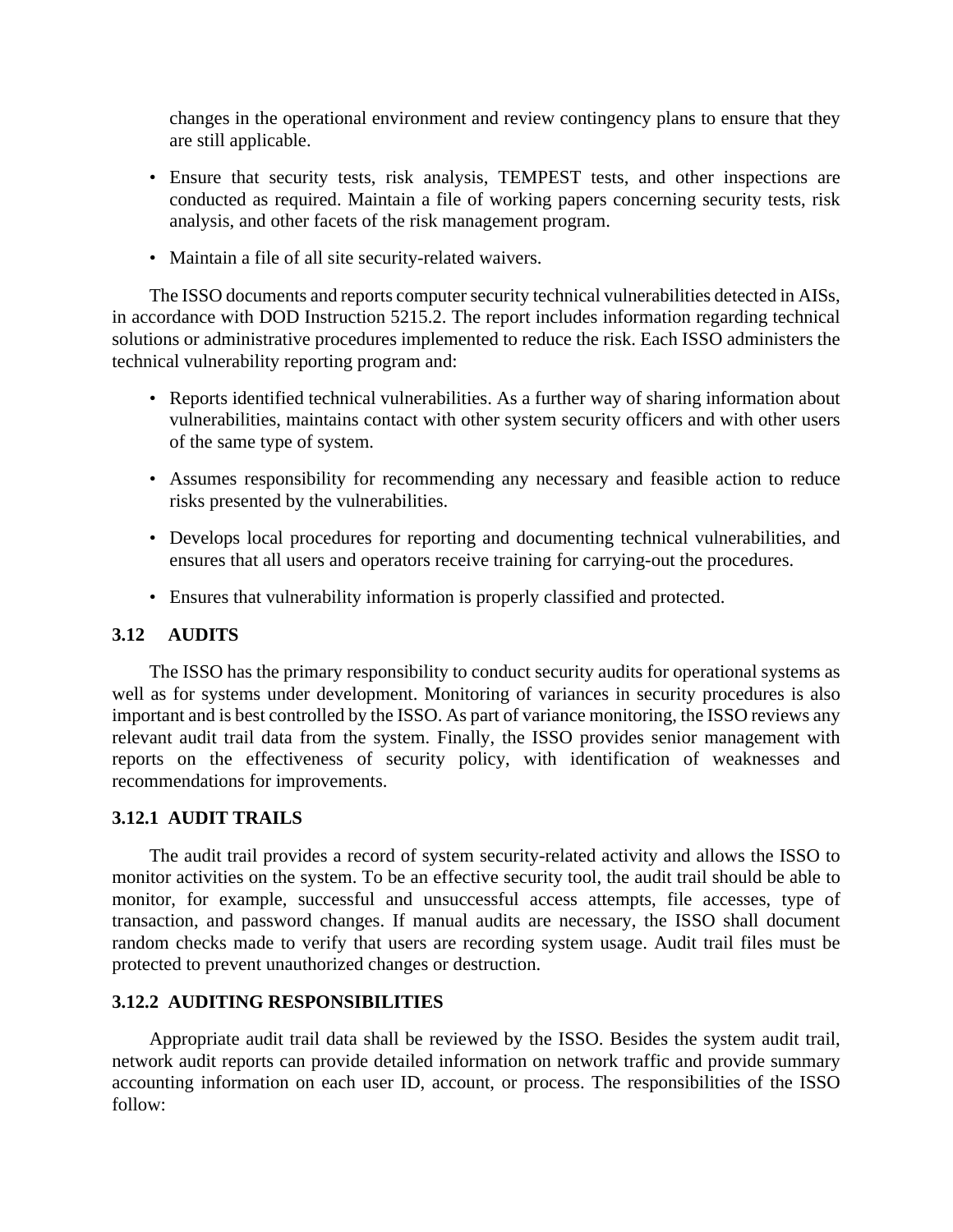- Review specifications for inclusion of audit trail reduction tools that will assist in audit trail analysis.
- Select security events to be audited. Ensure that the audit trail is reviewed and have the capability to audit every access to controlled system resources (e.g., very sensitive files). Archive audit data.
- Develop and implement audit and review procedures to ensure that all AIS functions are implemented in accordance with applicable policies and programs. Existing policies and programs usually establish the minimum amount of material that shall be audited.
- Conduct audits and maintain documentation on the results.
- Supervise review of security audit parameters. Develop, review, revise, submit for approval, and implement procedures for monitoring and reacting to security warning messages and reports.
- Conduct random checks to verify compliance with the security procedures and requirements of the site.
- Gather information from audit trails to create profiles of system users. Observe user patterns such as the terminal usually used, files accessed, normal hours of access, and permissions usually requested, to determine which actions are unusual and shall be investigated.
- Review user access reports generated by the audit trail, in compliance with policies and practices.
- Review audit trail reports for anomalies:
	- Look for multiple unsuccessful logon attempts. This could be an indication of an inexperienced user, a user who has recently changed passwords and forgotten the new one, or an attempted intrusion.
	- Look for an attempt by a user, who is already logged in at a terminal, to log in again to the same system from a second terminal. This could be caused by an inadvertent failure to log out, an intentional logon to both terminals, or an attempted intrusion.
	- Be alert to individuals logging in after normal hours. This may mean the user has a deadline to meet and is working overtime or that an intruder is attempting access.
	- Look for high numbers of unsuccessful file accesses. This could be prompted by the user' failure to remember file names or by an attempted intrusion.
	- Look for unexplained changes in system activity.
	- Look for covert channel activity.

#### **3.13 CERTIFICATION AND ACCREDITATION**

Certification is the technical evaluation of an AIS's security features, including non-AIS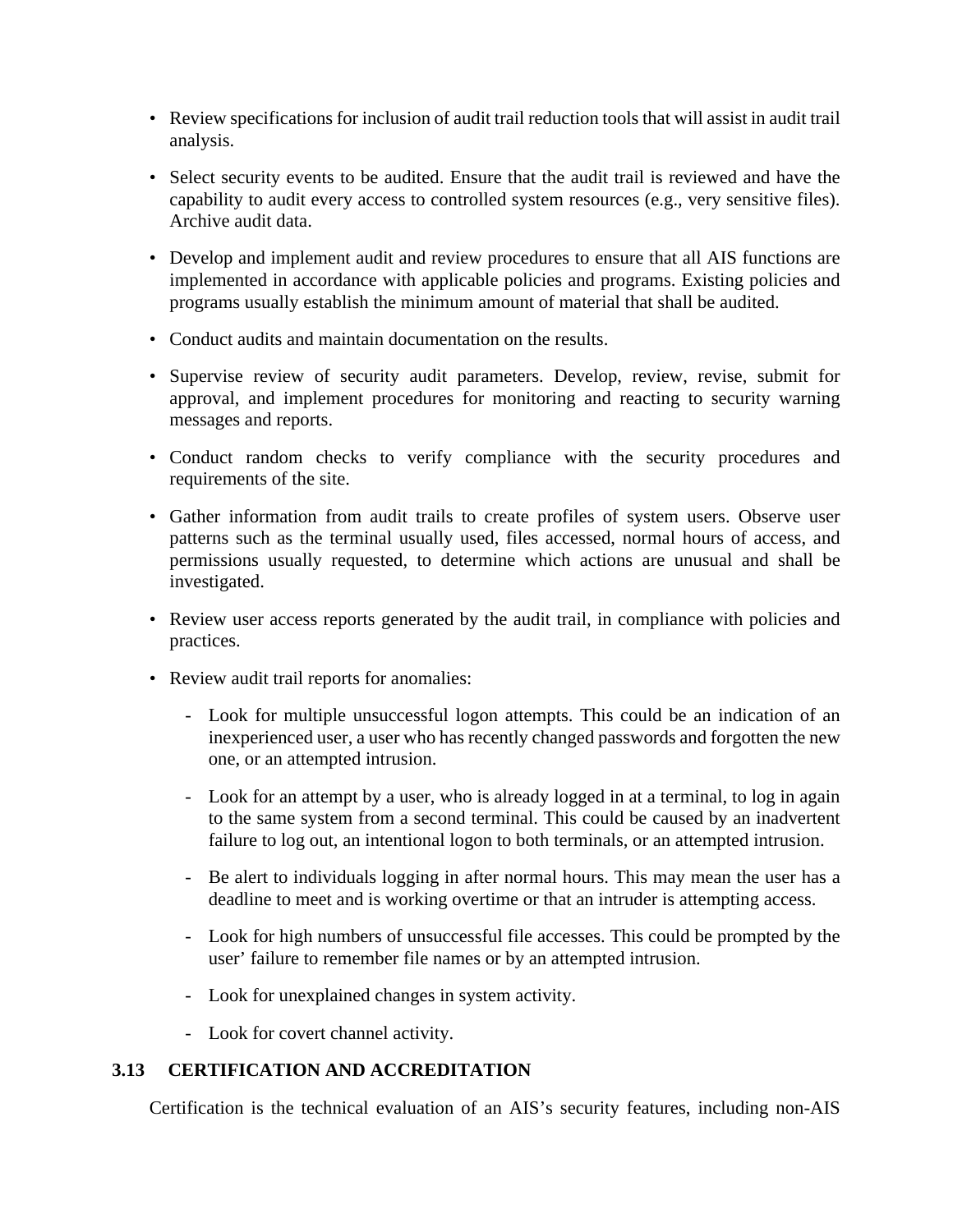security features (e.g., administrative procedures and physical safeguards), against a specified set of security requirements. The objective is to determine how well the AIS design and implementation meet this pre-defined set of security requirements. Certification is performed as part of the accreditation process. Accreditation is the formal management decision made by the DAA to implement an AIS or network in a specific operational environment at an acceptable level of risk. The certification package specifies the following in support of accreditation:

- Security mode.
- Set of administrative, environmental, and technical security safeguards.
- Operational environment.
- Interconnections to other AIS or networks.
- Vulnerabilities as well as procedural and physical safeguards.

The ISSO is frequently responsible for the following list of tasks in preparation for accreditation of a particular AIS:

- Assist in preparing the accreditation material required by the DAA.
- Assist in the evaluation of the accreditation package.
- Assist in the site surveys.
- Prepare a statement to the DAA about the certification report. The report should include a description of the system and its mission; the results from the testing, document reviews, and hardware and software reviews; remaining system vulnerabilities; and any additional controls or environmental requirements that may be necessary.
- Ensure that the site maintains the system security baseline through audits.
- Notify the DAA or the DAA's representative of all configuration changes that may change the site's security baseline.

# **4. SECURITY PERSONNEL ROLES**

Although this guideline focuses on the role and responsibility of the ISSO, it is important to understand how the ISSO position relates to other positions that have some security responsibility within an organization. This section outlines these other positions with security responsibilities.

DOD regulations define security roles and responsibilities for personnel responsible for AIS security. Overall roles and responsibilities are similar across DOD, but are assigned different titles in each service/agency. Table 1 summarizes the titles and positions across the DOD components.

One of the roles not addressed in Table 1 or 2 is that of the Program Manager (PM). While this is not specifically a security function, the PM must be aware of the AIS security requirements. The PM should establish a computer security working group (CSWG) consisting of individuals from the program office, users, procurement specialists, consultants, local computer security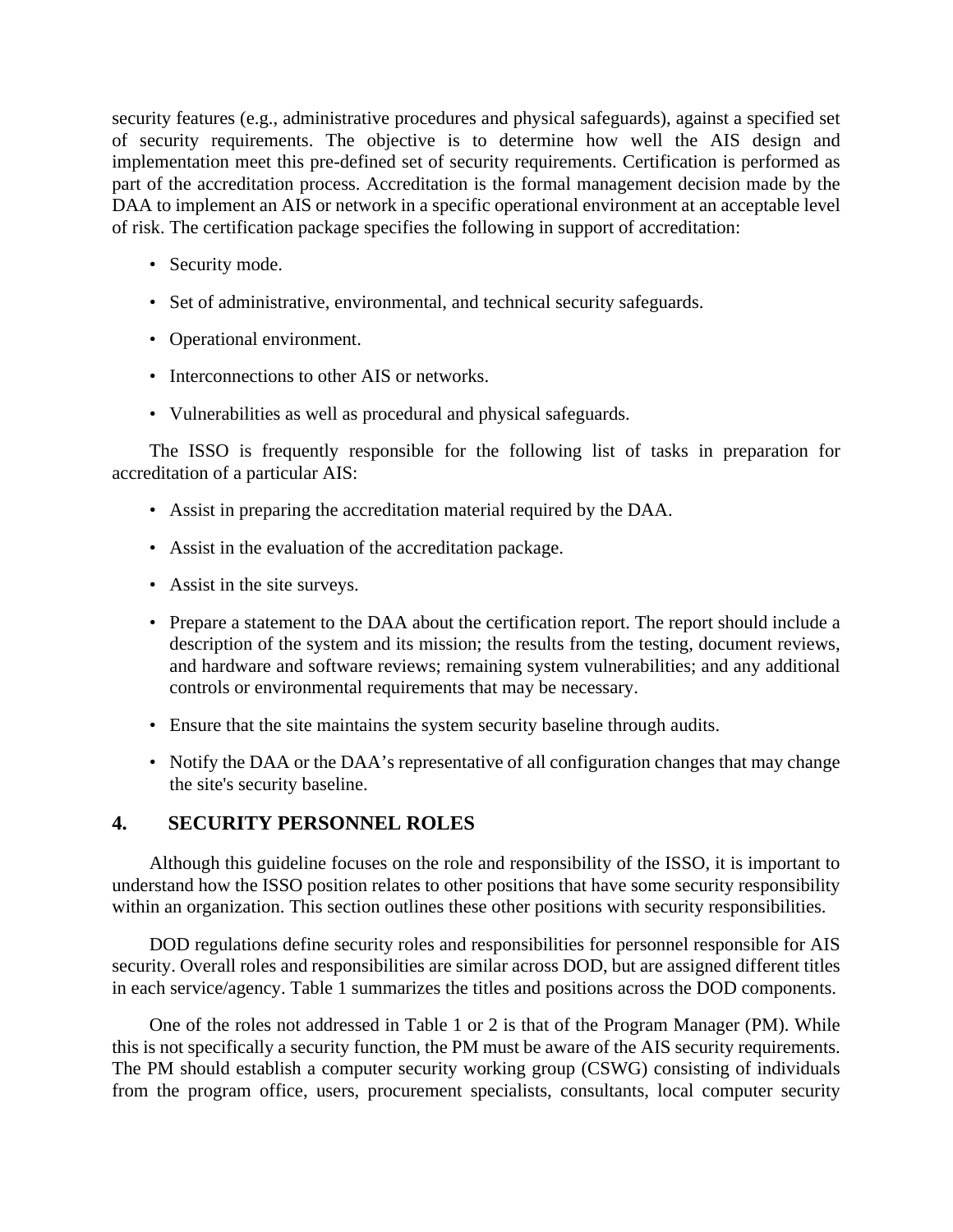organizations, and the developers. During the acquisition process, this group shall review and evaluate security-related documents and issues such as specifications, security test plans and procedures, and risk management plans and procedures. The following sections list responsibilities for each of the identified security roles. Depending on the size, geographical distribution, and complexity of the site, the role of the ISSM (Information System Security Manager)/NSM (Network Security Manager) may be filled by the same individual(s) as the lSSO/NSO (Network Security Officer).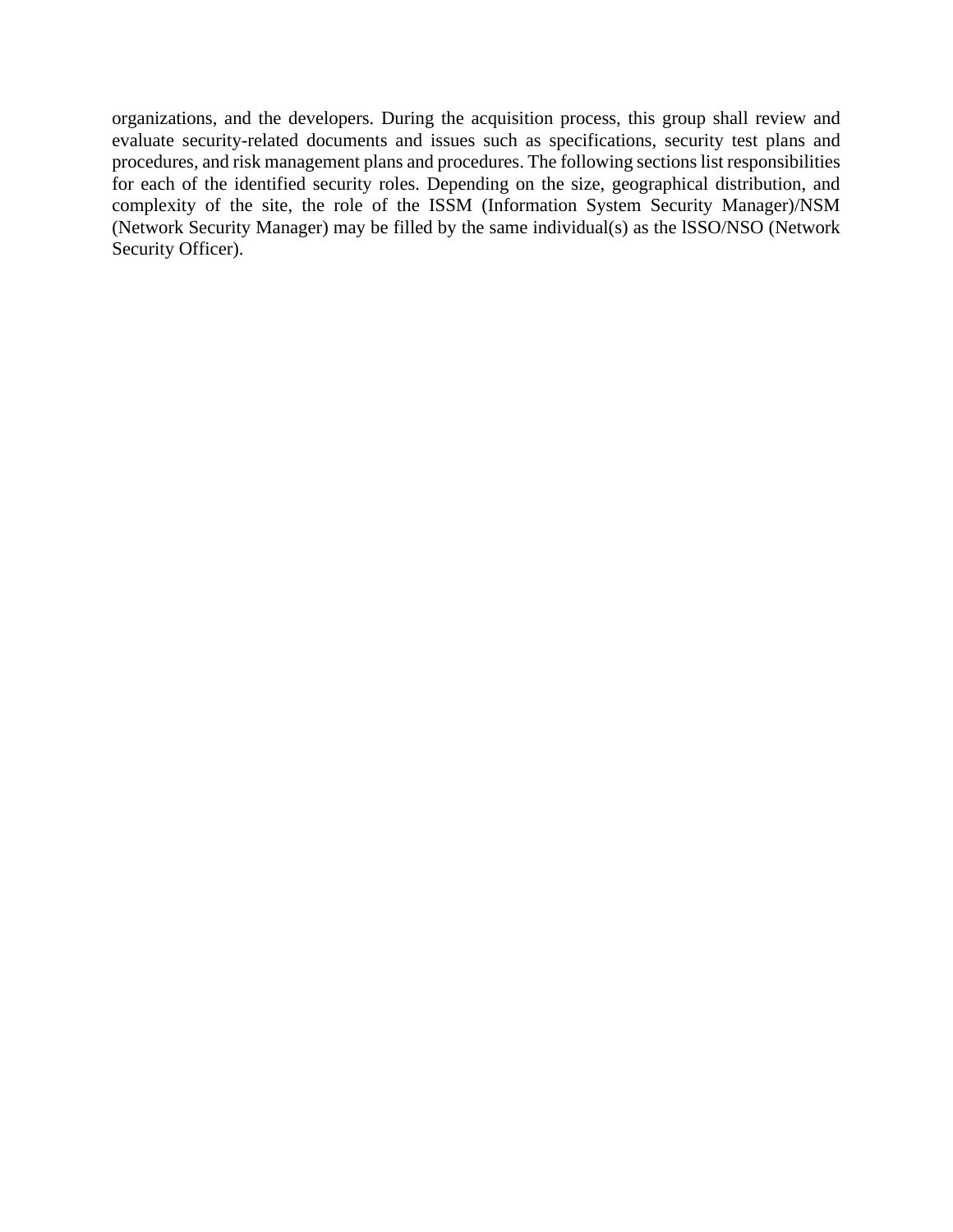# *Table 1*

# **Service and Agency Security Personnel Titles**

| Level               | Air Force <sup>1</sup>                                         | $A$ rmy <sup>1</sup>                      | Navy <sup>1</sup>                                        | <b>DIA</b>             |
|---------------------|----------------------------------------------------------------|-------------------------------------------|----------------------------------------------------------|------------------------|
| System Wide         | MAJCOM <sup>2,3</sup><br><b>MCSSM</b>                          | MACOM <sup>2</sup><br><b>ISSPM</b>        | COMNAVCOMTELCOM <sup>2</sup>                             | MDIC or $\text{SIO}^2$ |
| AIS Site            | <b>BCSSM</b><br>CFM <sup>4</sup><br><b>CSSO</b><br><b>TASO</b> | <b>ISSM</b><br><b>ISSO</b><br><b>TASO</b> | <b>ADPSO</b><br>ADPSSO/ISSO<br><b>MSO</b><br><b>TASO</b> | <b>ISSO</b>            |
| <b>Network Site</b> | NM<br><b>NSM</b><br><b>NSO</b>                                 | <b>NSO</b>                                | <b>NSO</b>                                               | <b>NSO</b>             |

1. Not SCI (Sensitive Compartmented Information), SIOP-ESI (Single Integrated Operational Plan-Extremely Sensitive Information)

2. DAA

3. There many be multiple MAJCOMs at a base, each with one or more AIS sites

4. There is only one BCSSO per base to which all CFMs provide information

| <b>ADPSO</b>    | ADP Security Officer                                              |
|-----------------|-------------------------------------------------------------------|
| <b>ADPSSO</b>   | ADP System Security Officer                                       |
| <b>BCSSM</b>    | Base Communications-Computer Systems Security Manager             |
| <b>BCSSO</b>    | Base Communications-Computer Systems Security Officer             |
| <b>CFM</b>      | <b>Computer Facility Manager</b>                                  |
| COMNAVCOMTELCOM | Commander, Naval Computer and Telecommunications Command          |
| <b>CSSM</b>     | <b>Communications-Computer System Security Manager</b>            |
| <b>CSSO</b>     | <b>Computer System Security Officer</b>                           |
| <b>DAA</b>      | Designated Approving Authority/Designated Accreditation Authority |
| <b>ISSM</b>     | <b>Information System Security Manager</b>                        |
| <b>ISSO</b>     | <b>Information System Security Officer</b>                        |
| <b>ISSPM</b>    | <b>Information System Security Program Manager</b>                |
| <b>MACOM</b>    | Major Army Command                                                |
| <b>MAJCOM</b>   | Major Command (Air Force)                                         |
| <b>MCSSM</b>    | <b>MAJCOM CSSM</b>                                                |
| <b>MDIC</b>     | Military Department Intelligence Officer                          |
| <b>MSO</b>      | <b>Media Sanitation Officer</b>                                   |
| NM              | Network Manager                                                   |
| <b>NSM</b>      | <b>Network Security Manager</b>                                   |
| <b>NSO</b>      | Network Security Officer                                          |
| <b>SIO</b>      | Senior Intelligence Officer                                       |
| <b>SSM</b>      | <b>System Security Manager</b>                                    |
| <b>TASO</b>     | Terminal Area Security Officer                                    |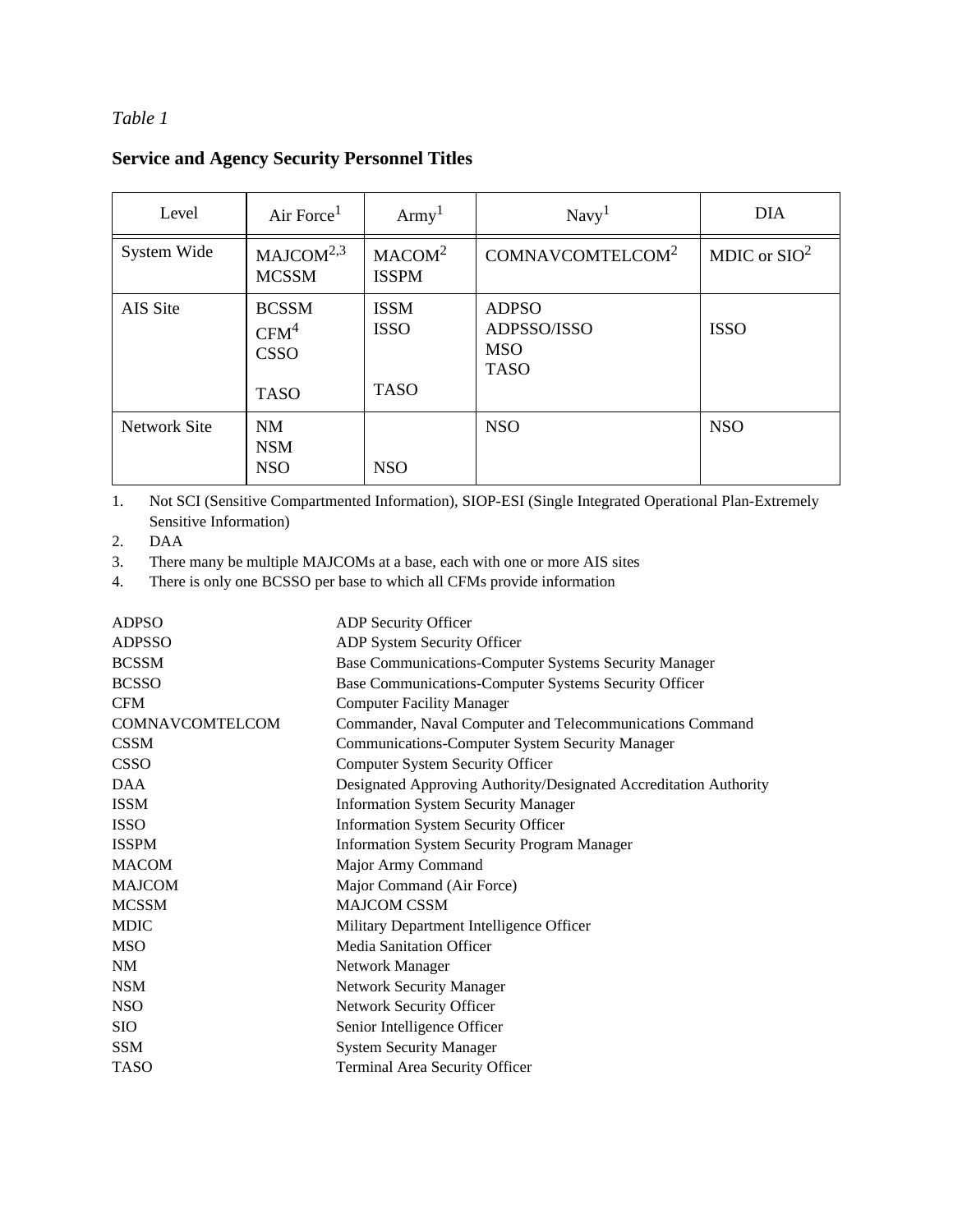Table 2 presents a uniform set of security roles and titles that will be used throughout this guideline.

| LEVEL                              | <b>STAFF POSITION</b>                     |
|------------------------------------|-------------------------------------------|
| System Wide<br>(Not SCI, SIOP-ESI) | DAA<br><b>CISSM</b>                       |
| AIS Site                           | <b>ISSM</b><br><b>ISSO</b><br><b>TASO</b> |
| Network Site                       | <b>NSM</b><br><b>NSO</b>                  |

# *Table 2* **Uniform Security Personnel Titles**

| CISSM    | <b>Component Information System Security Manager</b>   |
|----------|--------------------------------------------------------|
| DAA      | Designated Approving Authority                         |
| ISSM     | <b>Information System Security Manager</b>             |
| ISSO     | <b>Information System Security Officer</b>             |
| NSM      | <b>Network Security Manager</b>                        |
| NSO      | Network Security Officer                               |
| SCI      | <b>Sensitive Compartmented Information</b>             |
| SIOP-ESI | Single Integrated Operational Plan Extremely Sensitive |
|          | Information                                            |
| TASO     | Terminal Area Security Officer                         |
|          |                                                        |

#### **4.1 DESIGNATED APPROVING AUTHORITY (DAA)**

The DAA grants final approval to operate an AIS or network in a specified security mode. [2] Before accrediting a site, the DAA reviews the accreditation documentation and confirms that the residual risk is within acceptable limits. The DAA also verifies that each AIS complies with the AIS security requirements, as reported by the ISSOs. Specific security responsibilities are as follows:

- Establish, administer, and coordinate security for systems that agency, service, or command personnel or contractors operate. Assist the PM in defining system security requirements for acquisitions.
- Appoint the individuals who will directly report to the DAA.
- Approve the classification level that is required for applications that are implemented in a network environment. Also, approve additional security services that are necessary (e.g., encryption and non-repudiation) to interconnect to external systems.
- Review the accreditation plan and sign the accreditation statement for the network and each AIS and define the criticality and sensitivity levels of each AIS.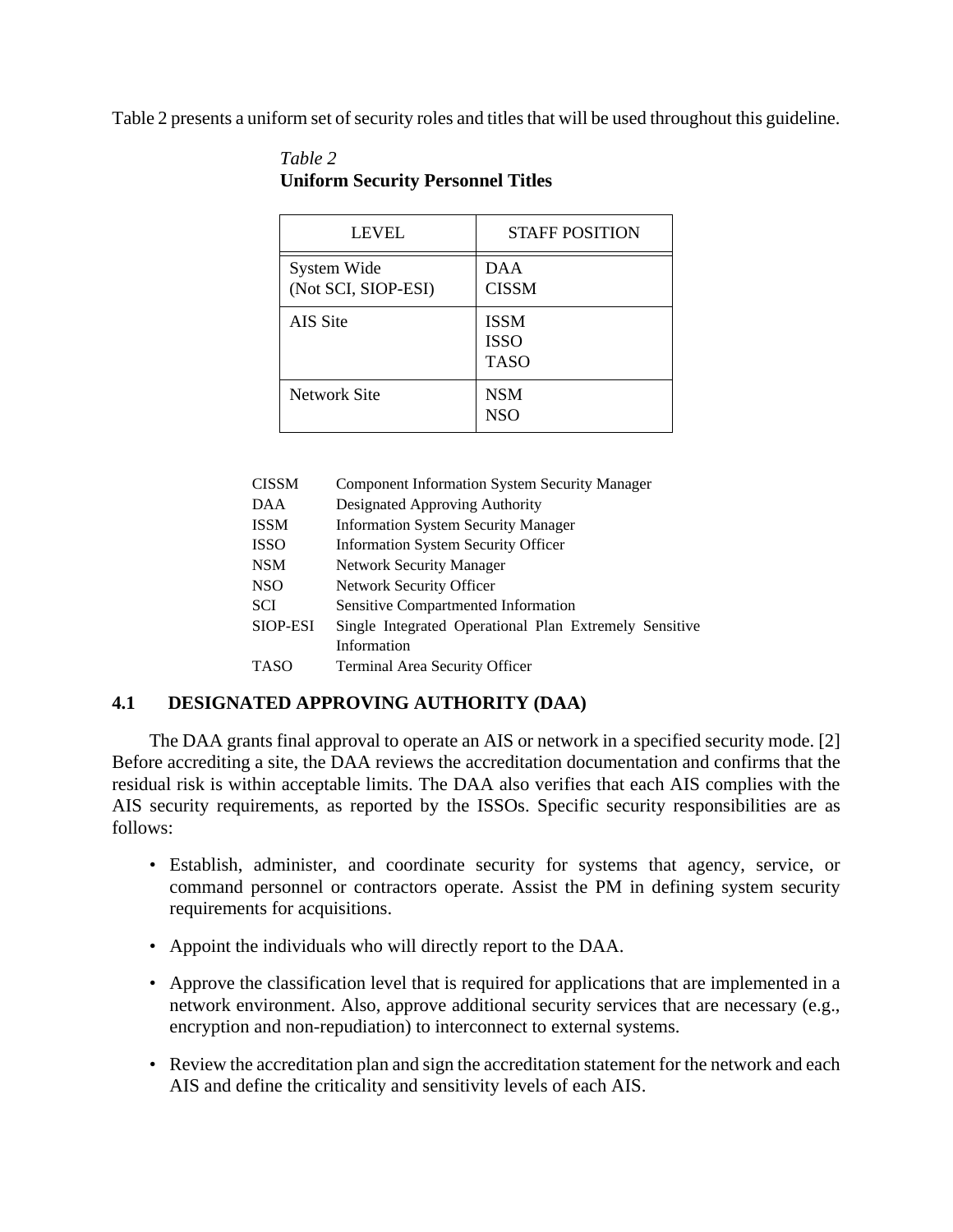• Review the documentation to ensure that each AIS supports the security requirements as defined in the AIS and network security programs.

# **4.2 COMPONENT INFORMATION SYSTEM SECURITY MANAGER (CISSM)**

The CISSM is the focal point for policy and guidance in AIS and network security matters and reports to and supports the DAA. The CISSM administers both the AIS and network security programs within the component (defined as the Office of the Secretary of Defense, the military departments and the military services within those departments, the Joint Chiefs of Staff, the Joint Staff, the Unified and Specified Commands, the Defense agencies, the DOD field activities, and other such offices, agencies, activities, and commands as may be established by law, by the President, or by the Secretary of Defense that process data on AISs). [2] Additionally, the CISSM is responsible for subcomponents such as the MAJCOM, MACOM, or COMNAVCOMTELCOM, which are identified in Table 1. The CISSM, therefore, may be responsible for multiple AISs. Security responsibilities should include:

- Develop and administer AIS and network security programs that implement policy and regulations and are consistent with the accreditation plan. The network program shall define intrasystem and intersystem connectivity.
- Establish a risk management program for the entire AIS life cycle. This includes addressing network-wide security and problems associated with interconnecting to external systems.
- Identify the DAA for each unclassified system and each classified system.
- Identify each system in the certification and accreditation plan or in the system security plan.
- Advise the DAA about the use of specific security mechanisms.
- Provide periodic briefings to the component management and to the DAA.
- Report security vulnerabilities, maintain a record of security-related incidents, and report serious and unresolved violations to the DAA.
- Administer a security and training awareness program.
- Oversee maintenance of accreditation documentation.
- Provide for overall key distribution and encryption management.
- Enforce, through policy, compliance with component computer security program.

# **4.3 INFORMATION SYSTEM SECURITY MANAGER (ISSM)**

The ISSM reports to the CISSM and implements the overall security program approved by the DAA. The ISSM focuses on AIS security. There may be multiple ISSMs. The ISSM should not participate in the day-to-day operation of the AIS.

Specific security responsibilities are: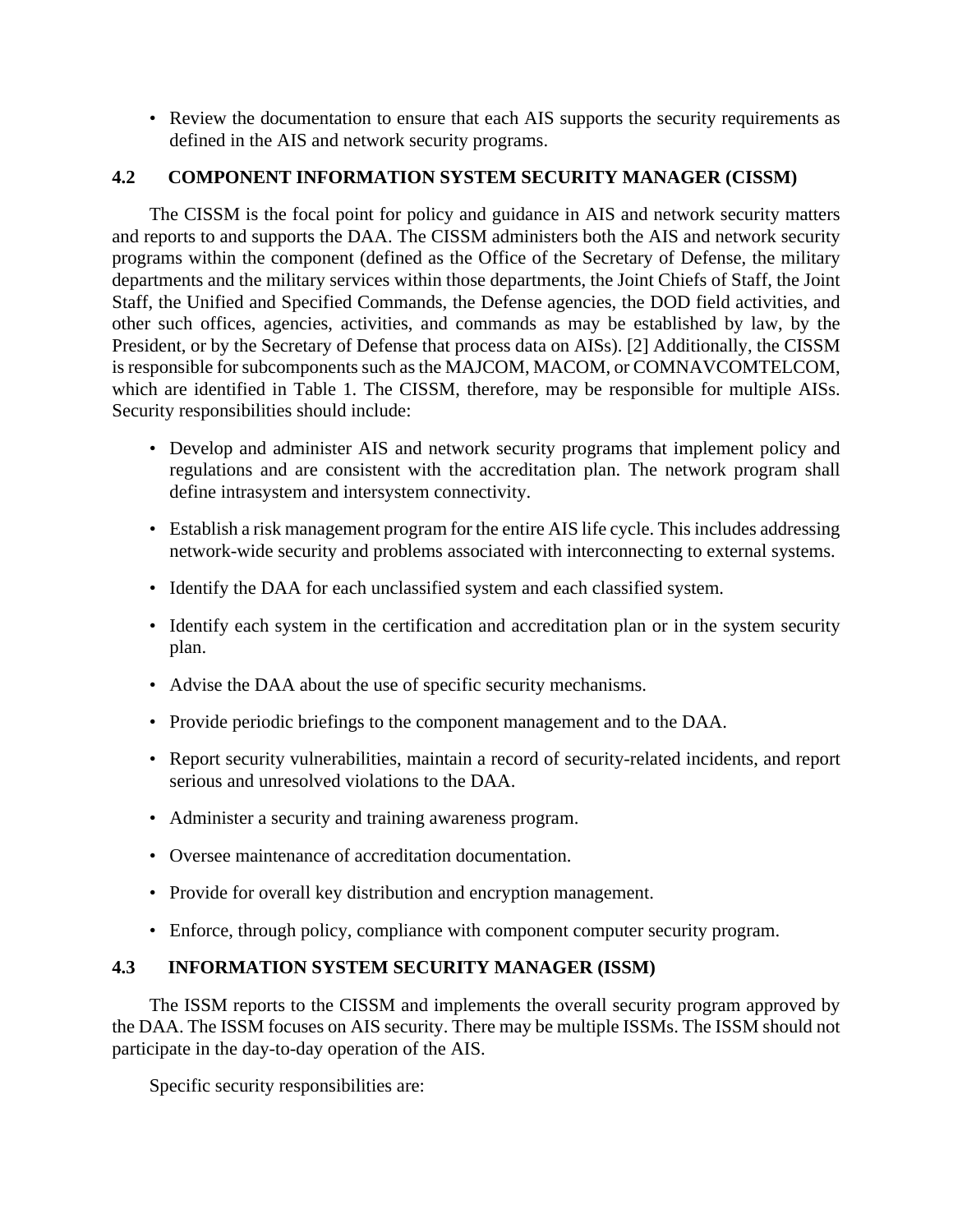- Ensure that the AS security program requirements are met, including defining the security mode, specific security requirements, protocols, and standards. Develop applicable AIS security procedures.
- Implement the risk management program defined by the CISSM. Verify that the risk assessment is performed and that threats and vulnerabilities are reviewed to evaluate risks properly.
- Verify that appropriate security tests are conducted and that the results are documented.
- Review the accreditation plan and the reaccreditation activities, develop a schedule for the reaccreditation tasks, and initiate recertification and reaccreditation tasks under the direction of the DAA.
- Assist in site configuration management by reviewing proposed system changes and reviewing implemented system modifications for adverse security impact.
- Ensure that AIS security is included in all the contingency plans.
- Provide the DAA with the certification package to show that the AIS satisfies the security specifications for the data it processes, stores, or transmits. Document and maintain the evidence contained in the certification package.
- Monitor AIS personnel security procedures to ensure that they are being followed; coordinate and monitor initial and follow-up security training for AS personnel.
- Maintain a current AIS security plan.

# **4.4 NETWORK SECURITY MANAGER (NSM)**

The NSM is responsible for the overall security operation of the network and is the focal point for policy, guidance, and assistance in network security matters. In addition, the NSM ensures that the network complies with the requirements for interconnecting to external systems. The NSM reports to the CISSM and shall not participate in the day-to-day operation of the network. The tasks of the NSM are comparable to those of the ISSM. The security responsibilities are listed in the same order as those for the ISSM, for ease of comparison, with differences indicated by italics:

- Ensure that an *NSO* is appointed for each *network.*
- Ensure that the AIS security program requirements are met, including defining the security mode, specific security requirements, protocols, and standards. Develop applicable *network* security procedures.
- Implement the risk management program defined by the CISSM. Verify that the risk assessment is performed and that threats and vulnerabilities are reviewed to evaluate risks properly.
- Verify that appropriate security tests are conducted and that the results are documented.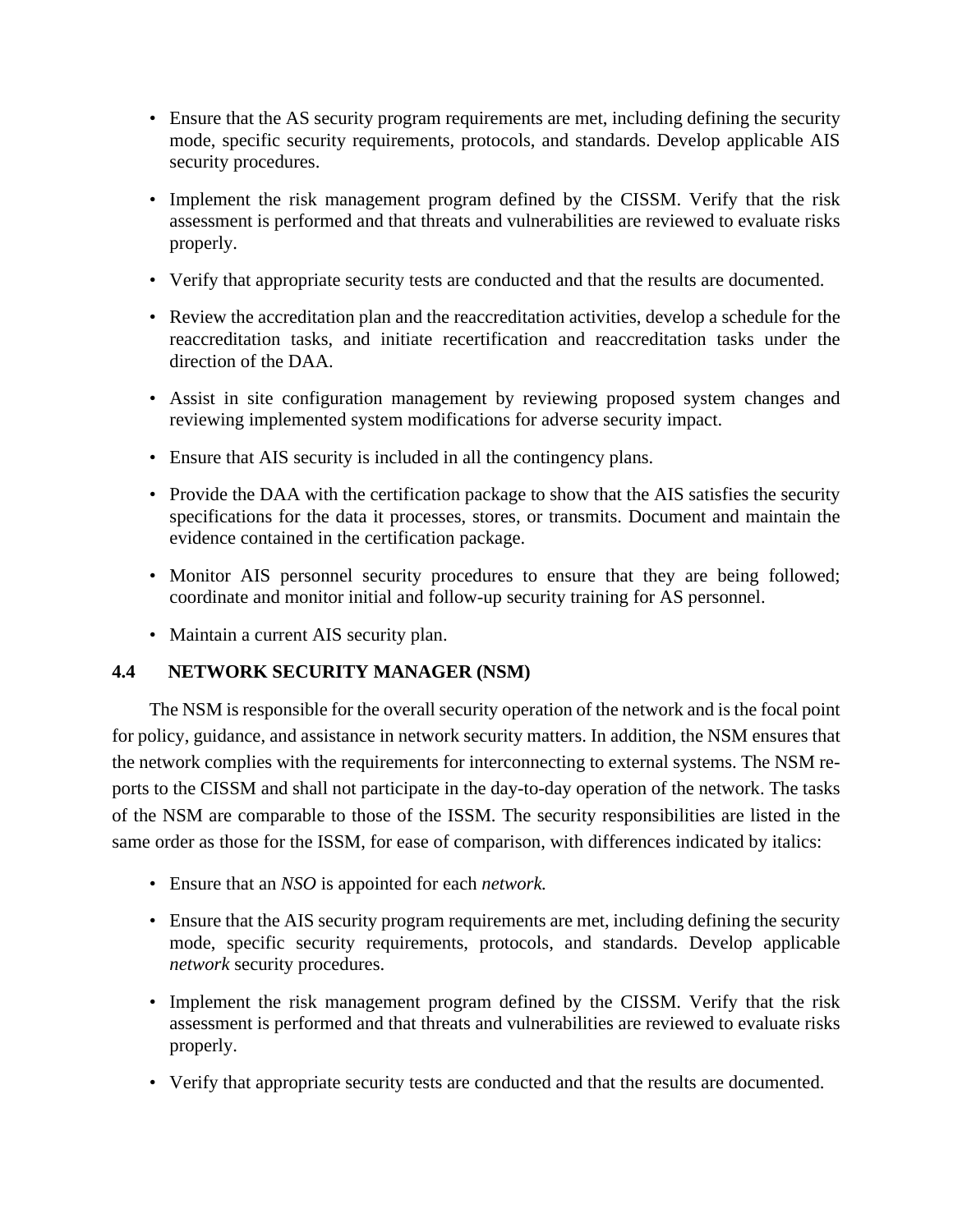- Review the accreditation plan and the reaccreditation activities, develop a schedule for the reaccreditation tasks, and initiate recertification and reaccreditation tasks under the direction of the DAA.
- Assist in site configuration management by reviewing proposed system changes and reviewing implemented system modifications for adverse system impact.
- Ensure that *network* security is included in all the contingency plans.
- Provide the DAA with the certification package to show that the network satisfies the security specifications for the data it processes, stores, or transmits. Document and maintain the evidence contained in the certification package.
- Provide the DAA with written certification that the satisfies the security specifications for the data it processes, stores, or transmits. Ensure that the documentation to support the certification is developed and maintained.
- Monitor implementation of AIS personnel security procedures to ensure that they are being followed; coordinate and monitor initial and follow-up security training for AIS personnel.
- Maintain a current AIS security plan.
- *Manage routing control for security within the network (specify links or subnetworks that are considered to be trusted based on specific criteria).*

# **4.5 INFORMATION SYSTEM SECURITY OFFICER (ISSO)**

The ISSO acts for the CISSM to ensure compliance with AIS security procedures at the operational site or installation. Depending on the size and complexity of the AIS, the ISSO also may function as the ISSM and NSO. The duties of the ISSO are detailed in section 3.

#### **4.6 NETWORK SECURITY OFFICER (NSO)**

The NSO implements the network security program and acts as the point of contact for all network security matters. The responsibilities of the NSO are similar to those of the ISSO, with the NSO concentrating on network security and the ISSO concentrating on AIS security. The security responsibilities of the NSO are:

- Obtain written approval from the DAA to process classified or sensitive unclassified information on the network.
- Maintain the security processing specifications for the network.
- Ensure that standard security procedures and measures that support the security of the entire network are developed and implemented. Conduct periodic reviews to ensure compliance with network security procedures.
- Ensure that network security is included in all the contingency plans and that the contingency plans are tested.
- Maintain the site-specific portion of the accreditation documentation.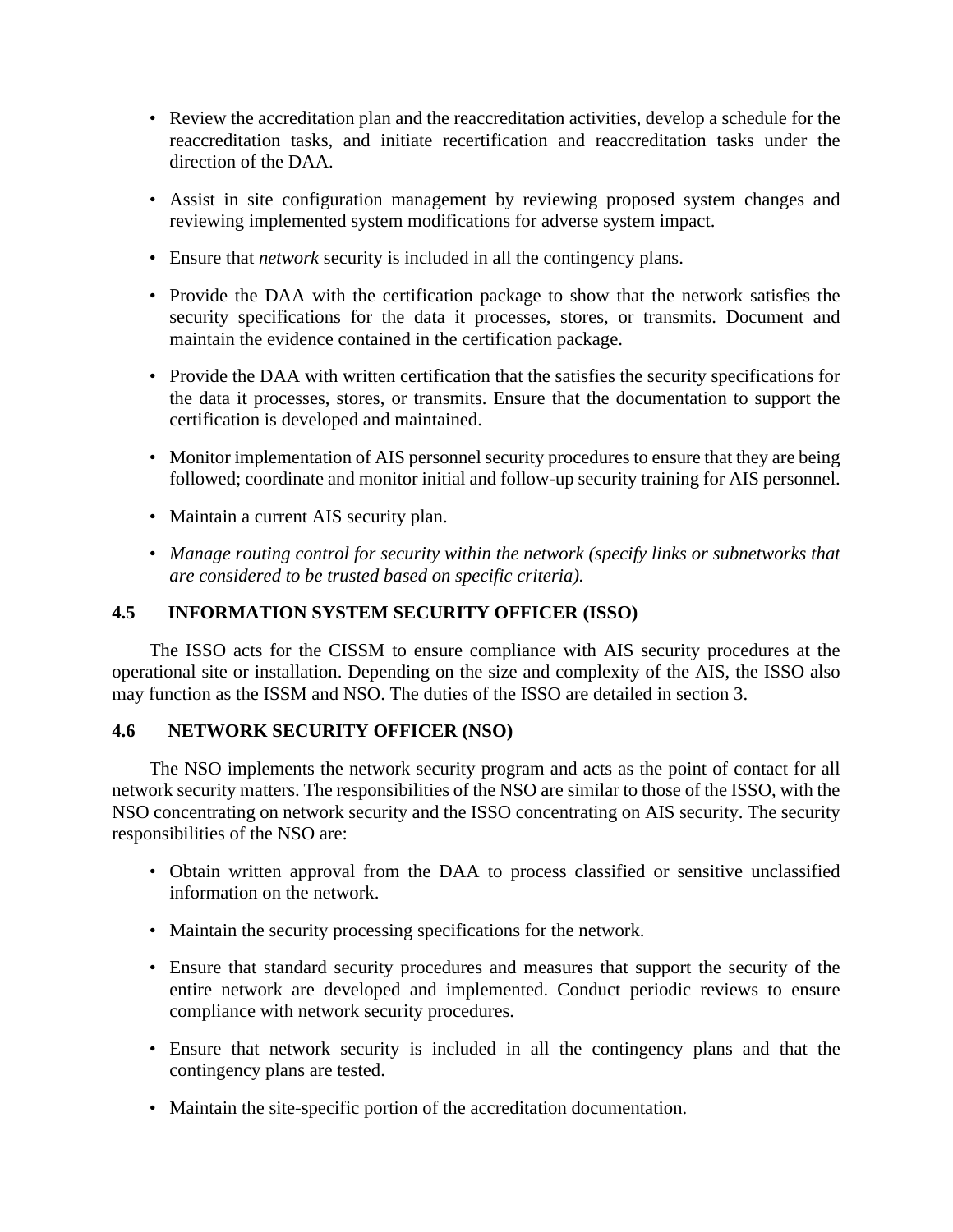- Ensure that physical measures to protect the facility are in effect and that measures to protect mission-essential, sensitive data processing activities are implemented. Maintain liaison with organizations that are responsible for physical security, e.g., military police, fire control officials, base power plant officials, and emergency services.
- Review network configuration changes and network computer changes or modifications to ensure that network security is not degraded (including interfaces to separately accredited AISs). Ensure that network components (i.e., hardware, software, and firmware) are included in the configuration management program.
- Select security events that are to be audited or remotely collected; establish procedures for collecting the audit information; and review audit reports.
- Verify security clearances and access approval for personnel using the network.
- Coordinate and monitor initial and periodic security training for network personnel. Verify that all users receive network security training before being granted access to the network.
- Provide users with plans, instructions, guidance, and standard operating procedures regarding network operations. Conduct periodic reviews to ensure compliance.
- Verify that personnel security procedures applicable to the operation of the computer facility are followed.
- Report physical, personnel, and AIS security violations to the NSM. Report system failures that could lead to unauthorized disclosure.
- Review reported security problems and inform the NSM of security difficulties. Ensure that TASOs evaluate, document, and report security problems and vulnerabilities at their respective sites.
- Recommend partial or complete suspension of operations if any incident is detected that may affect security of the operation.
- Monitor the system recovery processes to assure that security features are correctly restored.
- Maintain guidelines that ensure that the physical, administrative, and personnel security procedures are followed.

# **4.7 TERMINAL AREA SECURITY OFFICER (TASO)**

The TASO reports to the ISSO and is responsible for security procedures in an assigned remote terminal area. System access from the TASO's assigned remote terminals will not be allowed without authorization from the cognizant security officer. The TASO has the following security responsibilities:

• Ensure that there are written instructions specifying security requirements and operational procedures for each terminal area.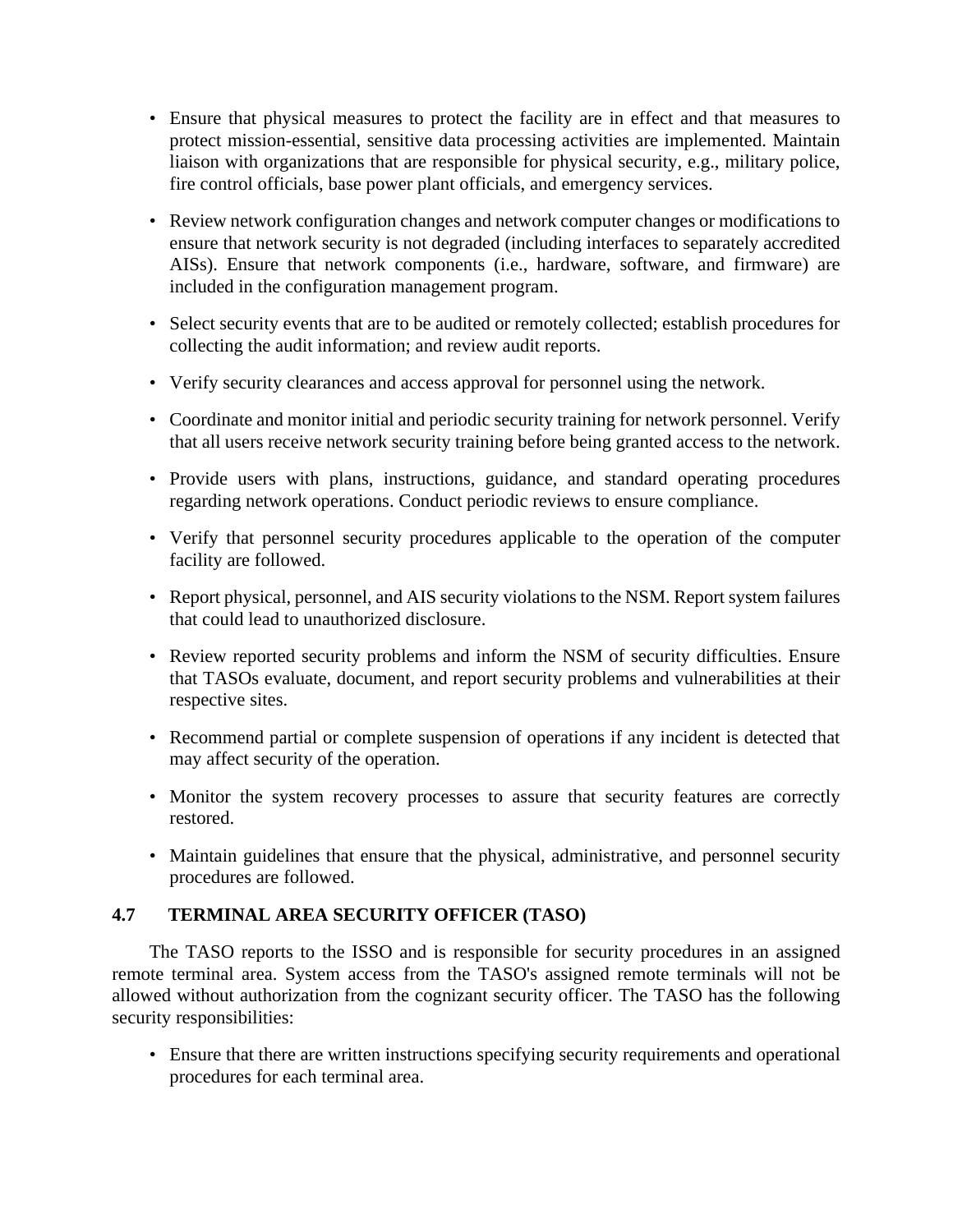- Ensure access to a terminal is only to users with the need-to-know, clearance, and access approval for data that may be accessed from that terminal.
- Perform an initial evaluation of security problems in the assigned terminal area(s) and notify the ISSO of all security violations and any practices that may compromise system security.
- Verify that the physical security controls are in place and operational, for example, physically protecting the network interfaces (hardware connections).
- Collect and review selected remote facility audit records, document any reported problems, and forward them to the ISSO.
- Participate in security training and awareness.
- Ensure that the equipment custodian has all the component serial numbers written down and stored in a secure place.

#### **4.8 SECURITY RESPONSIBILITIES OF OTHER SITE PERSONNEL**

Because the overall security of a site is subject to the cooperation of everyone involved in the system, the discussion of roles and responsibilities would not be complete without mentioning the system administrator, the computer facility personnel, the data administrator, the maintenance personnel, and the users. Everyone is responsible for knowing the security procedures and mechanisms that are in effect for a particular system, for following all procedures applicable to security, and for reporting potential security incidents. In addition, specific responsibilities for other individuals are listed below.

The data administrator and classifier shall:

- Coordinate with the ISSO on information security requirements and with the NSO for network security requirements.
- Establish or confirm the overall security classification of the applicable resources and establish restrictions or special conditions for the use of the data.
- Periodically review the data to verify that the security classification is correct. Recommend downgrading data, if applicable.
- Authorize individual or group access to specific resources.
- Participate in the development of a formal need-to-know policy.

The users shall:

- Use the system only for authorized purposes and in accordance with security procedures and guidelines.
- Maintain individual accountability (e.g., do not share passwords).
- Protect classified and other sensitive material.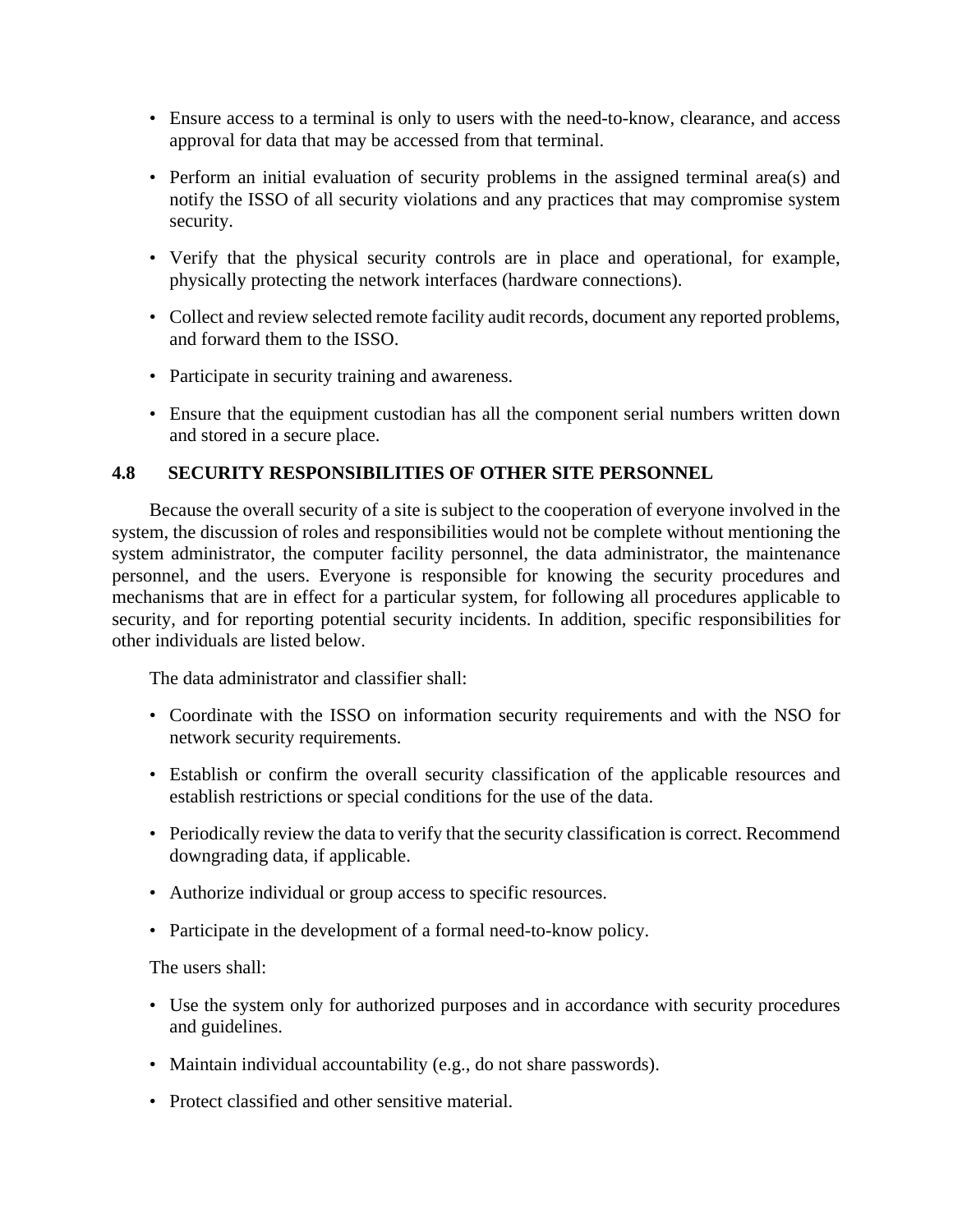### **4.9 ASSIGNMENT OF SECURITY RESPONSIBILITIES**

Table 3 presents a sample chart for identifying the roles and responsibilities of the various individuals who have security tasks. The primary goal is to identify all the tasks and ensure that at least one individual is assigned to perform each task.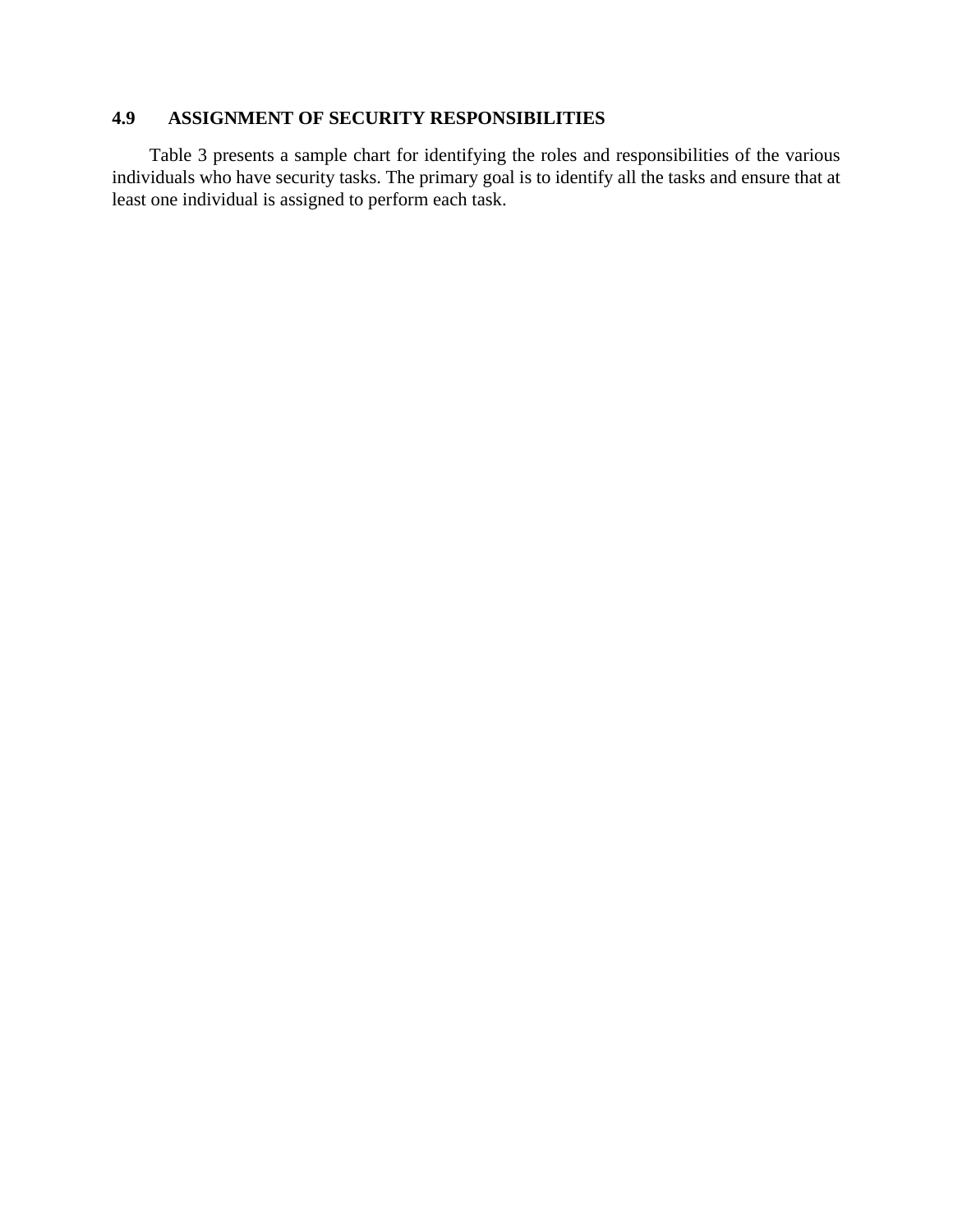# *Table 3* **Function Matrix**

| Function                                          | <b>DAA</b> | <b>CISSM</b>   | <b>ISSM</b>    | $\ensuremath{\mathsf{NSM}}\xspace$ | <b>ISSO</b> | <b>NSO</b> | <b>TASO</b> |
|---------------------------------------------------|------------|----------------|----------------|------------------------------------|-------------|------------|-------------|
| <b>Overall Security</b>                           | PR         | <b>IM</b>      | <b>IM</b>      | <b>IM</b>                          | <b>IM</b>   | <b>IM</b>  | <b>IM</b>   |
| <b>Accreditation Process</b>                      | PR         | IM             | IM             | IM                                 | IN          | IN         |             |
| Recertification and<br>Reaccreditation            | PR         | IM             | <b>IM</b>      | IM                                 | IN          | IN         |             |
| AIS Security Program                              | PR         | <b>IM</b>      | <b>IM</b>      | IM                                 | <b>IM</b>   |            |             |
| <b>Network Security Program</b>                   | <b>PR</b>  | <b>IM</b>      |                | <b>IM</b>                          |             | <b>IM</b>  |             |
| <b>Network Access</b>                             | PR         |                |                | ${\sf PR}$                         |             | <b>VE</b>  | DO, VE      |
| SecurityThreats/<br>Vulnerabilities               | PR         | DO             | DO             | DO                                 | IN, DO      | DO, IN     | DO          |
| Security Regulations and<br>Policies              | IM         | IM             | IM             | IM                                 | IM          | IM         | IM          |
| Security Documentation                            | <b>VE</b>  | D <sub>O</sub> | D <sub>O</sub> | D <sub>O</sub>                     | IN          | IN         | IN          |
| Risk Management Program                           |            | <b>PR</b>      | <b>IM</b>      | <b>IM</b>                          | IM, IN      | IM, IN     |             |
| Security Training and<br><b>Awareness Program</b> |            | <b>PR</b>      | <b>VE</b>      | <b>VE</b>                          | IM, VE      | IM, VE     | <b>IM</b>   |
| <b>Security Violations</b>                        |            | <b>DO</b>      | <b>DO</b>      | <b>DO</b>                          | <b>DO</b>   | <b>DO</b>  | <b>DO</b>   |
| Security Configuration<br>Management              |            | <b>VE</b>      | IM             | IM                                 | IM          | <b>IM</b>  |             |
| <b>AIS Security Procedures</b>                    |            |                | ${\sf PR}$     |                                    | IM, VE      | IM, VE     | IM, VE      |
| <b>Contingency Plans</b>                          |            |                | PR, VE         | PR, VE                             | IM, IN      | IM, IN     | IM          |
| Network Security<br>Procedures                    |            |                |                | ${\sf PR}$                         |             | IM, VE     |             |
| Audit                                             |            |                |                |                                    | <b>PR</b>   | <b>PR</b>  | PR,DO       |
| <b>Access Control</b>                             |            |                |                |                                    | IM          | IM         | <b>VE</b>   |
| Physical Security                                 |            |                |                |                                    | <b>VE</b>   | <b>VE</b>  | <b>VE</b>   |
| Declassification and<br>Downgrading               |            |                |                |                                    | <b>VE</b>   |            |             |

PR: has primary responsibility<br>IM: implements enforces task

implements enforces task or program

DO: prepares documentation and submits to appropriate authority, if applicable VE: verifies compliance or performance of activities

VE: verifies compliance or performance of activities<br>IN: assists in the preparation of reports, plans, proced

assists in the preparation of reports, plans, procedures, etc.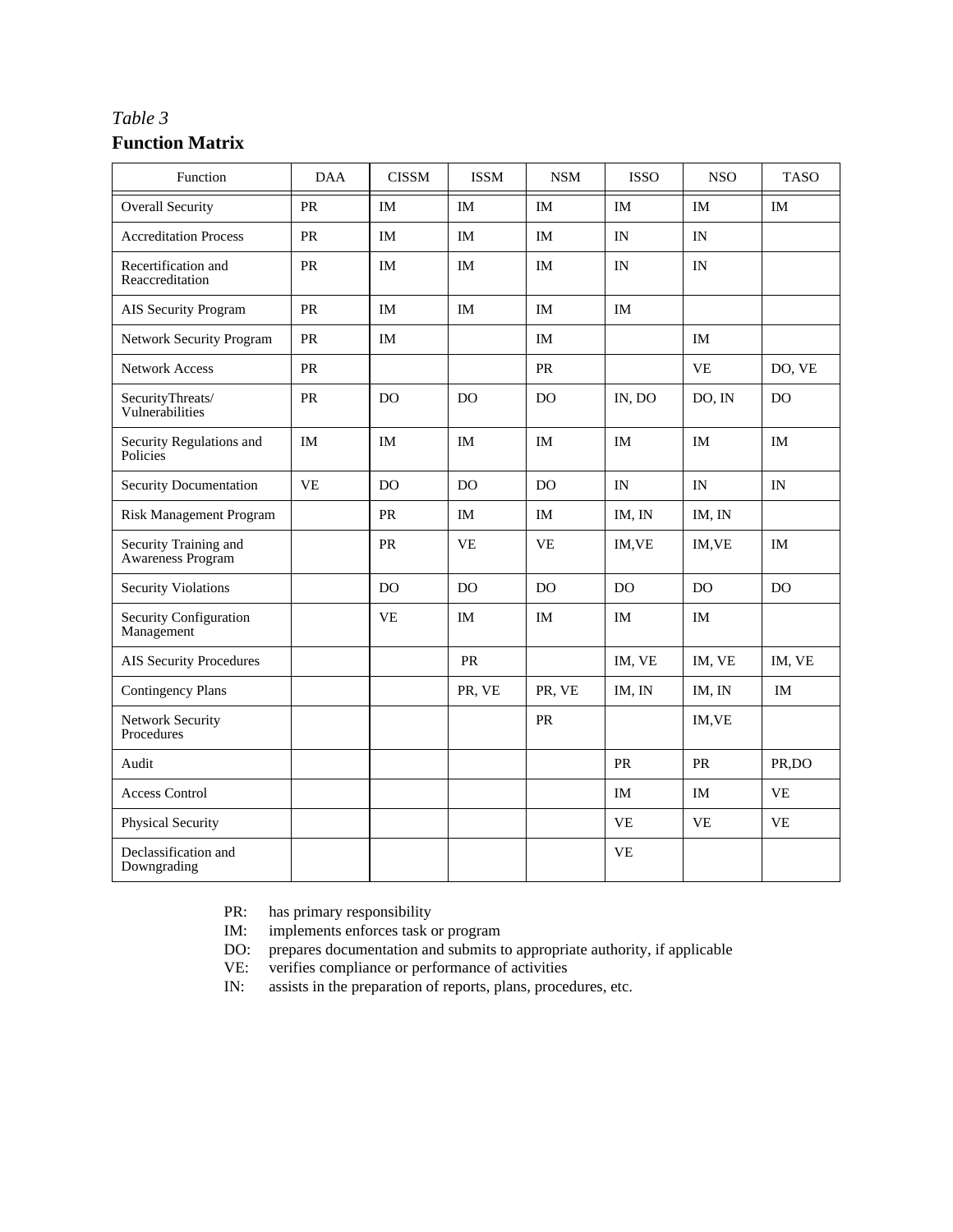# **BIBLIOGRAPHY**

This bibliography includes documents that may be useful to the ISSO. Included are directives, regulations, manuals, circulars, etc. Cited references are also included. This list is not intended to be comprehensive; that is, additional readings may apply to a particular organization and system, and the ISSO should identify all the relevant security documents.

*Computer Security Act of 1987,* Public Law 100-235, 101 STAT. 1724, 8 January 1988.

- Defense Intelligence Agency, *Physical Security Standards for Construction of Sensitive Compartmented Information Facilities,* Defense Intelligence Agency (DIA) Manual 50-3, February 1990.
- *Defense Intelligence Agency, Security of Compartmented Computer Operations (U),* DIA Manual 50-4, CONFIDENTIAL, 1980.
- Defense Intelligence Agency, *Security Requirements for Automatic Data Processing (ADP) Systems,* DlA Regulation 50-23, 14 March 1979.
- Defense Intelligence Agency, *Sensitive Compartmented Information Contractor Administrative Security,* DlA Manual 50-5, FOR OFFICIAL USE ONLY (FOUO), VoI. 1,10 May 1983.
- Department of the Air Force, *Computer Security Policy,* AF Regulation 205-16, FOUO, 28 April 1989.
- Department of the Army, *Security: Information Systems Security,* Army Regulation No. 380-19,4 September 1990.
- Department of Defense, *Automated Data Processing Security Manual Techniques and Procedures for Implementing, Deactivating, Testing, and Evaluating,* Department of Defense (DOD) 5200.28-M, 1 January 1973 with change pages in June 1979 (now under revision).
- Department of Defense, *Communications Security (COMSEC)* (U), Department of Defense Directive (DODD) C-5200.5, CONFIDENTIAL, 21 April 1990.
- Department of Defense Computer Security Center, *Computer Security Requirements Guidance for Applying the Department of Defense Trusted Computer System Evaluation Criteria in Specific Environments,* CSC-STD-003-85, 25 June 1985.
- Department of Defense Computer Security Center, *Password Management Guideline,* CSC-STD-002-85, 12 April 1985.
- Department of Defense Computer Security Center, *Technical Rationale Behind CSC-STD-003-85: Computer Security Requirements — Guidance for Applying the Department of Defense Trusted Computer System Evaluation Criteria in Specific Environments,* CSC-STD-004-85, 25 June 1985.
- Department of Defense, *Computer Security Technical Vulnerability Reporting Program (CSTVRP),* DOD Instruction 5215.2,2 September 1986.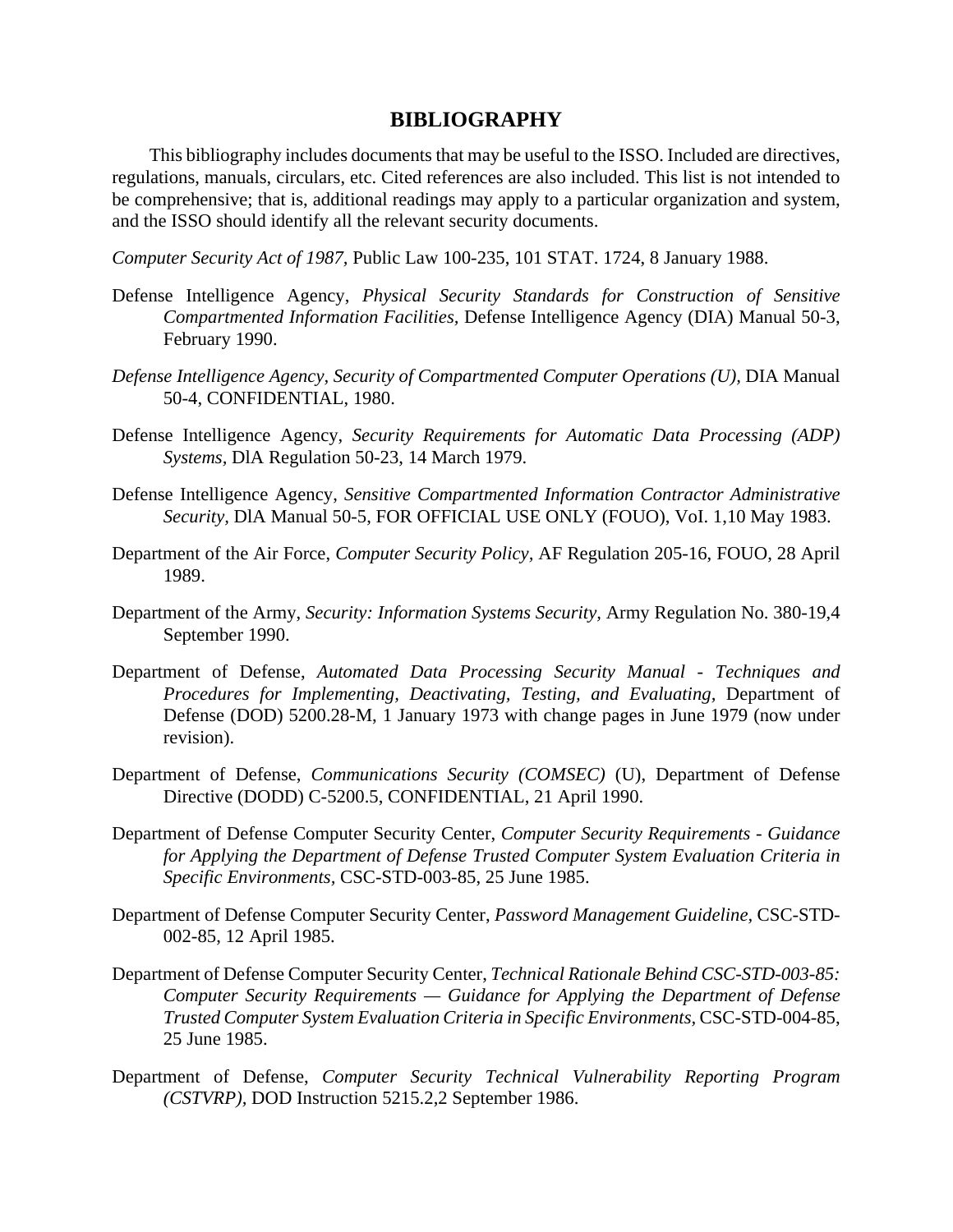- Department of Defense, Control of Compromising Emanations (U), DODD S-5200.19, SECRET, 23 February 1990.
- Department of Defense, *DOD Information Security Program,* DODD 5200.1, 7June1982.
- Department of Defense, *DOD Personnel Security Program,* DODD 5200.2, 20 December 1979.
- Department of Defense, *Industrial Security Manual for Safeguarding Classified Information,* DOD 5220.22-M, 3 January 1991.
- Department of Defense, *Industrial Security Program,* DODD 5220.22, 1 November 1986.
- Department of Defense, *Industrial Security Regulation,* DOD Regulation 5220.22-R, December 1985.
- Department of Defense, Information Security Program Regulation, DOD Regulation 5200.1-R, June 1986.
- Department of Defense, *Information Security Program Regulation,* DOD 5200.1 -R/AFR 205-1, April 1987.
- Department of Defense, *Security Requirements for Automated Information Systems (AISs),* DODD 5200.28,21 March 1988.
- Department of Defense, *Trusted Computer System Evaluation Criteria,* DOD 5200.28-STD, `December 1985.
- Department of the Navy, *Department of the Navy Automatic Data Processing Security Program,* Chief of Naval Operations Instruction (OPNAVlNST) 5239.1A with change 1,3 August 1982.
- Department of the Navy, *Department of the Navy Automated Information Systems (AIS) Security Program,* SECNAVINST 5239.2,15 November 1989.
- Department of the Navy Sensitive Compartmented Information (SCl)/lntelligence, *Automated Information System (AIS) Security Program,* NAVlNTCOMlNST 5239.3,23 July 1990.
- Director of Central Intelligence, *Security Manual for the Uniform Protection of Intelligence Processed in Automated Information Systems and Networks (U), Supplement to Director of Central Intelligence Directive (DCID) 1/16 (U),* SECRET, 19 July 1988.
- Director of Central Intelligence, *Security Policy for Uniform Protection of Intelligence Processed in Automated Information Systems and Networks (U),* Director of Central Intelligence Directive (DClD) 1/16, SECRET, 19 July 1988.
- Executive Order, *National Security Information,* Executive Order 12356, 2 April 1982.
- Ferdman, Mauro and Harriet G. Goldman and John A. Gunter, "Proposed Management Plan for Computer Security Certification of Air Force Systems," MTR-1 0774, The MlTRE Corporation, Bedford, MA, November 1989.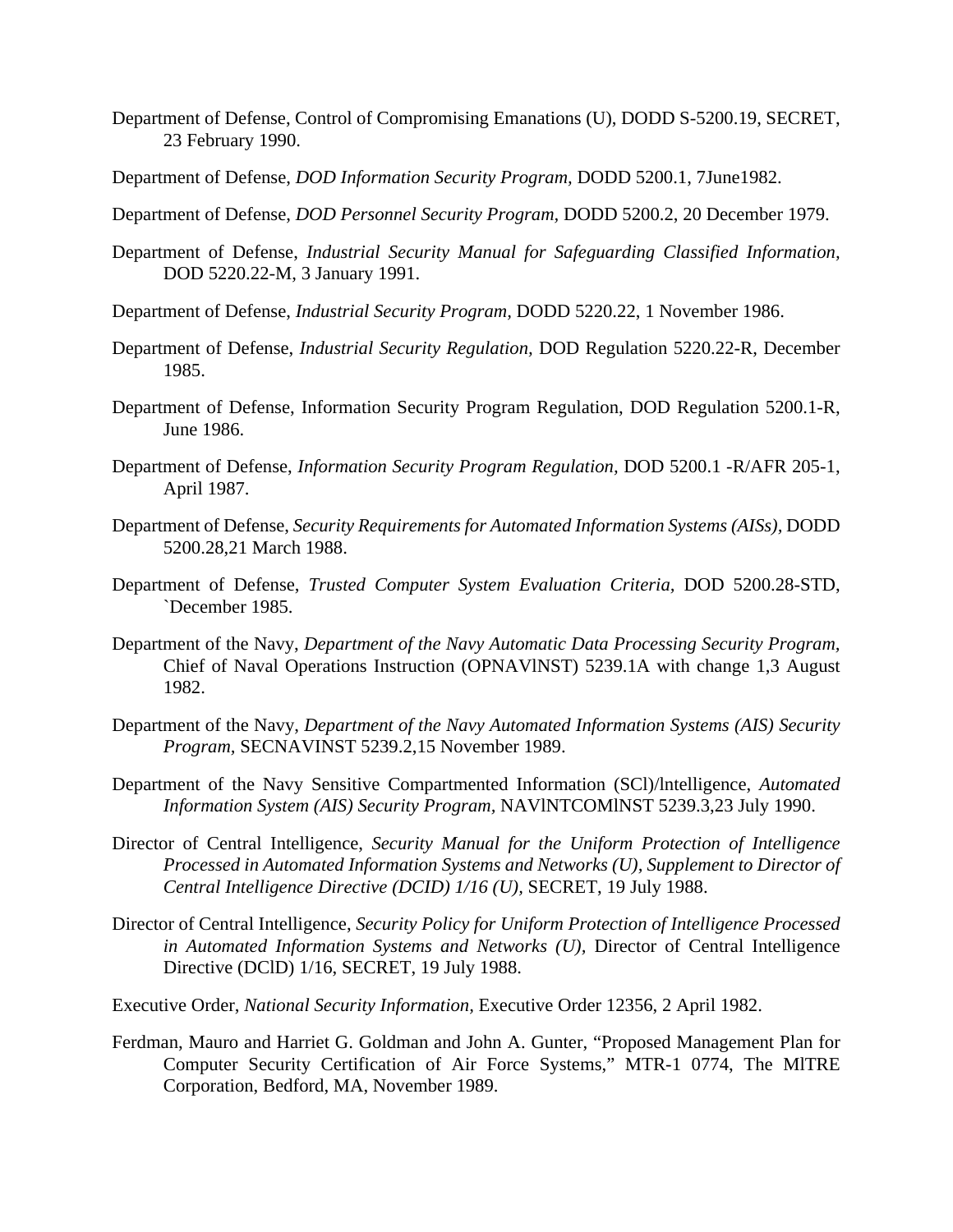- Headquarters Department of the Air Force, *Information Systems: Information Systems Security,* AFR 700-10,15 March 1985.
- Joint Chiefs of Staff, *Safeguarding the Single Integrated Operational Plan (SIOP) (U),* Memorandum MJCS 75-87, SECRET, 20 May 1987.
- Joint Chiefs of Staff, *Security Policy for the WWMCCS Intercomputer Network,* JCS Pub. 6-03.7, April 1988.
- National Computer Security Center (NCSC), *Computer Viruses: Prevention, Detection, and Treatment,* C1 -Technical Report-001,12 March 1990.
- National Computer Security Center (NCSC), *Glossary of Computer Security Terms,* NCSC-TG-004, 21 October 1988.
- National Computer Security Center, *A Guide to Understanding Data Remanence in Automated Information Systems,* NCSC-TG-025, September 1991.
- National Computer Security Center, *A Guide to Understanding Trusted Facility Management,* NCSC-TG-01 5, 18 October 1989.
- National Computer Security Center, *Trusted Network Interpretation Environments Guideline,* NCSC-TG-01 1, 1 August 1990.
- National Computer Security Center, *Trusted Network Interpretation of the Trusted Computer System Evaluation Criteria,* NCSC-TG-005, July 1987.
- National Institute of Standards and Technology, United States Department of Commerce, *Computer Data Authentication,* Federal Information Processing System Publication (FIP5 PUB) 113,30 May 1985.
- National Institute of Standards and Technology, United States Department of Commerce, *Glossary for Computer Systems Security,* FIPS PUB 39, February 1976.
- National Institute of Standards and Technology, United States Department of Commerce, *Guideline for Automatic Data Processing Risk Analysis,* FIPS PUB 65, August 1979.
- National Institute of Standards and Technology, United States Department of Commerce, *Guideline for Computer Security Certification and Accreditation,* FlPS PUB 102,27 September 1983.
- National Institute of Standards and Technology, United States Department of Commerce, *Guidelines for ADP (Automatic Data Processing) Contingency Planning,* FlPS PUB 87, 27 March 1981.
- National Institute of Standards and Technology, United States Department of Commerce, *Guidelines for Security of Computer Applications,* FlPS PUB 73, 30 June 1980.
- National Institute of Standards and Technology, United States Department of Commerce, *Overview of Computer Security Certification and Accreditation,* Special Publication (SPEC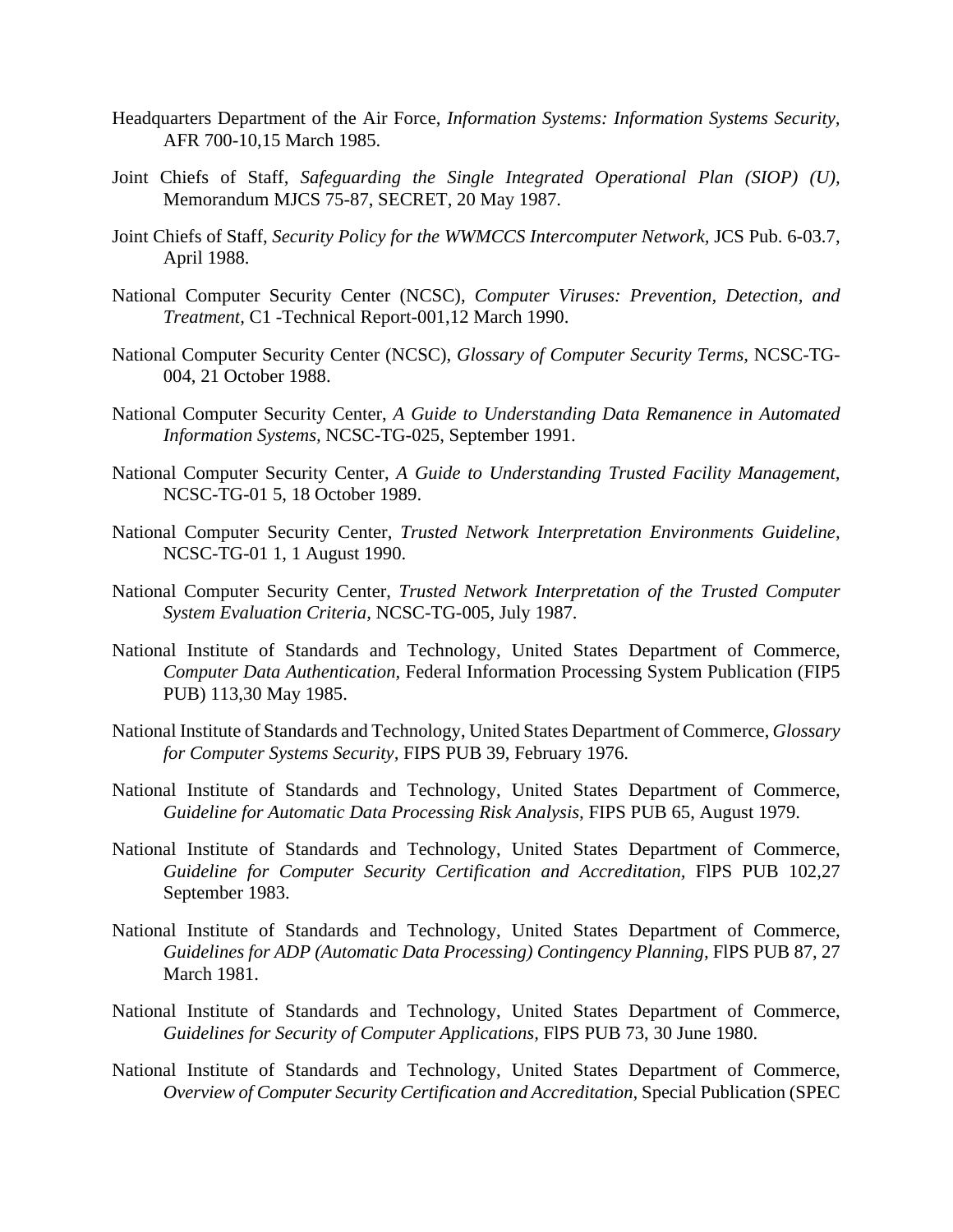PUB) 500-109, April 1984.

- National Institute of Standards and Technology, United States Department of Commerce, *Security of Personal Computer Systems: A Management Guide,* SPEC PUB 500-120, January 1985.
- National Institute of Standards and Technology, United States Department of Commerce, *Technology Assessment: Methods for Measuring the Level of Computer Security,* SPEC PUB 500-133, October 1985.
- National Security Agency/Central Security Service (NSA/CSS), *The NSA/CSS Operational Computer Security Manual,* NSA/CSS Manual 130-1, FOUO, l7October 1990.
- National Security Agency/Central Security Service, *Security for Automated Information Systems and Networks,* NSA-CSS Directive 10-27, 4 January 1990.
- National Security Agency, *Information System Security Products and Services Catalogue,* quarterly updates. The catalogue contains the following:

Cryptographic Products List

Endorsed Data Encryption Standard (DES) Products List

Protected Services List

Evaluated Products List

U.S. Government Preferred Products List

Degausser Products List

- National Telecommunications and Information Systems Security Committee, *Advisory Memorandum on Office Automation Security Guideline, National Telecommunications and Information Systems Security Advisory Memorandum* (NTISSAM) COMPUSECN -87, 16 January 1987.
- National Telecommunications and Information Systems Security Committee, *TEMPEST Countermeasures for Facilities (U),* National Telecommunications and Information Systems Security Instruction (NTISSI) 7000, SECRET, l7 October 1988.
- Office of Management and Budget (OMB), *Internal Control Systems,* OMB Circular No. A-123, 1983.
- Office of Management and Budget, *Management of Federal Information Resources,* OMB Circular No. A-I 30, December 1985.
- Office of the President, *National Policy for the Security of National Security Telecommunication and Information Systems (U),* National Security Directive (NSD) 42, CONFIDENTIAL, 5 July 1990.
- Office of the President, *National Policy on Telecommunications and Automated Information Systems Security,* National Security Decision Directive (NSDD) 145, 17 September 1984.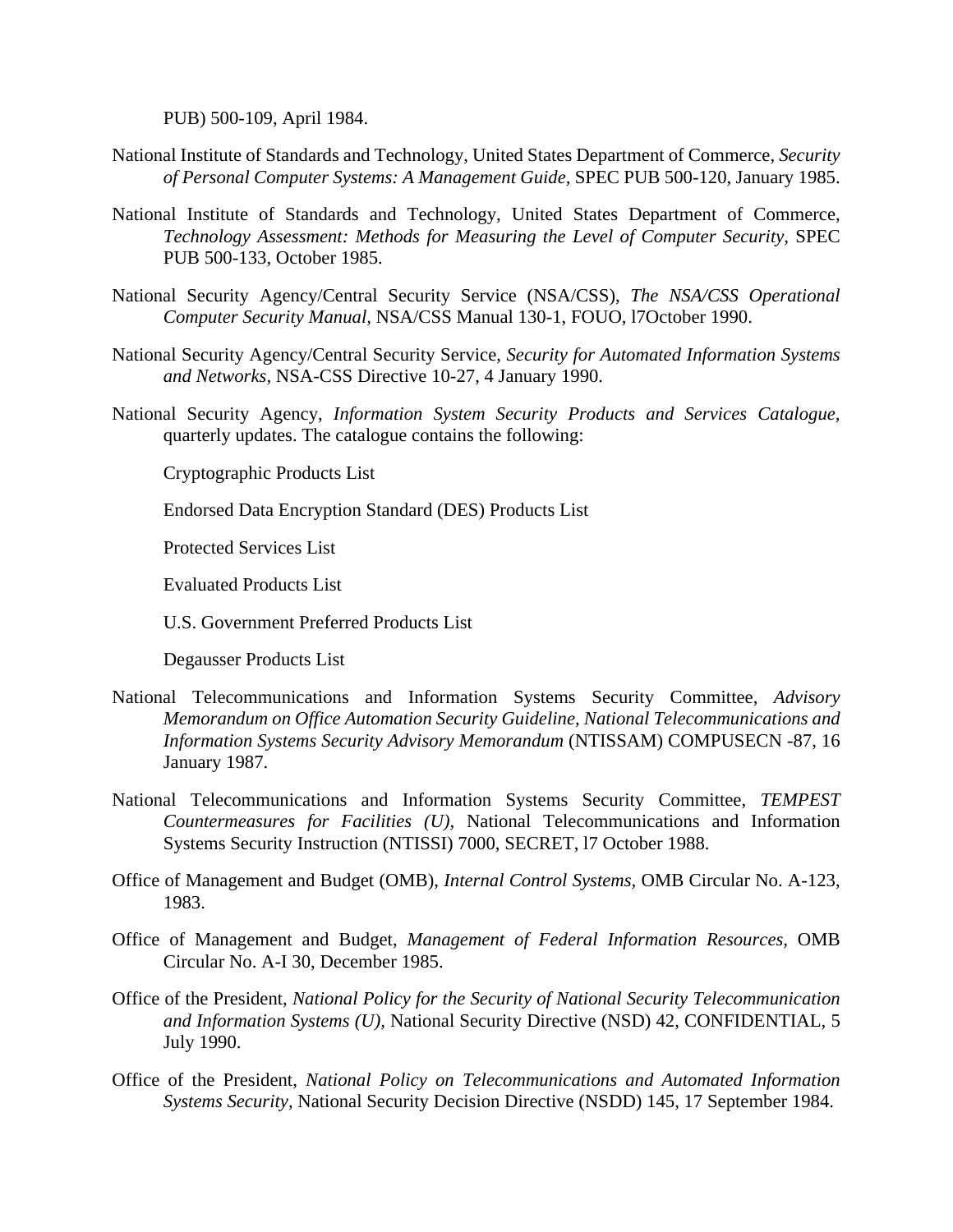Office of the Secretary of Defense, *Automated Information System Security,* Memorandum for the Members of the Military Departments, Chairman of the Joint Chiefs of Staff, Under Secretaries of Defense, General Counsel, Inspector General, Assistants to the Secretary of Defense, and Directors of the Defense Agencies, 1985.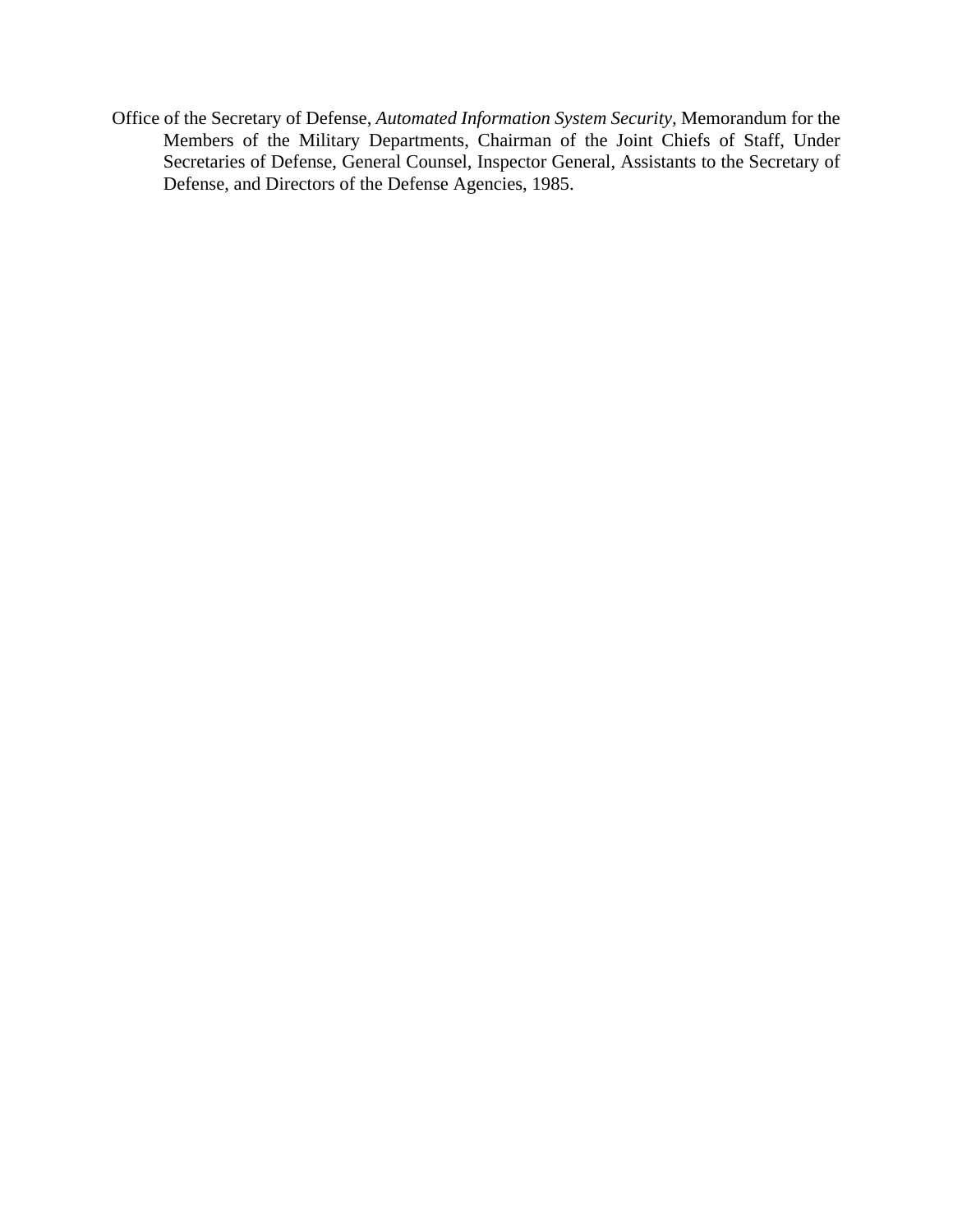### **REFERENCES**

- 1. National Computer Security Center (NCSC), *Glossary of Computer Security Terms,* NCSC-TG-004, Version-I, 21 October 1988.
- 2. Department of Defense (DOD), *Security Requirements for Automated Information Systems (AISs),* DOD Directive 5200.28, 21 March 1988.
- 3. Department of Defense, *Department of Defense Trusted Computer System Evaluation Criteria,* DOD 5200.28-STD, 15 August 1983.
- 4. National Computer Security Center, *Trusted Network Interpretation of the Trusted Computer System Evaluation Criteria,* NCSC-TG-005, July 1987.
- 5. Department of Defense, *Information Security Program Regulation,* DOD 5200.1 -R, June 1986.
- 6. Department of Defense Computer Security Center, *Computer Security Requirements — Guidance for Applying the Department of Defense Trusted Computer System Evaluation Criteria in Specific Environments,* CSC-STD-003-85, 25 June 1985.
- 7. Director of Central Intelligence, *Security Policy for Uniform Protection of Intelligence Processed in Automated Information Systems and Networks (U),* DClD 1/16, SECRET, 19 July 1988.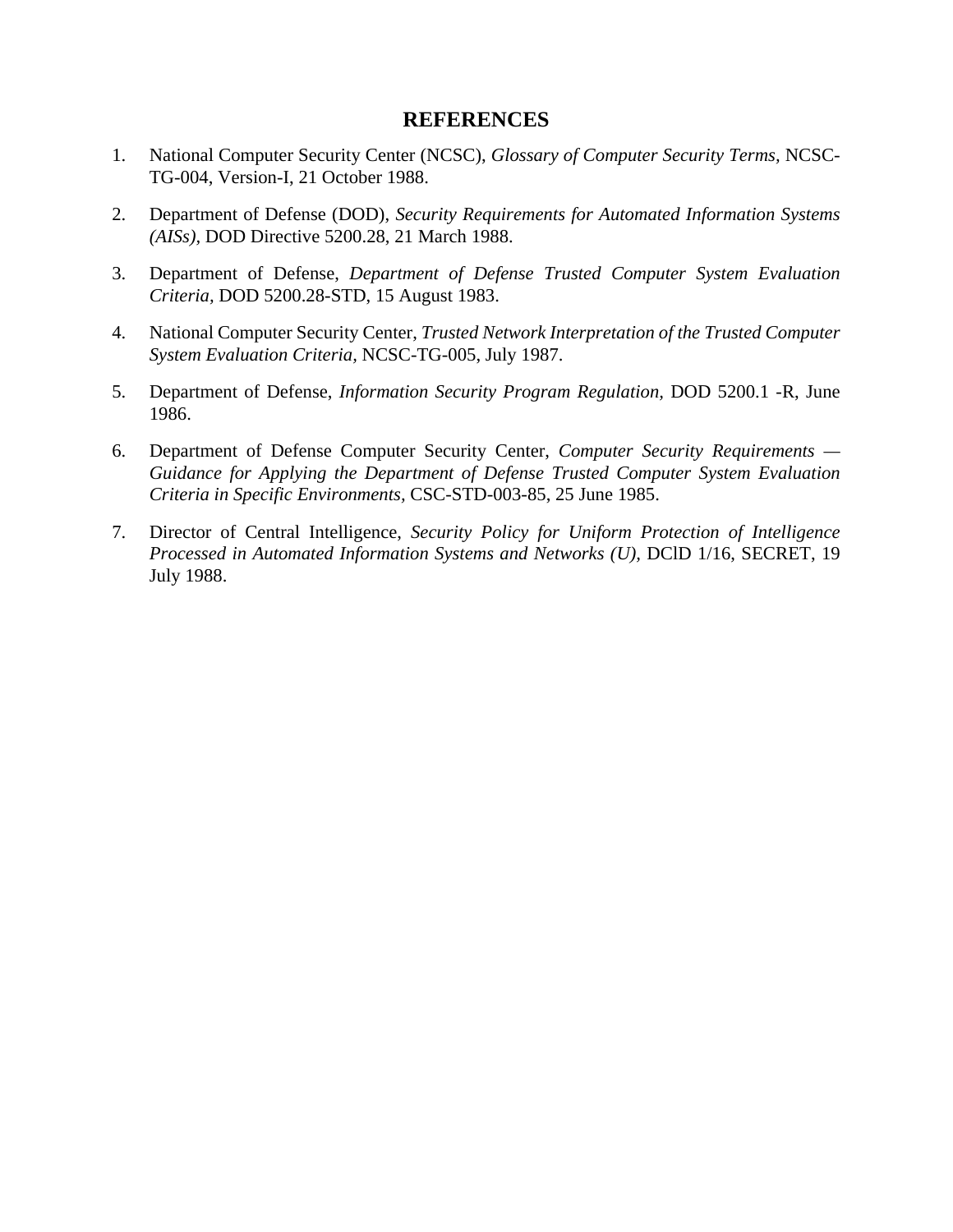# **ACRONYMS**

| <b>ADP</b>      | <b>Automatic Data Processing</b>                                      |
|-----------------|-----------------------------------------------------------------------|
| <b>ADPSO</b>    | <b>ADP Security Officer</b>                                           |
| <b>ADPSSO</b>   | ADP System Security Officer                                           |
| <b>AFR</b>      | Air Force Regulation                                                  |
| <b>AS</b>       | <b>Automated Information System</b>                                   |
| <b>AR</b>       | <b>Army Regulation</b>                                                |
| <b>BCSSM</b>    | Base Communications-Computer Systems Security Manager                 |
| <b>BCSSO</b>    | Base Communications-Computer Systems Security Officer                 |
| <b>CFM</b>      | <b>Computer Facility Manager</b>                                      |
| <b>CISSM</b>    | <b>Component Information System Security Manager</b>                  |
| COMNAVCOMTELCOM | Commander, Naval Computer and Telecommunications Command              |
| <b>COMPUSEC</b> | <b>Computer Security</b>                                              |
| <b>COMSEC</b>   | <b>Communications Security</b>                                        |
| <b>COTS</b>     | Commercial-Off-The-Shelf                                              |
| <b>CSSM</b>     | <b>Communications-Computer System Security Manager</b>                |
| <b>CSSO</b>     | <b>Computer System Security Officer</b>                               |
| <b>CSTVRP</b>   | <b>Computer Security Technical Vulnerability Reporting Program</b>    |
| <b>CSWG</b>     | <b>Computer Security Working Group</b>                                |
| <b>DAA</b>      | Designated Approving Authority/<br>Designated Accreditation Authority |
| <b>DAC</b>      | <b>Discretionary Access Control</b>                                   |
| <b>DCID</b>     | Director of Central Intelligence Directive                            |
| <b>DES</b>      | Data Encryption Standard                                              |
| <b>DIA</b>      | Defense Intelligence Agency                                           |
| <b>DIAM</b>     | Defense Intelligence Agency Manual                                    |
| <b>DOD</b>      | Department of Defense                                                 |
| <b>DODD</b>     | Department of Defense Directive                                       |
| EO              | <b>Executive Order</b>                                                |
| <b>EPL</b>      | <b>Evaluated Products List</b>                                        |
| <b>FIPS PUB</b> | <b>Federal Information Processing System Publication</b>              |
| <b>FOIA</b>     | Freedom of Information Act                                            |
| I&A             | <b>Identification and Authentication</b>                              |
| <b>ISSM</b>     | <b>Information System Security Manager</b>                            |
| <b>ISSO</b>     | <b>Information System Security Officer</b>                            |
| <b>ISSPM</b>    | <b>Information System Security Program Manager</b>                    |
| <b>MAC</b>      | <b>Mandatory Access Control</b>                                       |
| <b>MACOM</b>    | Major Army Command                                                    |
| <b>MAJCOM</b>   | Major Command (Air Force)                                             |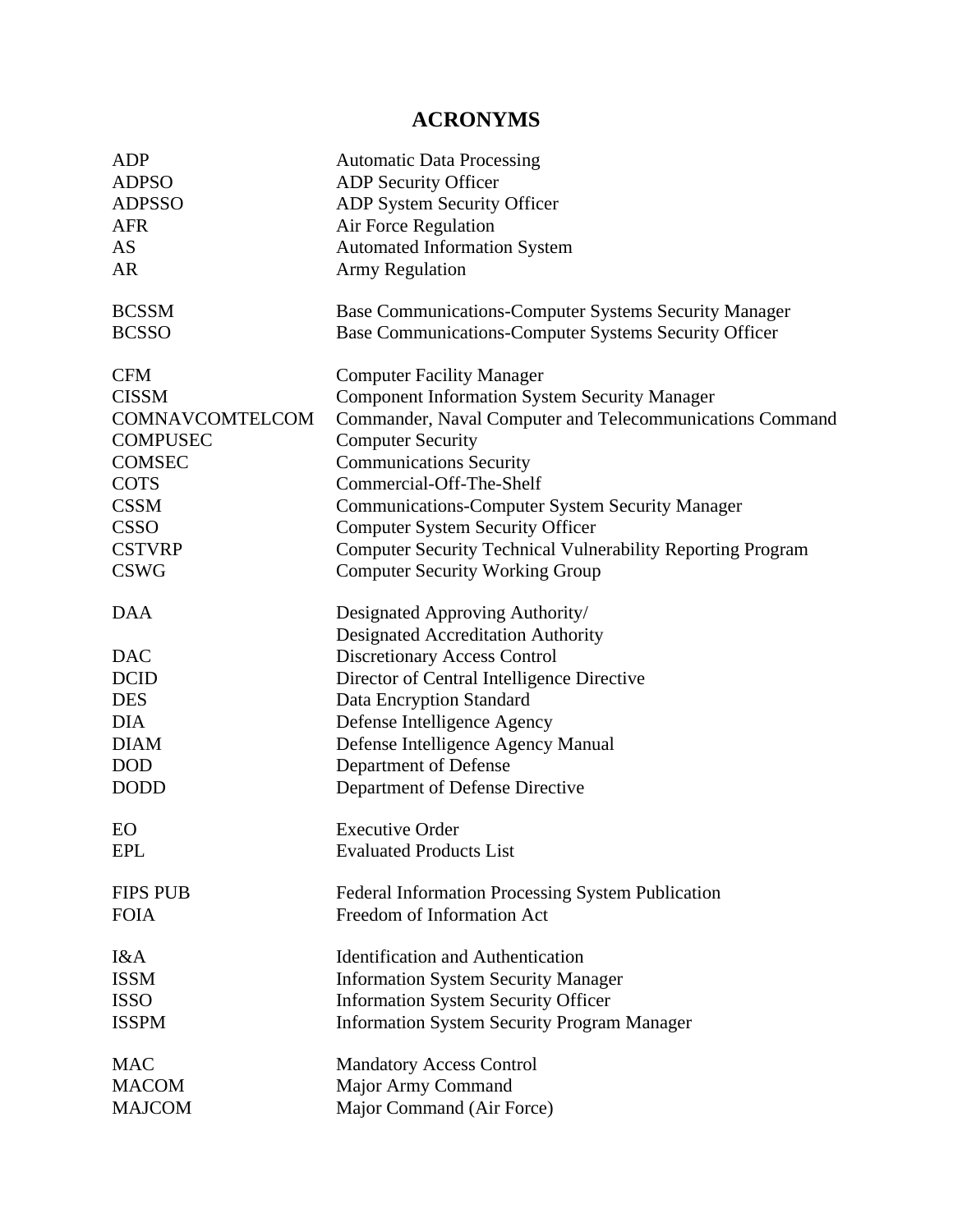| <b>MCSSM</b>     | <b>MAJCOM CSSM</b>                                                                           |  |  |  |
|------------------|----------------------------------------------------------------------------------------------|--|--|--|
| <b>MDIC</b>      | Military Department Intelligence Officer                                                     |  |  |  |
| <b>MLS</b>       | <b>Multilevel Security</b>                                                                   |  |  |  |
| <b>MSO</b>       | <b>Media Sanitation Officer</b>                                                              |  |  |  |
| $\mathbf N$      | Not Classified but Sensitive                                                                 |  |  |  |
| <b>NACSI</b>     | National Communications Security Instruction                                                 |  |  |  |
| <b>NCSC</b>      | <b>National Computer Security Center</b>                                                     |  |  |  |
| <b>NM</b>        | <b>Network Manager</b>                                                                       |  |  |  |
| <b>NSA</b>       | <b>National Security Agency</b>                                                              |  |  |  |
| <b>NSD</b>       | <b>National Security Directive</b>                                                           |  |  |  |
| <b>NSDD</b>      | <b>National Security Decision Directive</b>                                                  |  |  |  |
| <b>NSM</b>       | <b>Network Security Manager</b>                                                              |  |  |  |
| <b>NSO</b>       | <b>Network Security Officer</b>                                                              |  |  |  |
| <b>NSTISSAM</b>  | National Security Telecommunications and Information Systems<br>Security Advisory Memorandum |  |  |  |
| <b>NSTISSD</b>   | National Security Telecommunications and Information Systems<br><b>Security Directive</b>    |  |  |  |
| <b>NSTISSI</b>   | National Security Telecommunications and Information Systems<br><b>Security Instruction</b>  |  |  |  |
| <b>NSTISSP</b>   | National Security Telecommunications and Information Systems<br><b>Security Policy</b>       |  |  |  |
| <b>NTCB</b>      | <b>Network Trusted Computing Base</b>                                                        |  |  |  |
| <b>NTISSAM</b>   | National Telecommunications and Information Systems Security<br><b>Advisory Memorandum</b>   |  |  |  |
| <b>NTISSD</b>    | National Telecommunications and Information Systems Security<br>Directive                    |  |  |  |
| <b>NTISSI</b>    | National Telecommunications and Information Systems Security<br>Instruction                  |  |  |  |
| <b>NTISSP</b>    | National Telecommunications and Information Systems Security<br>Policy                       |  |  |  |
| <b>OMB</b>       | Office of Management and Budget                                                              |  |  |  |
| <b>OPNAVINST</b> | Chief of Naval Operations Instruction                                                        |  |  |  |
| <b>PM</b>        | Program Manager                                                                              |  |  |  |
| RI               | Risk Index                                                                                   |  |  |  |
| <b>SAPI</b>      | Special Access Program for Intelligence                                                      |  |  |  |
| <b>SCI</b>       | Sensitive Compartmented Information                                                          |  |  |  |
| <b>SFUG</b>      | <b>Security Features User's Guide</b>                                                        |  |  |  |
| <b>SIO</b>       | Senior Intelligence Officer                                                                  |  |  |  |
| SIOP-ES1         | Single Integrated Operational Plan-Extremely Sensitive Information                           |  |  |  |
| <b>SPEC PUB</b>  | <b>Special Publication</b>                                                                   |  |  |  |
| <b>SPM</b>       | <b>Security Program Manager</b>                                                              |  |  |  |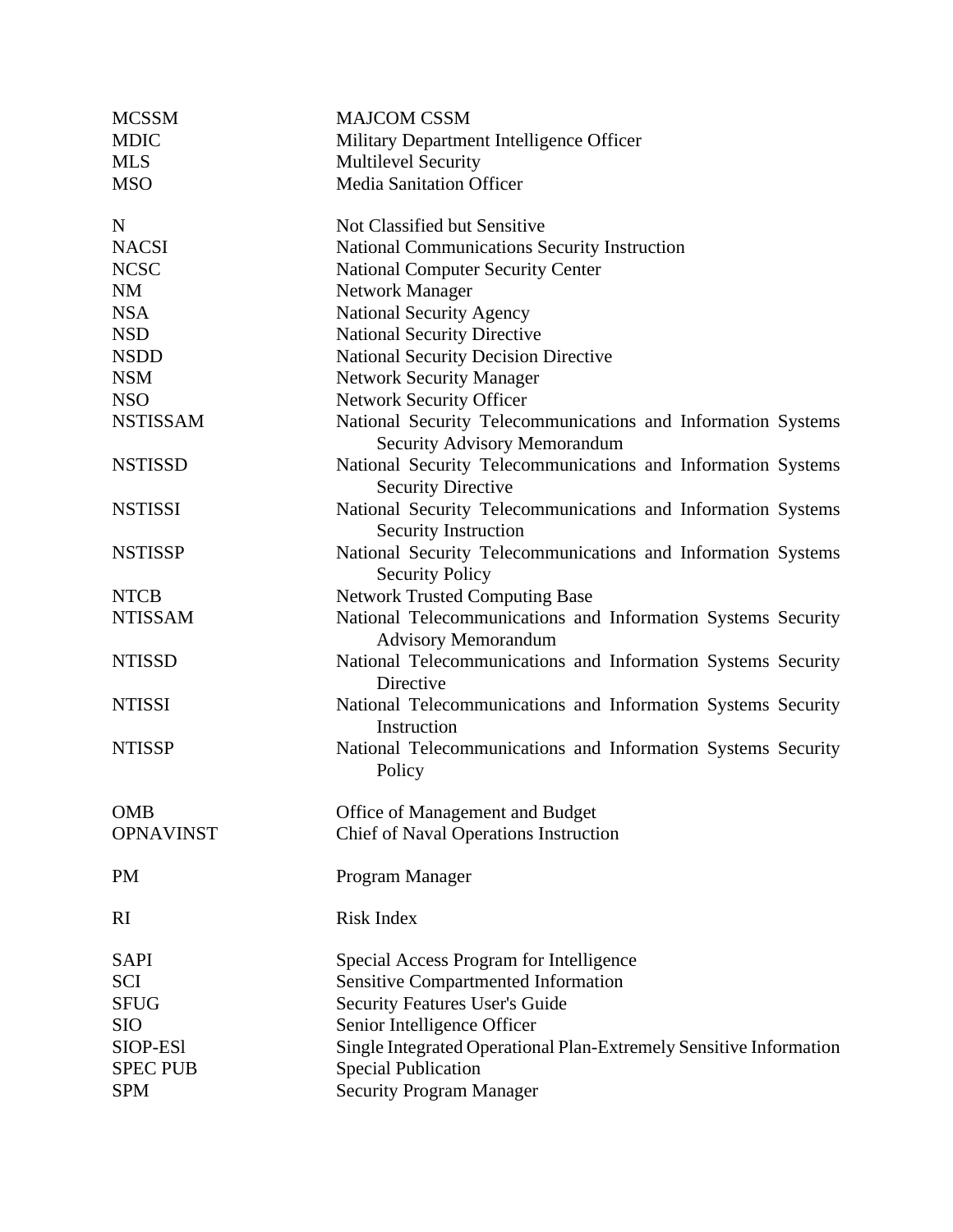| <b>SSM</b>     | <b>System Security Manager</b>                               |
|----------------|--------------------------------------------------------------|
| <b>TASO</b>    | <b>Terminal Area Security Officer</b>                        |
| <b>TCB</b>     | <b>Trusted Computing Base</b>                                |
| <b>TCSEC</b>   | Trusted Computer System Evaluation Criteria                  |
| <b>TEMPEST</b> | (Not an acronym)                                             |
| <b>TFM</b>     | <b>Trusted Facility Manual</b>                               |
| <b>TNI</b>     | <b>Trusted Network Interpretation</b>                        |
| <b>TNIEG</b>   | <b>Trusted Network Interpretation Environments Guideline</b> |
| <b>WWMCCS</b>  | Worldwide Military Command and Control System                |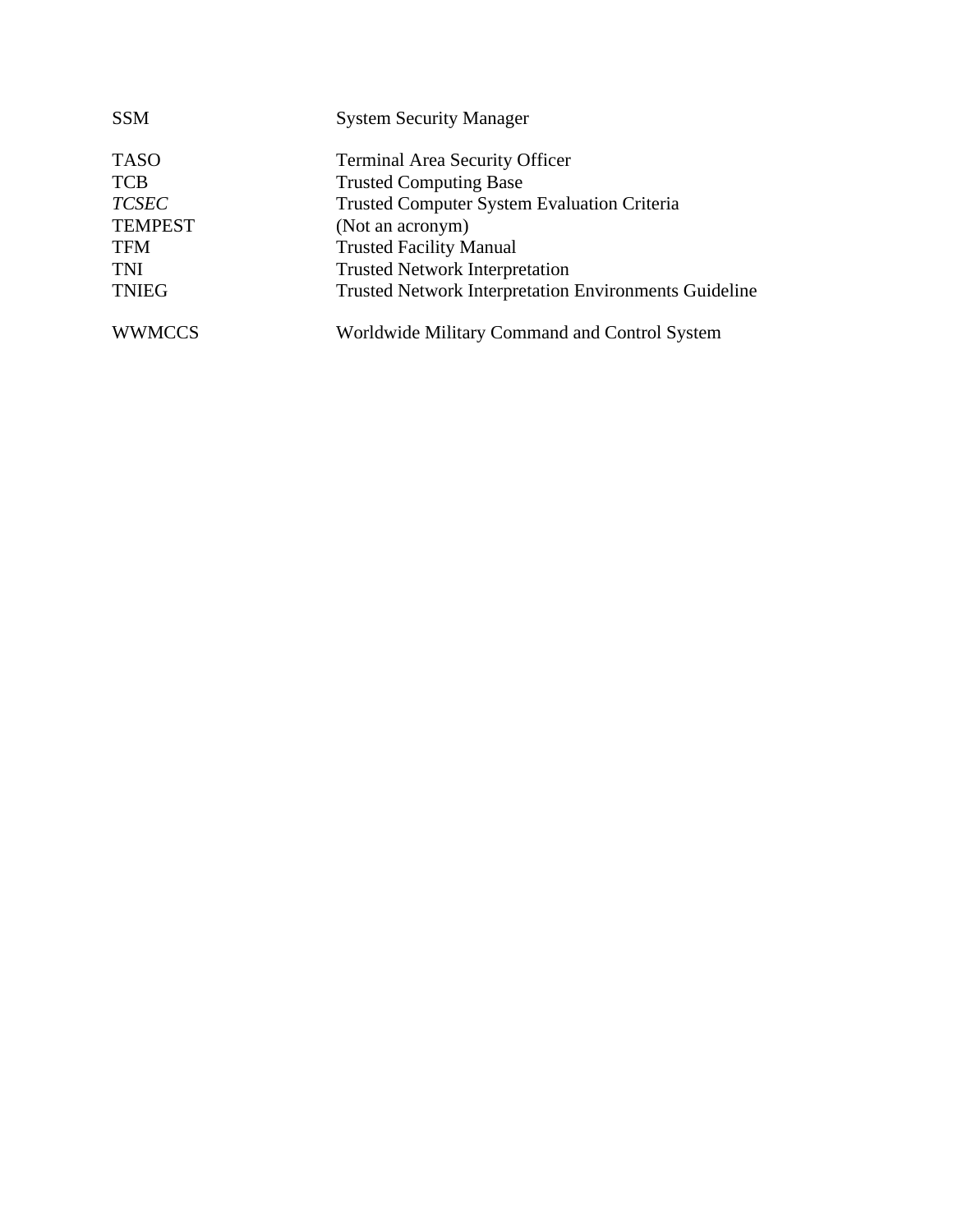# **GLOSSARY**

After each definition, the source is listed.

**Access.** A specific type of interaction between a subject (i.e., person, process, or input device) and an object (i.e., an AIS resource such as a record, file, program, or output device) that results in the flow of information from one to the other. Also, the ability and opportunity to obtain knowledge of classified, sensitive unclassified, or unclassified information. (DODD 5200.28)

**Accountability.** The property that enables activities on an AIS to be traced to individuals who may then be held responsible for their actions. (DODD 5200.28; AFR 205-16)

**Accreditation.** A formal declaration by the DAA that the AIS is approved to operate in a particular security mode using a prescribed set of safeguards. Accreditation is the official management authorization for operation of an AIS and is based on the certification process as well as other management considerations. (DODD 5200.28)

**Administrative Security.** The management constraints and supplemental controls established to provide an acceptable level of protection for data. Synonymous with procedural security. (NCSC-TG-004-88)

**Audit Trail.** A chronological record of system activities that is sufficient to enable the reconstruction, reviewing, and examination of the sequence of environments and activities surrounding or leading to an operation, a procedure, or an event in a transaction from its inception to final results. (DODD 5200.28; FlPS PUB 39)

**Authenticate.** To establish the validity of a claimed identity. (DOD 5200.28-STD; JCS PUB 6- 03.7)

**Authorization.** Granting the right of access to a user, a program, or a process. (FlPS PUB 39)

**Automated Information System (AIS).** An assembly of computer hardware, firmware, and software configured to collect, create, communicate, compute, disseminate, process, store, and/or control data or information. (DODD 5200.28; DClD 1/16)

**Certification.** The technical evaluation, made as part of and in support of the accreditation process, that establishes the extent to which a particular computer system or network design and implementation meet a pre-specified set of security requirements. (AR 380-19; DODD 5200.28)

**Classified Information.** Information or material that is (a) owned by, produced for or by, or under the control of the U.S. Government; and (b) determined under Executive Order 12356, or prior order, DOD 5200.1 -R, to require protection against unauthorized disclosure; and (c) so designated. (DODD 5200.28)

**Closed Security Environment.** An environment that includes those systems in which both of the following conditions hold true:

a. Application developers (including maintainers) have sufficient clearances and authorizations to provide an acceptable presumption that they have not introduced malicious logic. Sufficient clearance is defined as follows: where the maximum classification of data to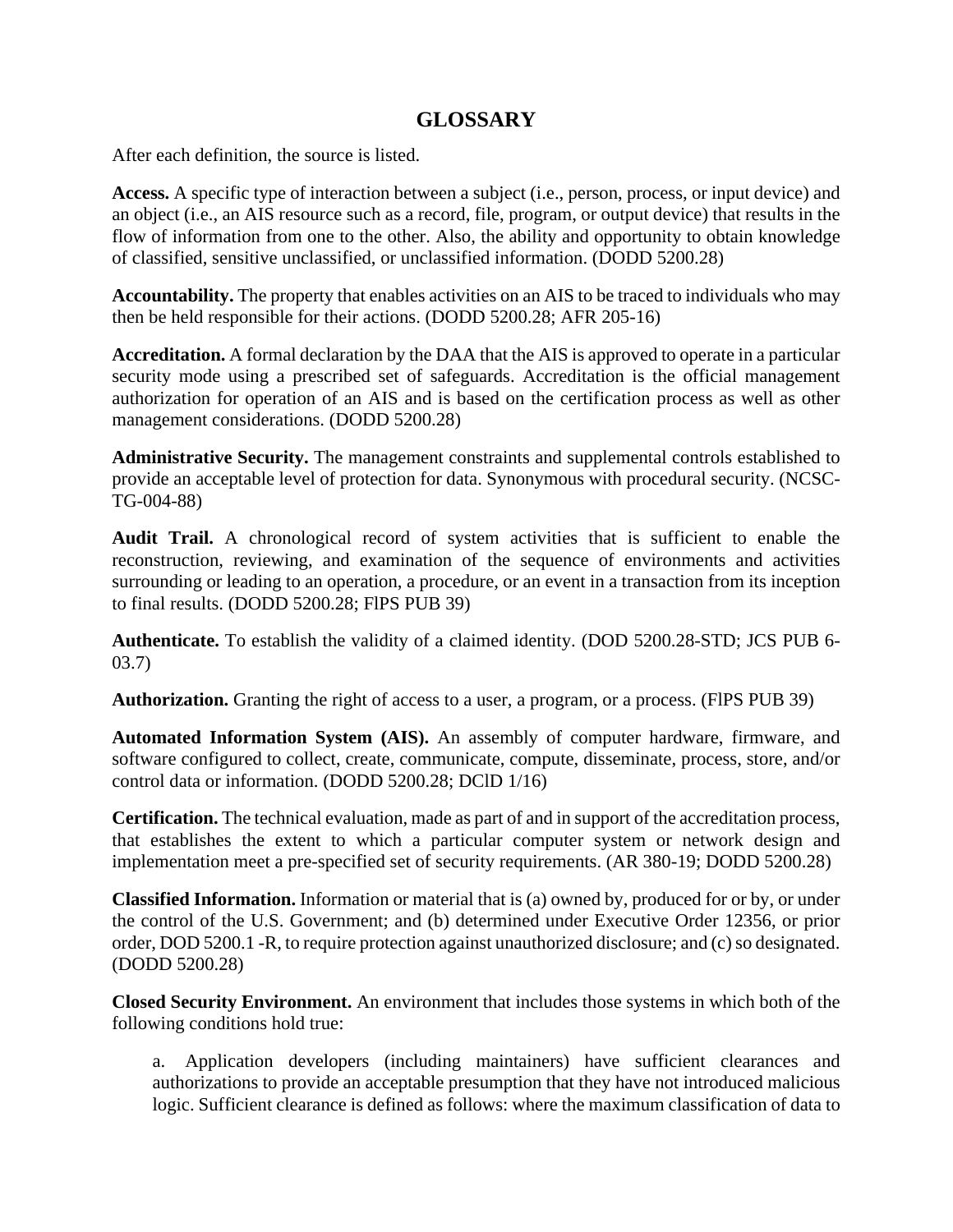be processed is Confidential or below, developers are cleared and authorized to the same level as the most sensitive data; where the maximum classification of data to be processed is Secret or above, developers have at least a Secret clearance.

b. Configuration control provides sufficient assurance that applications are protected against the introduction of malicious logic prior to and during operation of system applications. (CSC-STD-003-85; CSC-STD-004-85)

**Communications Security (COMSEC).** The protection that insures the authenticity of telecommunications and which results from the application of measures taken to deny unauthorized persons information of value which might be derived from the acquisition of telecommunications. (FlPS PUB 39)

**Compartmented Mode.** An AIS is operating in compartmented mode when each user with direct or indirect access to the AIS, its peripherals, remote terminals, or remote hosts, has all of the following:

a. A valid personnel clearance for the most restricted information processed in the AIS.

b. Formal access approval for, and has signed nondisclosure agreements for that information to which he/she is to have access.

c. A valid need-to-know for that information to which he-she is to have access. (NCSC-TG-004-88)

**Compromising Emanations.** Unintentional data related or intelligence-bearing signals which, if intercepted and analyzed, disclose the classified information transmission received, handled or otherwise processed by any information processing equipment. (AR 380-19; NCSC-TG-004-88; AFR 205-16)

**Controlled Mode.** The mode of operation that is a type of multilevel security mode in which a more limited amount of trust is placed in the hardware/software base of the system, with resultant restrictions on the classification levels and clearance levels that may be supported. (CSC-STD-003-85)

**Countermeasure.** Any action, device, procedure, technique or other measure that reduces the vulnerability of or threat to a system. (NCSC-TG-004-88)

**Covert Channel.** A communications channel that allows a process to transfer information in a manner that violates the system's security policy. (DOD 5200.28-STD; AFR 205-16)

**Data.** A representation of facts, concepts, information, or instructions suitable for communication, interpretation or processing by humans or by an AIS. (DODD 5200.28)

**Data Owner.** The authority, individual, or organization who has original responsibility for the data by statute, executive order, or directive. (DODD 5200.28)

**Declassification.** An administrative decision or procedure to remove or reduce the security classification of the subject media. (NCSC-TG-004-88)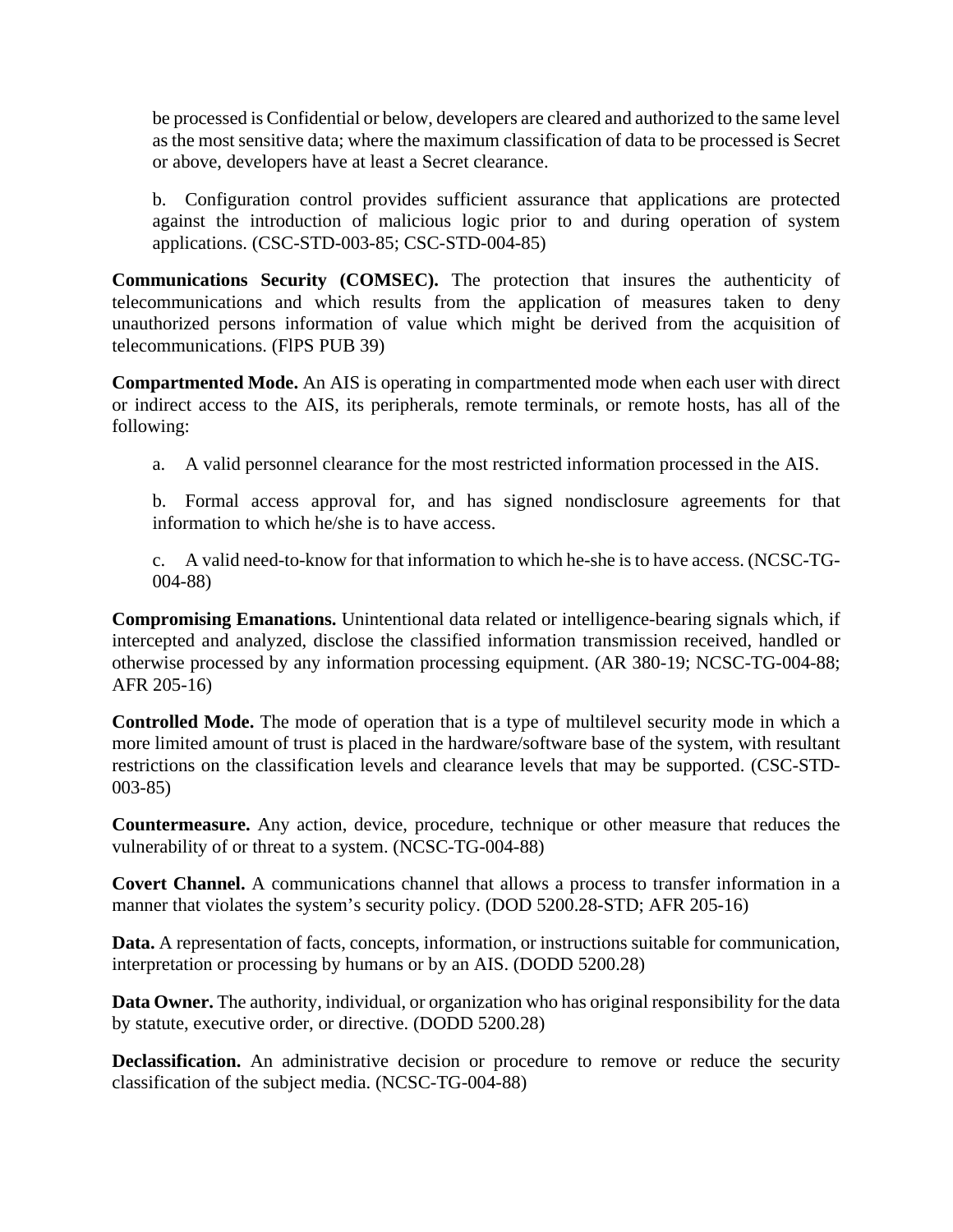Dedicated Security Mode. A mode of operation wherein all users have the clearance or authorization, documented formal access approval, if required, and the need-to-know for all data handled by the AIS. If the AIS processes special access information, all users require formal access approval. In the dedicated mode, an AIS may handle a single classification level and/or category of information or a range of classification levels and/or categories. (DODD 5200.28)

**Degauss.** To apply a variable, alternating current (AC) field for the purpose of demagnetizing magnetic recording media, usually tapes. The process involves increasing the AC field gradually from zero to some maximum value and back to zero, which leaves a very low residue of magnetic induction on the media. (FlPS PUB 39)

**Denial of Service.** Action or actions that result in the inability of an AIS or any essential part to perform its designated mission, either by loss or degradation of operational capability. (DODD 5200.28)

**Designated Approving Authority (DAA).** The official who has the authority to decide on accepting the security safeguards prescribed for an AIS or the official who may be responsible for issuing an accreditation statement that records the decision to accept those safeguards. The DAA must be at an organizational level such that he or she has authority to evaluate the overall mission requirements of the AIS and to provide definitive directions to AIS developers or owners relative to the risk in the security posture of the AIS. (DODD 5200.28)

**Emission Security.** The protection resulting from all measures taken to deny unauthorized persons information of value that might be derived from intercept and from an analysis of compromising emanations from systems. (NCSC-TG-004)

**Evaluated Products List (EPL).** A documented inventory of equipments, hardware, software, and/or firmware that have been evaluated against the evaluation criteria found in DOD 5200.28- STD. (DODD 5200.28)

**Formal Access Approval.** Documented approval by a data owner to allow access to a particular category of information. (DODD 5200.28)

**Identification.** The process that enables, generally by the use of unique machine- readable names, recognition of users or resources as identical to those previously described to an AIS. (DOD 5200.28-M)

**Information System Security Officer (ISSO).** A person responsible to the DAA for ensuring that security is provided for and implemented throughout the life cycle of an AIS from the beginning of the concept development phase through its design, development, operation, maintenance, and secure disposal. (DODD 5200.28)

**Information Systems Security (INFOSEC).** A composite of means to protect telecommunications systems and automated information systems, and the information they process. (AR 380-19)

**Isolation.** The containment of users and resources in an AIS in such a way that users and processes are separate from one another as well as from the protection controls of the operating system. (FlPS PUB 39)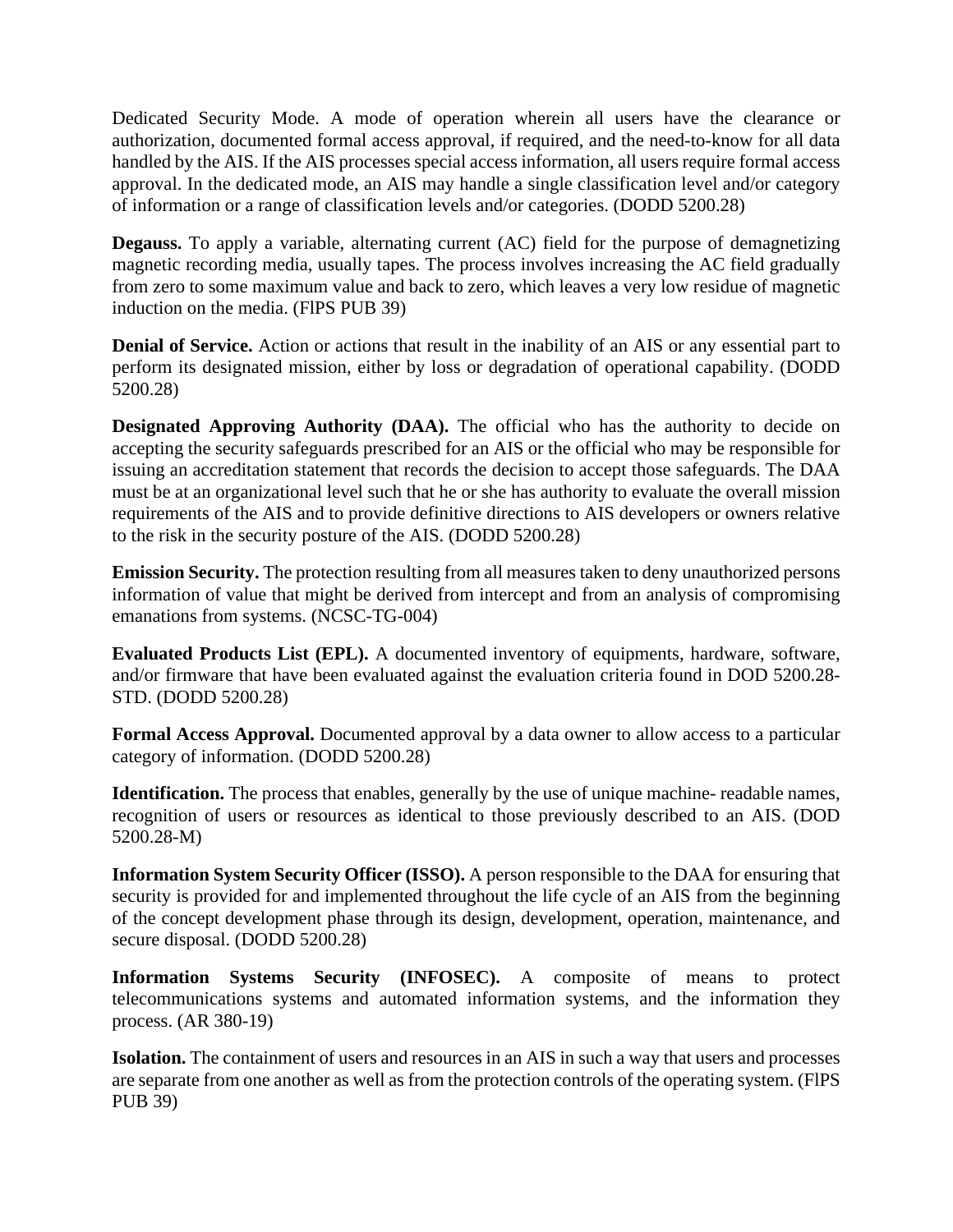**Least Privilege.** This principle requires that each subject in a system be granted the most restrictive set of privileges (or lowest clearance) needed for the performance of authorized tasks. The application of this principle limits the damage that can result from accident, error, or unauthorized use. (DOD 5200.28-STD)

**Multilevel Secure.** A class of system containing information with different sensitivities that simultaneously permits access by users with different security clearances and need-to-know, but prevents users from obtaining access to information for which they lack authorization. (DOD 5200.28-5TD)

**Multilevel Secure Mode.** A mode of operation that allows two or more classification levels of information to be processed simultaneously within the same system when not all users have a clearance, authorization, or formal access approval for all information handled by the AIS. (DODD 5200.28)

**Need-To-Know.** The necessity for access to, knowledge of, or possession of specific information required to carry out official duties. (NCSC-TG-004-88)

**Network.** A network is composed of a communications medium and all components attached to that medium whose responsibility is the transference of information. Such components may include AISs, packet switches, telecommunications controllers, key distribution centers, and technical control devices. (DODD 5200.28)

**Network Trusted Computing Base (NTCB).** The totality of protection mechanisms within a network system-including hardware, firmware, and software-the combination of which is responsible for enforcing a security policy. The NTCB is the network generalization of the trusted computing base (TCB). (NCSC-TG-01 1)

**Open Security Environment.** An environment that includes those systems in which one of the following conditions holds true:

a. Application developers (including maintainers) do not have sufficient clearance or authorization to provide an acceptable presumption that they have not introduced malicious logic. (See Closed Security Environment for an explanation of sufficient clearance.)

b. Configuration control does not provide sufficient assurance that applications are protected against the introduction of malicious logic prior to and during the operation of system applications. (NCSC-TG-004-88)

**Orange Book.** Common name for *Department of Defense Trusted Computer System Evaluation Criteria,* DOD 5200.28-STD.

Partitioned Mode. A mode of operation in which all persons have the clearance, but not necessarily the need-to-know and formal access approval, for all data handled by the AIS. This mode encompasses compartmented mode as defined by DCID 1/16. (DODD 5200.28)

**Password.** A private character string that is used to authenticate an identity. (DOD 5200.28-STD)

**Periods Processing.** A security mode of operation and/or maximum classification of data handled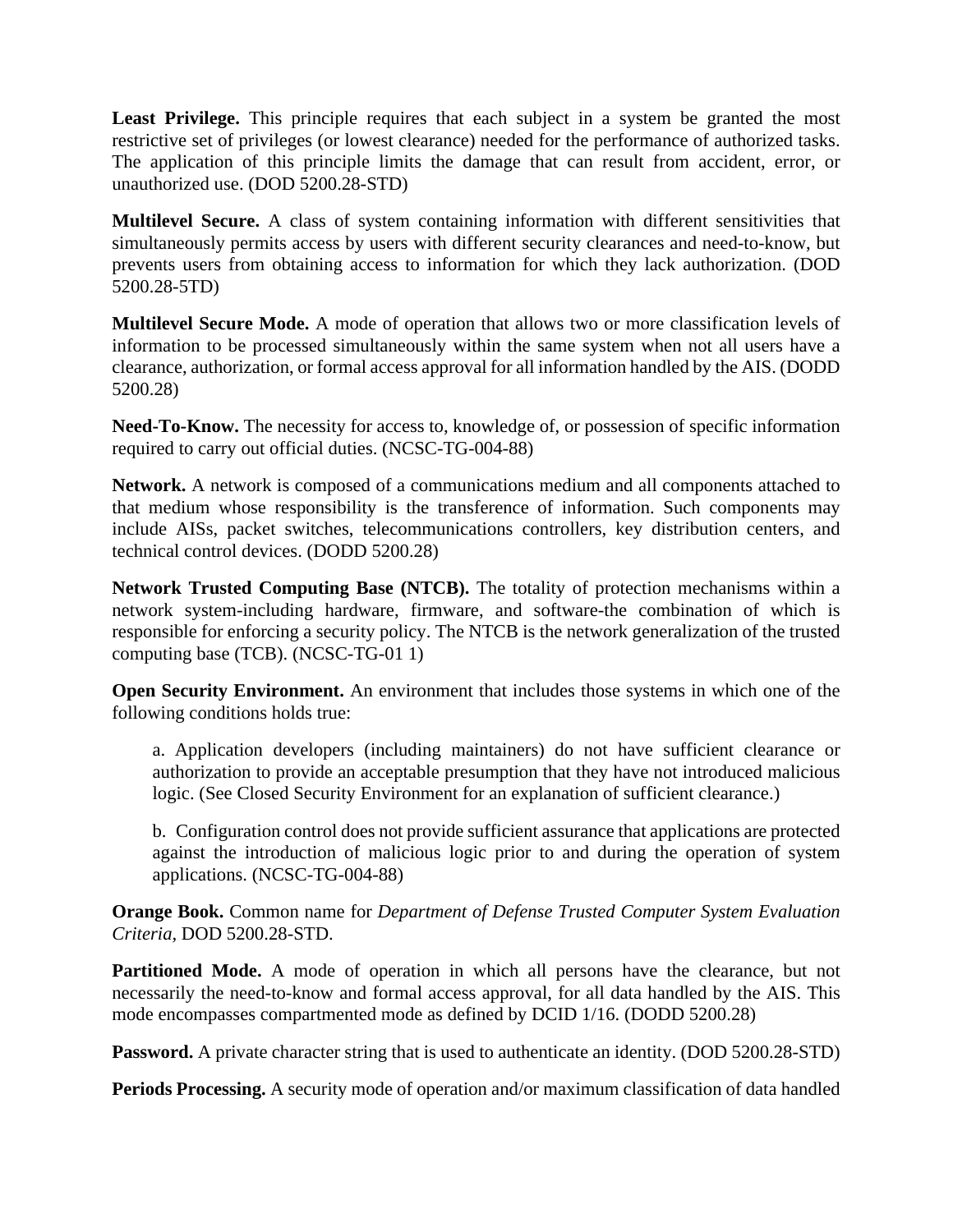is established for an interval of time, then changed for the following interval of time. The period extends from the time when the system is securely initialized to the time when the system is purged of all sensitive data handled during the processing period. (DODD 5200.28)

**Personnel Security.** The procedures established to insure that all personnel who have access to any sensitive information have the required authorities as well as all appropriate clearances. (FlPS PUB 39)

**Physical Security.** (1) The use of locks, guards, badges, and similar administrative measures to control access to the computer and related equipment. (2) The measures required for the protection of the structures housing the computer, related equipment and their contents from damage by accident, fire, and environmental hazards. (FlPS PUB 39)

**Procedural Security.** Synonym for administrative security.

**Risk.** A combination of the likelihood that a threat will occur, the likelihood that a threat occurrence will result in an adverse impact, and the severity of the resulting adverse impact. Reducing either the threat or the vulnerability reduces the risk. (DODD 5200.28)

**Risk Analysis.** An analysis of system assets and vulnerabilities to establish an expected loss from certain events based on estimated probabilities of occurrence. (DODD 5200.28)

**Risk Management.** The total process of identifying, measuring, and minimizing uncertain events affecting AIS resources. It includes risk analysis, cost benefit analysis, safeguard selection, security test and evaluation, safeguard implementation, and systems review. (DODD 5200.28)

**Security Features.** The security-relevant functions, mechanisms, and characteristics of AIS hardware and software (e.g., identification, authentication, audit trail, and access control). (DODD 5200.28)

**Security Mode.** A mode of operation in which the DAA accredits an AIS to operate. Inherent with each of the four security modes (dedicated, system high, multilevel, and partitioned) are restrictions on the user clearance levels, formal access requirements, need-to-know requirements, and the range of sensitive information permitted on the AiS. (DODD 5200.28)

**Security Policy.** The set of laws, rules, and practices that regulate how an organization manages, protects, and distributes sensitive information. (DOD 5200.28-STD)

**Security Safeguards.** The protective measures and controls that are prescribed to meet the security requirements specified for an AIS. These safeguards may include, but are not necessarily limited to, hardware and software security features; operation procedures; accountability procedures; access and distribution controls; management constraints; personnel security; and physical structures, areas, and devices. (NCSC-TG-004-88)

**Sensitive Compartmented Information (SCI).** Classified information about or derived from intelligence sources, methods, or analytical processes that is required to be handled exclusively within formal access control systems established by the Director, Central Intelligence. (DODD 5200.28)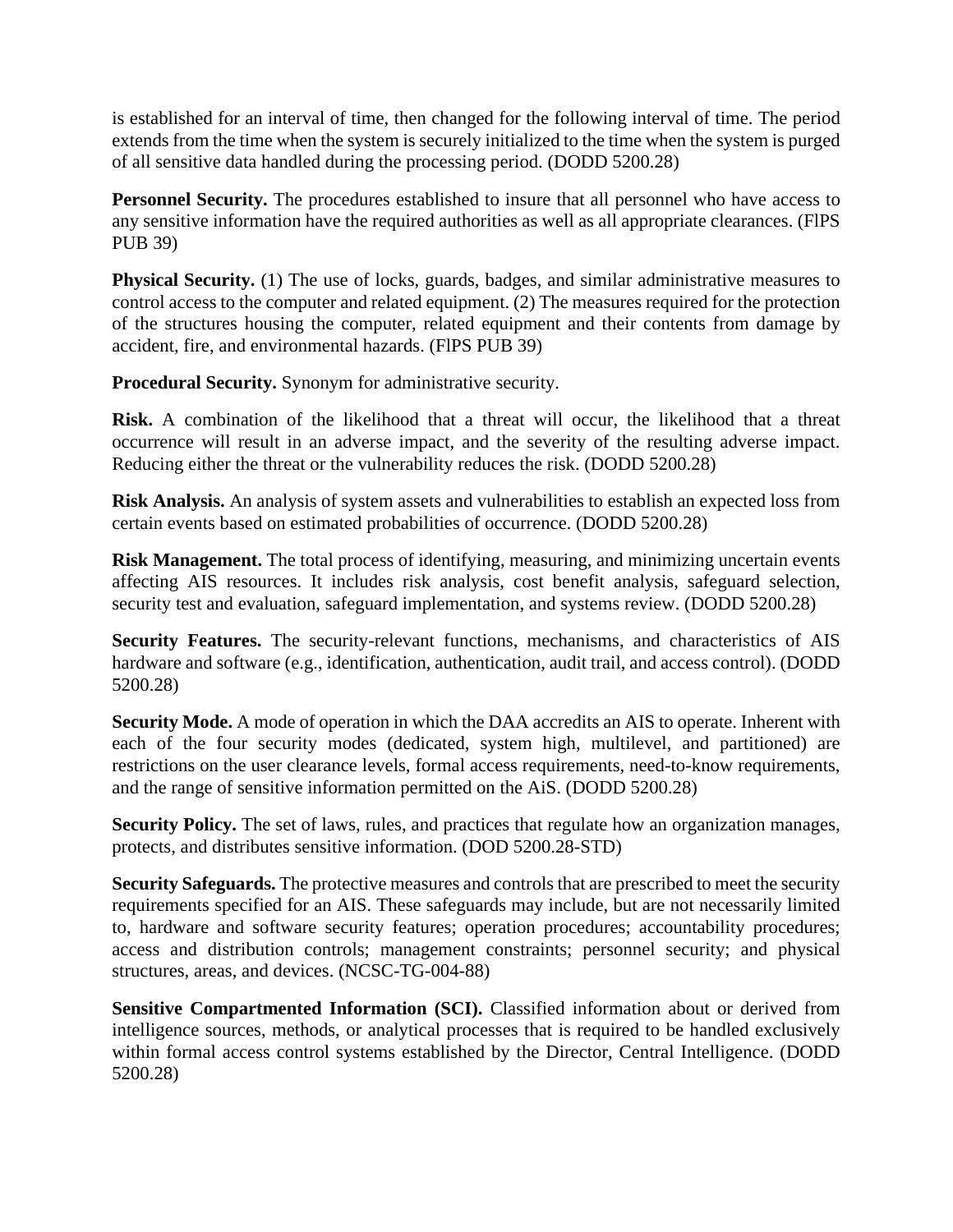**Sensitive Unclassified Information.** Any information the loss, misuse, or unauthorized access to, or modification of which, might adversely affect U.S. national interest, the conduct of DOD programs, or the privacy of DOD personnel (e.g., FOIA exempt information and information whose distribution is limited by DOD Directive 5230.24). (DODD 5200.28)

**Special Access Program.** Any program imposing need-to-know or access controls beyond those normally required for access to Confidential, Secret, or Top Secret information. Such a program includes, but is not limited to, special clearance of investigative requirements, special designation of officials authorized to determine need-to-know, or special lists of persons determined to have a need-to-know. (DODD 5200.28)

**System High Security Mode.** A mode of operation wherein all users having access to the AIS possess a security clearance or authorization, but not necessarily a need-to-know, for all data handled by the AIS. If the AIS processes special access information, all users must have formal access approval. (DODD 5200.28; AFR 205-16)

**Technical Vulnerability.** A hardware, firmware, communication, or software flaw that leaves a computer processing system open for potential exploitation, either externally or internally, thereby resulting in risk for the owner, user, or manager of the system. (NCSC-TG-004-88; AR 380-19)

**TEMPEST.** The study and control of spurious electronic signals emitted from AIS equipment. (DOD 5200.28-STD)

**Threat.** Any circumstance or event with the potential to cause harm to a system in the form of destruction, disclosure, modification of data, and/or denial of service. (NCSC-TG-004-88)

**Trusted Computing Base (TCB).** The totality of protection mechanisms within a computer system - including hardware, firmware, and software - the combination of which is responsible for enforcing a security policy. A TCB consists of one or more components that together enforce a unified security policy over a product or system. The ability of a TCB to correctly enforce a security policy depends solely on the mechanisms within the TCB and on the correct input by system administrative personnel of parameters (e.g., a user s clearance) related to the security policy. (NCSC-TG-004-88; AFR 205-16)

**Trusted Products.** Products evaluated and approved for inclusion on the Evaluated Products List (EPL). (DODD 5200.28)

**Users.** People or processes accessing an AIS either by direct connections (i.e., via terminals) or indirect connections (i.e., prepare input data or receive output that is not reviewed for content or classification by a responsible individual). (DODD 5200.28; AFR 205-16; AR 380-19)

**Vulnerability.** A weakness that may be exploited by a threat agent to cause harm to the AIS. The totality of susceptibilities to specific attack and the opportunity available to a hostile entity to mount that attack. (NCSC-TG-004-88)